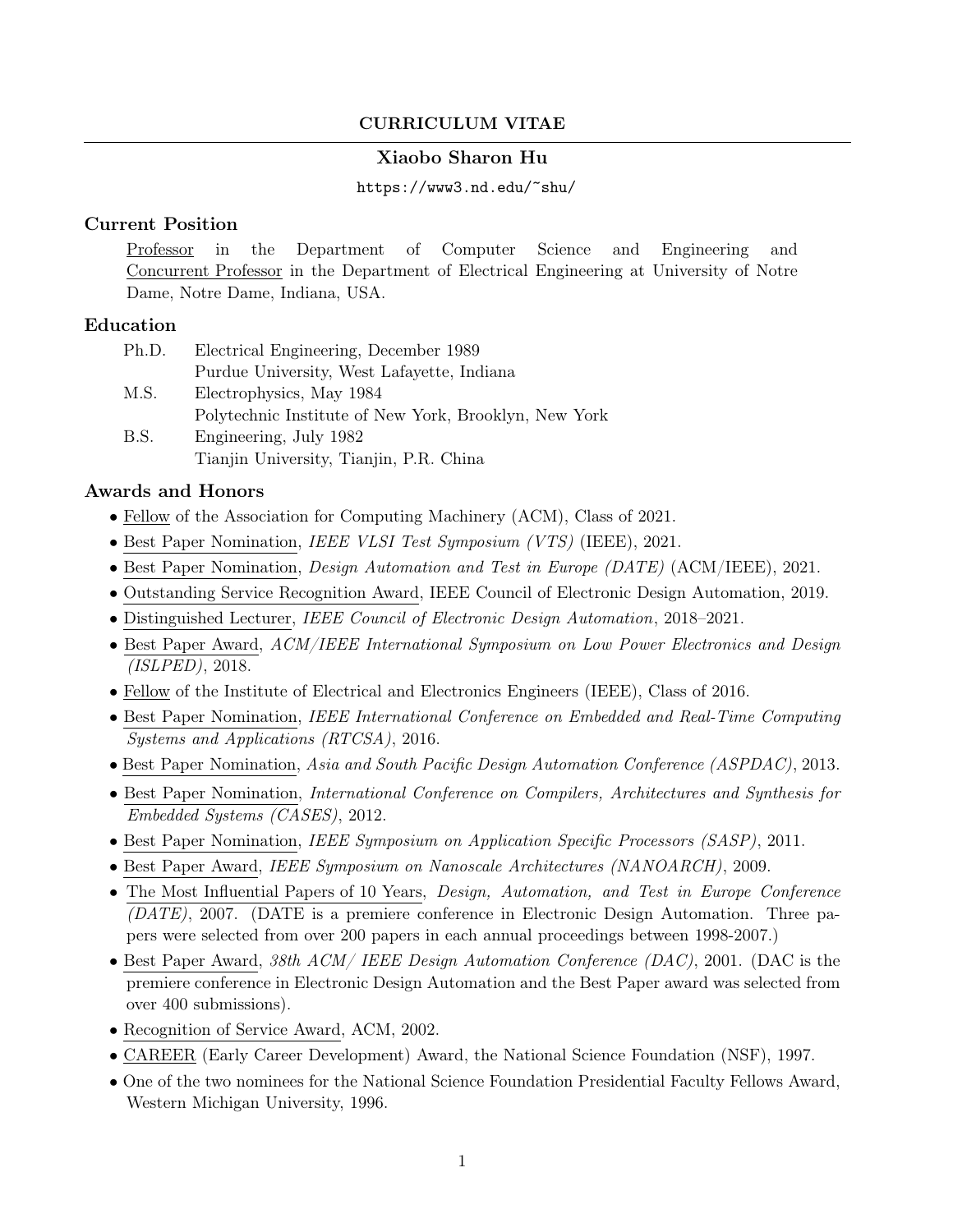### Professional Experience

- 2008–present: Professor, Department of Computer Science and Engineering (with a concurrent appointment at Dept. of Electrical Engineering), University of Notre Dame, Notre Dame, Indiana.
- 12/2018–02/2019: Visiting Professorial Fellow, Department of Computer Science and Engineering, University of New South Wales, Sydney, Australia.
- 08/2018–12/2018, 03/2019–08/2019: Visiting Professor, Institute of Microelectronics, Tsinghua University, Beijing, China.
- 04/2012–05/2012: Visiting Professor, College of Computer Science and Technology, Zhejiang University, Hangzhou, China.
- 01/2012–03/2012: Visiting Professor, Department of Electronic Engineering, Tsinghua University, Beijing, China.
- 2000–2008: Associate Professor, Department of Computer Science and Engineering with tenure, University of Notre Dame, Notre Dame, Indiana.
- 01/2003–07/2003: Visiting Associate Professor, Department of Electrical and Electronic Engineering, Hong Kong University of Science and Technology (HKUST), Hong Kong.
- 1996–2000: Assistant Professor, Department of Computer Science and Engineering, University of Notre Dame, Notre Dame, Indiana.
- 1993–1996: Assistant Professor, Department of Electrical and Computer Engineering, with a joint appointment from the Department of Computer Science, Western Michigan University, Kalamazoo, Michigan.
- 1989–1993: Senior Research Engineer, Department of Electrical and Electronic Engineering, General Motors Research Laboratories, Warren, Michigan.

1984–1985: Design Engineer, IC Design Center, Delco Electronics, Kokomo, Indiana.

#### Areas of Research Interest

- Power, temperature and reliability aware system-level design
- Circuit and architecture design with emerging beyond-CMOS devices
- Design and analysis of embedded and real-time systems
- Algorithm and hardware co-design for medical applications
- Computer-aided design of VLSI circuits and systems

### Book Chapters

- 1. T. Zhang<sup>∗</sup> , G. Tao, X. Hu, Q. Deng and S. Han, "Dynamic Resource Management in Real-Time Wireless Networks," *Wireless Networks and Industrial IoT*, N.H. Mahmood, N. Marchenko, M. Gidlund, P. Popovski (Eds.), Spinger, 2021, pp. 131–156.
- 2. Y. Ma<sup>\*</sup>, J. Zhou, T. Chantem<sup>\*</sup>, R. P. Dick, and X. Hu, "Resource Management for Improving Overall Reliability of Multi-Processor Systems-on-Chip," Dependable Embedded Systems, J. Henkel and N. Dutt (Eds.), Springer International Publishing, 2021, pp. 233–246.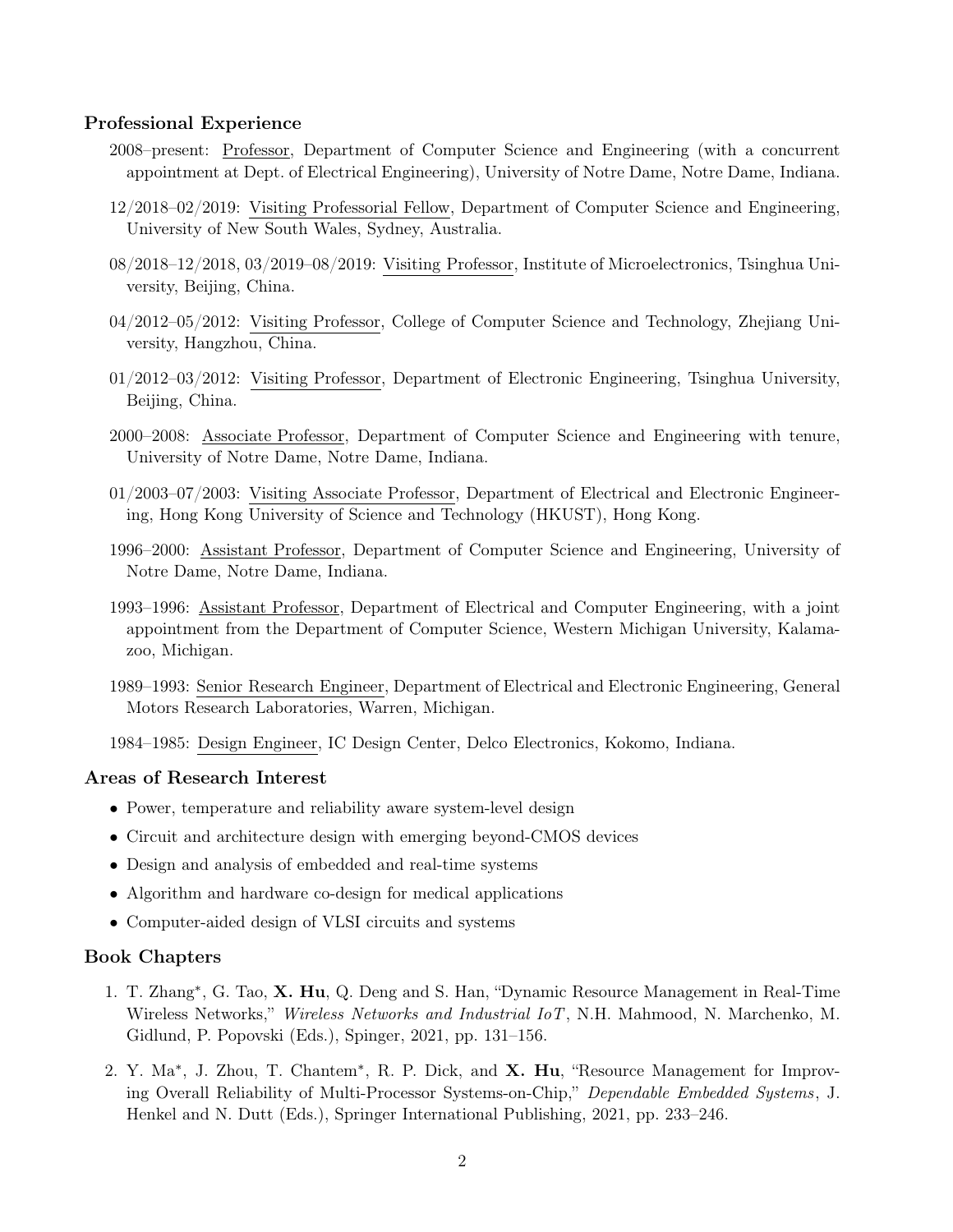- 3. Y Bi, P.-E. Gaillardon, X. Hu, M. Niemier, J.-S. Yuan and Y. Jin, "Polarity-Controllable Silicon NanoWire FET-Based Security," Security Opportunities in Nano Devices and Emerging Technologies, M. Tehranipoor, D. Forte, G.S. Rose, S. Bhunia (Eds.), Tayor & Francis, 2017, pp. 165–178.
- 4. G.Csaba, G.H. Bernstein, A. Orlov, M.T. Niemier, X. Hu and W.Porod, "Nanomagnetic logic: from magnetic ordering to magnetic computing," CMOS and Beyond: Logic Switches for Terascale Integrated Circuits, T.-J.K. Liu, K.J. Kuhn (Eds.), Cambridge University Press, 2015, pp. 301– 334.
- 5. W.Porod, G.H. Bernstein, G.Csaba, X. Hu, J.J. Nahas, M.T. Niemier and A. Orlov, "Nanomagnet Logic (NML)," Field-Coupled Nanocomputing, N.G. Anderson and S. Bhanja (Eds.), Springer, 2014, pp. 21–32.
- 6. R.F. Barrett, S. Borkar, S.S. Dosanjh, S.D. Hammond, M.A. Heroux, X. Hu, J. Luitjens, S.G. Parker, J. Shalf and L. Tang, "On the Role of Co-design in High Performance Computing," Transition of HPC Towards Exascale Computing, E.H. D'Hollander, J.J. Dongarra, I. Foster, L. Grandinetti and G.R. Joubert (Eds.), IOS Press, November 2013, pp 141–155.
- 7. Y. Zhang<sup>∗</sup>, X. Hu and D.Z. Chen, "Energy Minimization in Multiprocessor Real-Time Systems," Handbook of Energy-Aware and Green Computing, I. Ahmad and S. Ranka (Eds.), CRC Press, January 2012, pp 519–542.
- 8. G. Quan<sup>∗</sup> and X. Hu, "Minimum Energy Fixed-Priority Scheduling for Variable Voltage Processors," Design, Automation, and Test in Europe – The Most Influential Papers of 10 Years DATE, R. Lauwereins and J. Madsen (Eds.), Springer, March 2008, pp. 313–324.
- 9. X. Hu and G. Quan<sup>\*</sup>, "Fundamentals of Power-Aware Scheduling," *Embedded Processor and Sys*tem Design – A Low Power Perspective, J. Henkel and S. Parameswaran (Eds.), Kluwer Academic Publishers, 2007, pp. 219–229.
- 10. G. Quan<sup>∗</sup> and X. Hu, "Static DVFS Scheduling," Embedded Processor and System Design A Low Power Perspective, J. Henkel and S. Parameswaran (Eds.), Kluwer Academic Publishers, 2007, pp. 231-242.
- 11. G.W. Greenwood, X. Hu and J.G. D'Ambrosio, "Fitness functions for multiple objective optimization problems: Combining preferences with Pareto rankings," Foundations of Genetic Algorithms, R. Belew and M. Vose (Eds.), Morgan-Kaufmann, 1997, pp. 437–455.

## Refereed Journal Articles (published or accepted for publication)

- 1. A. F. Laguna<sup>\*</sup>, M.M. Sharifi<sup>\*</sup>, A. Kazemi<sup>\*</sup>, X. Yin<sup>\*</sup>, M. Niemier and X. Hu, "Hardware-software co-design of an in-memory transformer network accelerator," accepted to Frontiers in Electronics, section Integrated Circuits and VLSI, 2022.
- 2. D. Reis<sup>\*</sup>, M. Niemier and X. Hu, ""IMCRYPTO: An in-memory computing fabric for AES encryption and decryption," accepted to IEEE Transactions on VLSI Systems (IEEE TVLSI), 2022.
- 3. S. Mishra<sup>\*</sup>, D.Z. Chen and X. Hu, "Data-driven Deep supervision for medical image segmentation," accepted to IEEE Transactions on Medical Imaging (IEEE TMI), 2022.

Student or postdoctoral fellow advised or co-advised by X. Sharon Hu.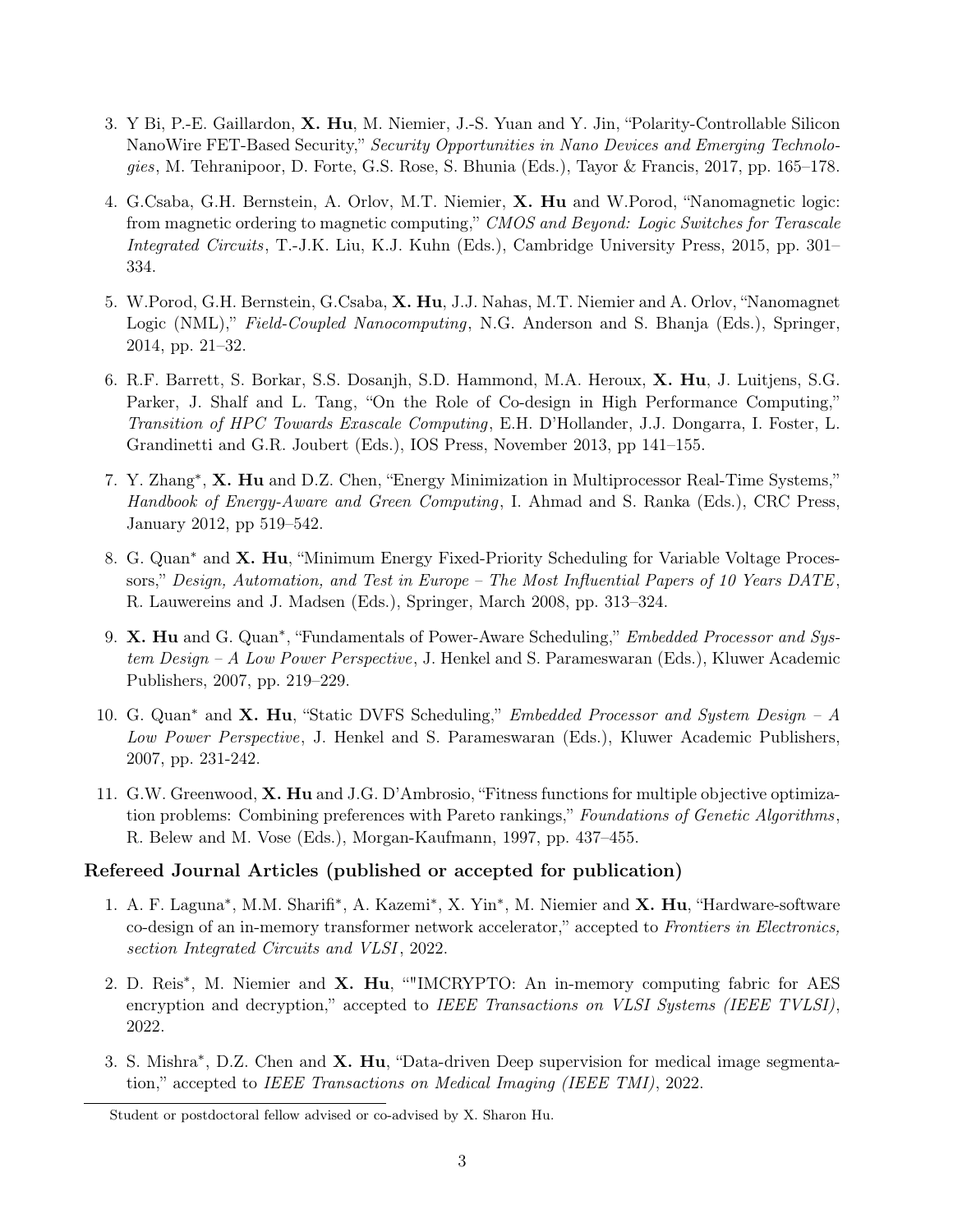- 4. A. Kazemi<sup>∗</sup> , M. M. Sharifi<sup>∗</sup> , A. F. Laguna<sup>∗</sup> , F. Müller, X. Yin, T. Kämpfe, M. Niemier and X. Hu, "FeFET multi-bit content-addressable memories for in-memory nearest neighbor search," accepted to IEEE Transactions on Computers (IEEE TC), 2021.
- 5. L. Zhang, S. Mishra<sup>\*</sup>, T. Zhang<sup>\*</sup>, Y. Zhang, D. Zhang, Y. Lv, M. Lv, N. Guan, X. Hu, D. Z. Chen and X. Han, "Design and assessment of convolutional neural network based methods for vitiligo diagnosis," accepted to Frontiers in Medicine, section Dermatology, 2021.
- 6. Q. Huang, D. Reis<sup>\*</sup>, C. Li, D. Gao, M. T. Niemier, X. Hu, M. Imani, X. Yin and C. Zhuo, "Computing-in-emory using ferroelectrics: from single- to multi-input logic," Special Issue on Near-Memory and In-Memory Processing, IEEE Design  $\&$  Test of Computers, Vol. 39, No. 2, 2022, pp. 56–64.
- 7. S. Mishra<sup>\*</sup>, D. Z. Chen and X. Hu, "Image complexity guided network compression for biomedical image segmentation," ACM Journal on Emerging Technologies in Computing Systems (ACM JETC), Vol. 18, No. 2, Article 26, 2021, pp. 1–23.
- 8. S. Mishra<sup>\*</sup>, Y. Wang, C. Wei, D. Z. Chen and X. Hu, "VTG-Net: A CNN based vessel topology graph network for retinal artery/vein classification," Frontiers in Medicine, Vol. 8, 2021, pp. 2124 (10 pages).
- 9. D. Reis<sup>\*</sup>, M. T. Niemier and **X. Hu**, "The implications of ferroelectric FET device models to the design of computing-in-memory architectures," Special Issue on Future Trends in Nanocomputing, Journal of Integrated Circuits and Systems, Vol. 16, No. 1, 2021, pp. 1–8.
- 10. T. Zhang<sup>\*</sup>, T. Gong, S. Han, Q. Deng and X. Hu, "Fully distributed packet scheduling framework for handling disturbances in lossy real-time wireless networks," IEEE Transactions on Mobile Computing (IEEE TMC), Vol. 20, No. 2, 2021, pp. 502–518.
- 11. B. Wu<sup>\*</sup>, Z. Wang, Y. Li, Y. Wang, D. Liu, W. Zhao and X. Hu, "A NAND-SPIN based magnetic ADC," IEEE Transactions on Circuits and Systems II: Express Briefs (IEEE TCAS II), Vol. 68, No. 2, 2021, pp. 617–621.
- 12. X. Xu, X. Zhang, B. Yu, X. Hu, C. Rowen, J. Hu and Y. Shi, "DAC-SDC low power object detection challenge for UAV applications," IEEE Transactions on Pattern Analysis and Machine Intelligence (IEEE PAMI), Vol. 43, No. 2, 2021, pp. 392–403.
- 13. R. Rajaei<sup>\*</sup>, M. M. Sharifi<sup>\*</sup>, A. Kazemi<sup>\*</sup>, M. Niemier and X. Hu, "Compact single-phase-search multi-state content addressable memory design using 1 FeFET/cell," IEEE Transactions on Electron Devices (IEEE TED), Vol. 68, No. 1, 2021, pp. 109–117.
- 14. Y. Xi, H. Wu, B. Gao, J. Tang, A. Chen, M.-F. Chang, X. Hu, J. Van der Spiegel and H. Qian, "In-memory learning with analog resistive switching memory: a review and perspective," Proceedings of the IEEE, Vol. 109, No. 1, 2021, pp. 14–42.
- 15. P. Wu, D. Reis<sup>\*</sup>, X. Hu and J. Appenzeller, "Two-dimensional transistors with reconfigurable polarities for secure circuits," Nature Electronics, Vol. 4, 2021, pp. 45–53.
- 16. L. Li, J. Zhou\*, M. Chen, T. Wei and X. Hu, "Learning-based modeling and optimization for real-time system availability," Special Issue on Machine-Learning Architectures and Accelerators, IEEE Transactions on Computers (IEEE TC), Vol. 70, No. 4, 2020, pp. 581–594.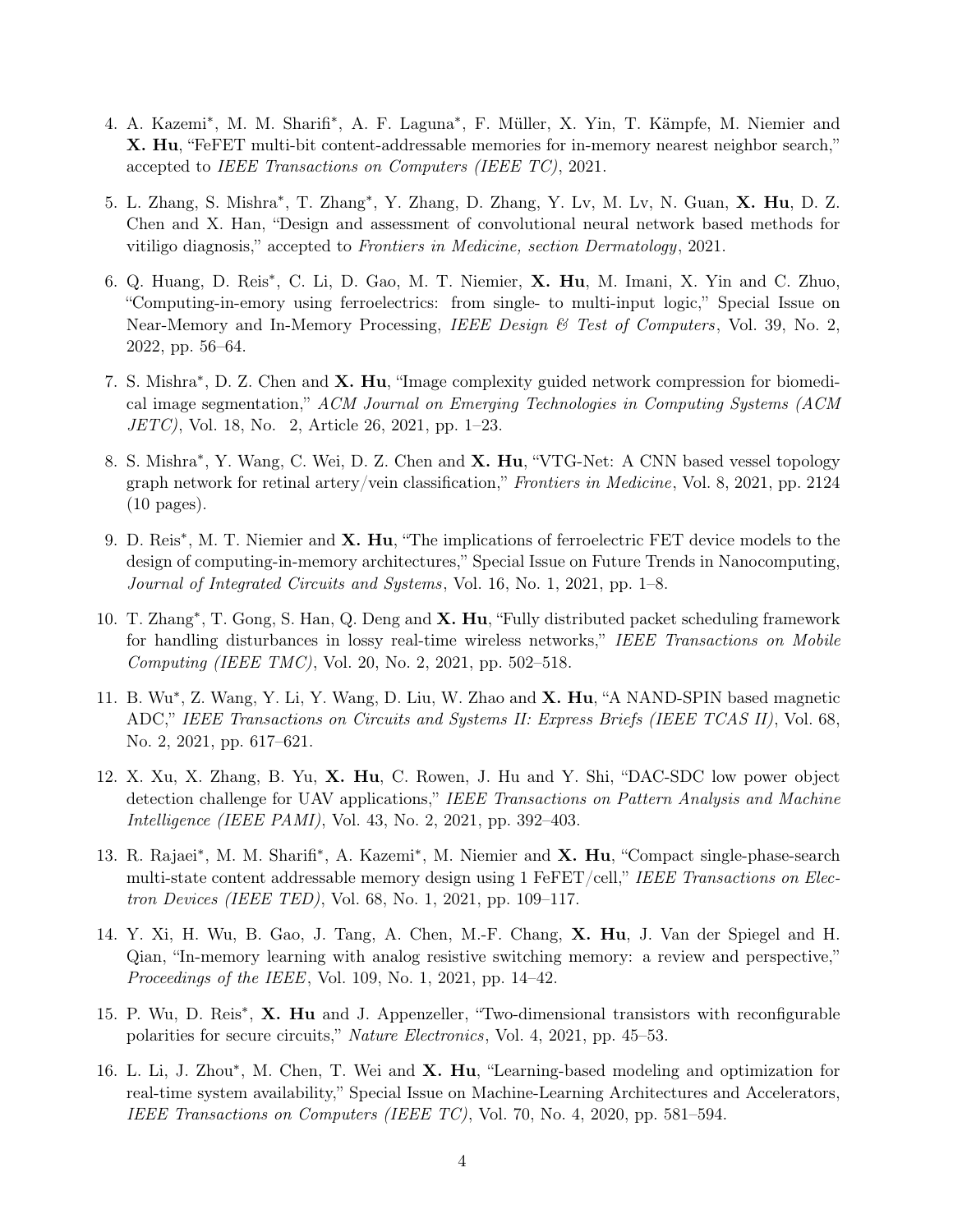- 17. W. Jiang, Q. Lou\*, Z. Yan\*, L.Yang, J. Hu, X. Hu and Y. Shi "Device-circuit-architecture co-exploration for computing-in-memory neural accelerators," IEEE Transactions on Computers (IEEE TC), Vol. 70, No. 4, 2020, pp. 595–605.
- 18. D. Gao, D. Reis<sup>\*</sup>, X. Hu and C. Zhuo, "Eva-CiM: a system-level performance and energy evaluation framework for computing-in-memory architectures," IEEE Transactions on Computer-Aided Design of Integrated Circuits and Systems (IEEE TCAD), Vol. 39, No. 12, pp. 5011–5024, 2020.
- 19. Y. Ding, W. Jiang, Q. Lou<sup>\*</sup>, J. Liu, J. Xiong, X. Hu, X. Xu, and Y. Shi, "Hardware design and the competency awareness of a neural network," *Nature Electronics*, Vol. 3, 2020, pp. 514–523.
- 20. F. Molnàr, S.R. Kharel, X. Hu and Z. Toroczkai, "Accelerating a continuous-time analog SAT solver using GPUs," Computer Physics Communications, Vol. 256, 2020, 107469.
- 21. D.Y. Zhang, Y. Ma<sup>\*</sup>, X. Hu and D. Wang, "Towards privacy-aware task allocation in social sensing based edge computing systems," IEEE Internet of Things Journal (IEEE IoT-J), Vol. 7, No. 12, 2020, pp. 11384–11400.
- 22. B. Wu<sup>\*</sup>, C. Wang, Z. Wang, Y. Wang, D. Zhang, D. Liu, Y. Zhang and X. Hu, "Field-free 3T2SOT MRAM for non-volatile cache memories," IEEE Transactions on Circuits and Systems I (IEEE TCAS I), Vol. 67, No. 12, 2020, pp. 4660–4669.
- 23. D. Reis<sup>\*</sup>, J. Takeshita, T. Jung, M. Niemier and X. Hu, "Computing-in-Memory for performance and energy efficient homomorphic encryption," IEEE Transactions on VLSI Systems (IEEE TVLSI), Vol. 28, No. 11, 2020, pp. 2300–2313.
- 24. H. Wang , N. C. Audsley , X. Hu and W. Chang, "Meshed Bluetree: Time-predictable multimemory interconnect for multi-core architectures," IEEE Transactions on Computer-Aided Design of Integrated Circuits and Systems (IEEE TCAD), Vol. 39, No. 11, 2020, pp. 3787-3798.
- 25. Y. Ma<sup>\*</sup>, J. Zhou<sup>\*</sup>, T. Chantem<sup>\*</sup>, R. Dick, S. Wang and X. Hu, "Improving reliability of real-time embedded systems on integrated CPU and GPU platforms," IEEE Transactions on Computer-Aided Design of Integrated Circuits and Systems (IEEE TCAD), Vol. 39, No. 10, 2020, pp. 2218-2229.
- 26. M. Imani, X. Yin<sup>∗</sup> , J, Messerly, S. Gupta, M. Nemier, X. Hu and T. Rosing, "SearcHD: A memory-centric hyperdimensional computing with stochastic training," IEEE Transactions on Computer-Aided Design of Integrated Circuits and Systems (IEEE TCAD), Vol. 39, No. 10, 2020, pp. 2422-2433.
- 27. C. Leng, Y. Qiao, X. Hu and H. Wang, "Co-Scheduling aperiodic real-time tasks with end-to-end firm and soft deadlines in two-stage systems," Real-Time Systems (RTS), Vol. 56, 2020, pp. 56, 391–451.
- 28. Y. Ding, W. Jiang, Q. Lou<sup>\*</sup>, J. Liu, J. Xiong, X. Hu, X. Xu, and Y. Shi, "Hardware design and the competency awareness of a neural network," Nature Electronics, Vol. 3, 2020, pp. 514–523.
- 29. B. Wu<sup>∗</sup> , P. Dai, Z. Wang, C. Wang, Y. Wang, J. Yang, Y. Cheng, D. Liu, Y. Zhang, W. Zhao and  $X$ . Hu, "Bulkyflip: A NAND-SPIN based last-level cache with bandwidth-oriented write management policy," IEEE Transactions on Circuits and Systems I: Regular Papers (IEEE TCAS I), Vol. 67, No. 1, 2020, pp. 108–120.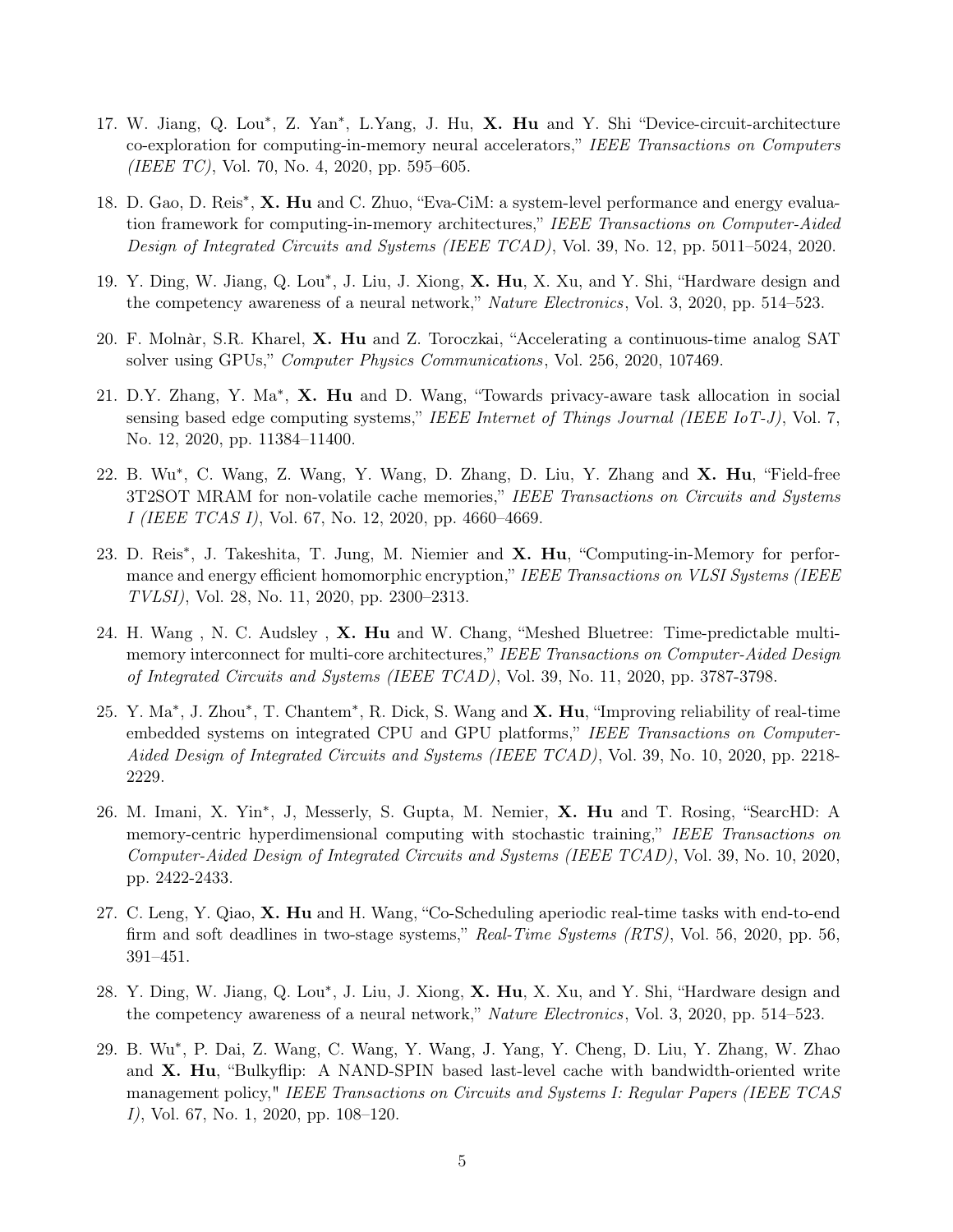- 30. X. Chen<sup>\*</sup>, S. Datta, X. Hu, M. Jerry, A.Laguna<sup>\*</sup>, K. Ni, M. Niemier, D. Reis<sup>\*</sup>, X. Sun, P. Wang, X.Yin<sup>∗</sup> and S. Yu, "The impact of ferroelectric FETs on digital and analog circuits and architectures," IEEE Design  $\mathcal C$  Test, Vol. 37, No. 1, 2020, pp. 79–99.
- 31. X. Yin<sup>∗</sup>, C. Li, Q. Huang, L. Zhang, M. Niemier, X. Hu, C. Zhuo and K. Ni, "FeCAM: A universal compact digital and analog content addressable memory using ferroelectric," IEEE Transactions on Electron Devices (IEEE TED), Vo. 67, No. 7, 2020, pp. 2785-2792.
- 32. J. Chen, H. Wu, B. Gao, J. Tang, X. Hu and H. Qian, "A parallel multi-bit programming scheme with high precision for RRAM-based neuromorphic systems," IEEE Transactions on Electron Devices (IEEE TED), Vol. 67, No. 5, 2020, pp. 2213–2217.
- 33. Y.Ma<sup>∗</sup>, J. Zhou, T. Chantem<sup>∗</sup>, R. Dick, S. Wang and X. Hu, "On-line resource management for improving reliability of real-time systems on "Big–Little" type MPSoCs," IEEE Transactions on Computer-Aided Design of Integrated Circuits and Systems (IEEE TCAD), Vol. 39, No. 1,2020, pp. 88–100.
- 34. T. Zhang<sup>\*</sup>, T. Gong, S. Han, Q. Deng and X. Hu, "Distributed dynamic packet scheduling framework for handling disturbances in real-time wireless networks," IEEE Transactions on Mobile Computing (IEEE TMC), Vol. 18, No. 11, 2019, pp. 2502–2517.
- 35. C. Pan, Q. Lou<sup>\*</sup>, M. Niemier, X. Hu and A. Naeemi, "Energy-efficient convolutional neural network based on cellular neural network using beyond-CMOS technologies," IEEE Journal on Exploratory Solid-State Computational Devices and Circuits (IEEE JxCDC), Vol. 5, No. 2, 2019, pp. 85–93.
- 36. J. Zhou\*, X. Zhou, J. Sun, T. Wei, M. Chen, S. Hu and X. Hu, "Resource management for improving soft-error and lifetime reliability of real-time MPSoCs" IEEE Transactions on Computer-Aided Design of Integrated Circuits and Systems (IEEE TCAD), Vol. 38, No. 12, 2019, pp. 2215–2228.
- 37. D. Reis<sup>\*</sup>, M. Niemier and X. Hu, "A computing-in-memory engine for searching on homomorphically encrypted data," IEEE Journal on Exploratory Solid-State Computational Devices and Circuits (IEEE JxCDC), Vol. 5, No. 2, 2019, pp. 123–131.
- 38. D. Reis<sup>∗</sup> , K. Ni, W. Chakraborty, X. Yin<sup>∗</sup> , M. Trentzsch, S. Dünkel, J. Müller, S. Beyer, S. Datta, M. Niemier and **X. Hu**, "Design and analysis of an ultra-dense, low-leakage and fast FeFET-based random access memory array," IEEE Journal on Exploratory Solid-State Computational Devices and Circuits (IEEE JxCDC), Vol. 5, No. 2, 2019, pp. 103-112.
- 39. A. Stephan, Q. Lou<sup>\*</sup>, M. Niemier, X. Hu and S. Koester, "Nonvolatile spintronic memory cells for neural networks," IEEE Journal on Exploratory Solid-State Computational Devices and Circuits (IEEE  $JxCDC$ ), Vol. 5, No. 2, 2019, pp. 67–73.
- 40. K. Ni, X. Yin<sup>∗</sup> , A. Laguna<sup>∗</sup> , S. Joshi, S. Dünkel, M. Trentzsch, J. Müeller, S. Beyer, W. Taylor, M. Niemier, X. Hu and S. Datta, "Ferroelectric ternary content addressable memory for one-shot learning," Nature Electronics, Vol. 2, No. 11, 2019, pp 521–529.
- 41. A. Chen, S. Datta, X. Hu, M. Niemier, T. Simunic Rosing and J. J. Yang, "A survey on architecture advances enabled by emerging beyond-CMOS technologies," IEEE Design  $\mathcal B$  Test, Vol. 36, No. 3, 2019, pp. 46–68.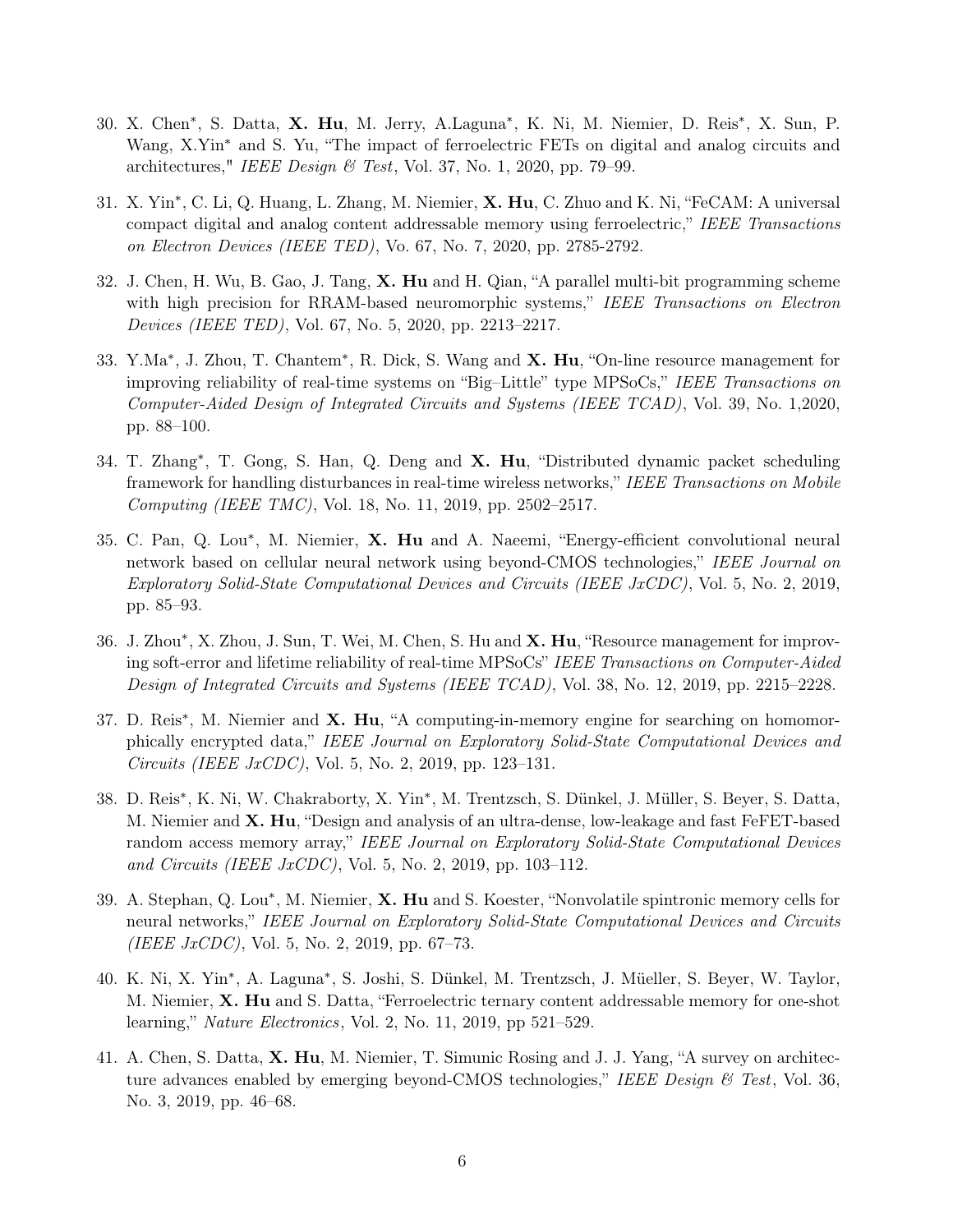- 42. J. Zhou\*, X. Hu, Y. Ma\*, J. Sun, T. Wei and S. Hu, "Improving availability of multicore real-time systems suffering both permanent and transient faults," IEEE Transactions on Computers (IEEE TC), Vol.68, No. 12, 2019, pp. 1785–1801.
- 43. Q. Lou<sup>\*</sup>, C. Pan, J. Mcguinness, A. Horvath, A. Naeemi, M Niemier and X. Hu, "A mixed signal architecture for convolutional neural networks," ACM Journal on Emerging Technologies in Computing Systems (ACM JETC), Vo. 15, No. 2, 2019, Article No. 19.
- 44. X. Yin<sup>\*</sup>, K. Ni, D. Reis, S. Datta, M. Niemier and X. Hu, "An ultra-dense 2FeFET TCAM design based on a multi-domain FeFET model," IEEE Transactions on Circuits and Systems II: Express Briefs (IEEE TCAS II), Vol. 66, No. 9, 2019, pp. 1577–1581.
- 45. X. Chen<sup>\*</sup>, D. Chen, Y. Han and X. Hu, "moDNN: Memory optimal deep neural network training on Graphics Processing Units," IEEE Transactions on Parallel and Distributed Systems (IEEE TPDS), Vol. 30, No. 3, 2019, pp. 646–661.
- 46. X. Yin<sup>\*</sup>, X. Chen<sup>\*</sup>, M. Niemier and X. Hu, "Ferroelectric FETs based nonvolatile logic-in-memory circuits," IEEE Transactions on VLSI Systems (IEEE TVLSI), Vol. 27, No. 1, 2019, pp. 159–172.
- 47. L. Li, P. Cong, K. Cao, J. Zhou\*, T. Wei, M. Chen, S. Hu and X. Hu, "Game theoretic feedback control for reliability enhancement of EtherCAT-based networked systems," IEEE Transactions on Computer-Aided Design of Integrated Circuits and Systems (IEEE TCAD), Vol. 38, No. 9, 2019, pp. 1599–1610.
- 48. K. Cao, J. Zhou\*, T. Wei, M. Chen, S. Hu and X. Hu, "Affinity-driven modeling and task scheduling for makespan optimization in heterogeneous multiprocessor systems considering reliability and temperature," IEEE Transactions on Computer-Aided Design of Integrated Circuits and Systems (IEEE TCAD), Vol. 38, No. 7, 2019, pp. 1189–1202.
- 49. X. Chen<sup>\*</sup>, K. Ni, M. Niemier, Y. Han, S. Datta and X. Hu, "Power and area efficient FPGA building blocks based on ferroelectric FETs," IEEE Transactions on Circuits and Systems I: Regular Papers (IEEE TCAS I), Vol. 66, No. 5, 2019, pp. 1780–1793.
- 50. X. Hu and M. Niemier, "Cross-layer efforts for energy-efficient computing—Towards peta operations per second per watt," Frontiers of Information Technology  $\mathscr B$  Electronic Engineering, Vol. 19, No. 10, 2018, pp. 1209–1223.
- 51. M. Jerry, S. Dutta, A. Kazemi, K. Ni, J. Zhang, P.-Y. Chen, P. Sharma, S. Yu, X. Hu, M. Niemier and S. Datta, "A ferroelectric field effect transistor based synaptic weight cell," Journal of Physics D: Applied Physics, Vol. 51, No. 43, 2018, pp. 434001.
- 52. R. Perricone<sup>∗</sup>, X. Hu, J. Nahas, and M. Niemier, "Can beyond CMOS devices illuminate dark silicon," Communications of the ACM (CACM) (ACM CACM), Vol. 61, No. 9, 2018, pp. 60–69.
- 53. T. Wei, J. Zhou, K. Cao, P. Cong, M. Chen, G. Zhang, X. Hu and J. Yan, "Cost-constrained QoS optimization for approximate computation real-time tasks in heterogeneous MPSoCs," IEEE Transactions on Computer-Aided Design of Integrated Circuits and Systems (IEEE TCAD), Vol. 37, No. 9, 2018, pp. 1733–1746.
- 54. X. Yin<sup>\*</sup>, B. Sedighi, M. Varga, M. Ercsey-Ravasz, Z. Toroczkai and X. Hu, "Efficient analog circuits for Boolean satisfiability," IEEE Transactions on VLSI Systems (IEEE TVLSI), Vol. 26, No. 1, 2018, pp. 155–167.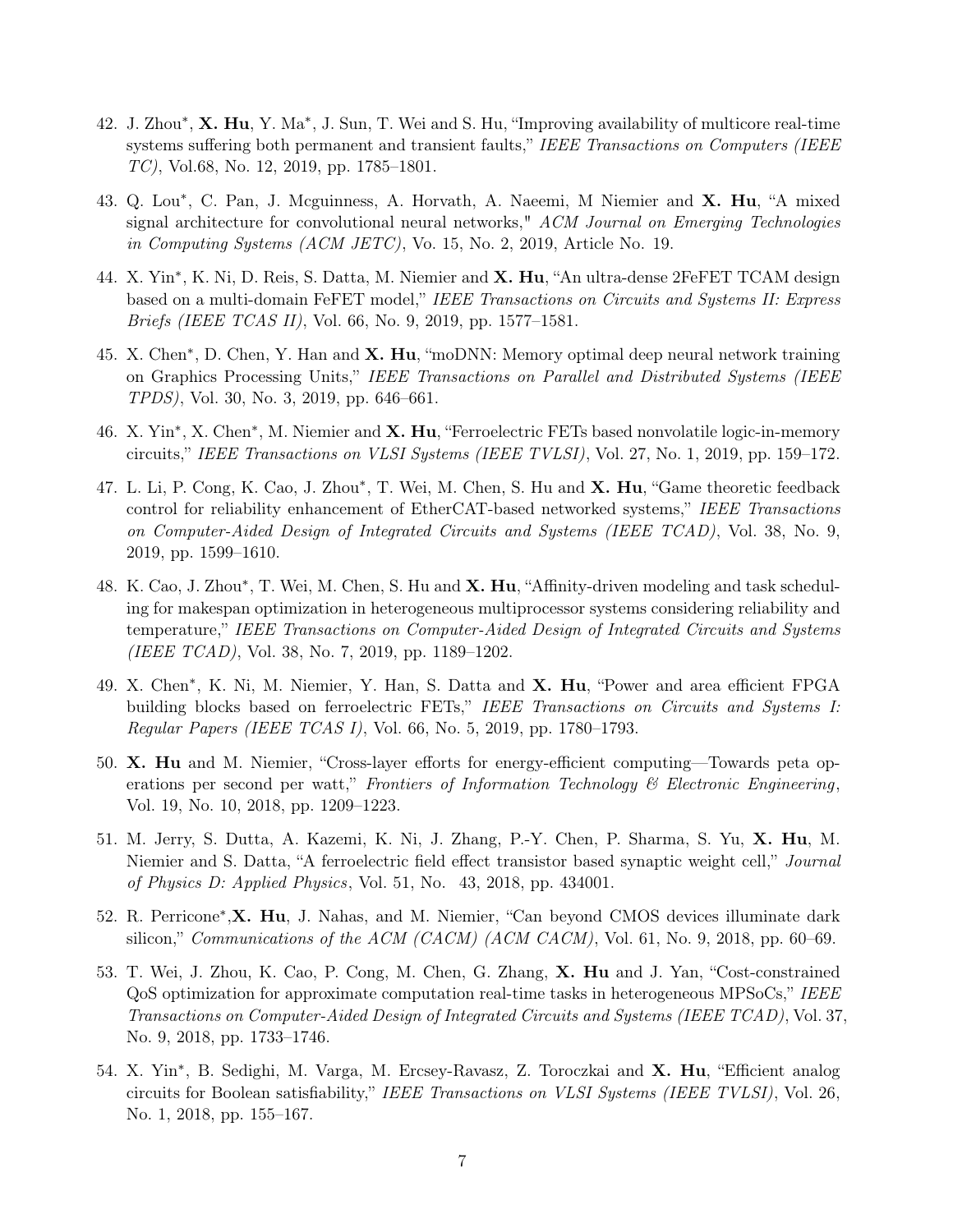- 55. X. Xu, Y. Ding, X. Hu, M. Niemier, J. Cong, Y. Hu and Y. Shi, "Scaling for edge inference of deep neural networks," Nature Electronics, Vol. 1, No. 4, 2018, pp. 216–222.
- 56. T. Wu, Y. Liu, D. Zhang, J. Li, X. Hu, C. J. Xue and H. Yang. "DVFS based long-term task scheduling for dual-channel solar-powered sensor nodes," IEEE Transactions on VLSI Systems (IEEE TVLSI), Vol. 25, No. 11, 2017, pp. 2981–2994.
- 57. Y. Ma<sup>\*</sup>, T. Chantem<sup>\*</sup>, R.P. Dick and X. Hu, "Improving system-level lifetime reliability of multicore soft real-time systems," IEEE Transactions on VLSI Systems (IEEE TVLSI), Vol. 25, No. 6, 2017, pp. 1895–1905.
- 58. Y. Bi, K. Shamsi, J. Yuan, Y. Jin, M.T. Niemier and X. Hu, "Tunnel FET current mode logic for DPA resilient circuit designs," IEEE Transactions on Emerging Topics in Computing (IEEE TETC), Vol. 5, No. 3, 2017, pp. 340–352.
- 59. L. Tang<sup>∗</sup> , X. Hu, R. Barrett and J Cook, "PeaPaw: Performance and energy aware partitioning of workload on heterogeneous platforms," ACM Transactions on Design Automation of Electronic Systems (ACM TODAES), Vol. 22, No. 3, 2017, pp. 41:1–41:26.
- 60. J. Fernandez-Berni, M. Niemier, X. Hu, H. Lu, W. Li, P. Fay, R. Carmona-Galan and A. Rodriguez-Vazquez, "TFET-based well capacity adjustment in active pixel sensor for enhanced high dynamic range," *Electronic Letters*, Vol. 53, No. 9, 2017, pp. 622–624.
- 61. T. Liu, H. Guo, S. Parameswaran and X. Hu, "iCETD: An improved tag generation design for memory data authentication in embedded processor systems," Integration, the VLSI Journal, Vol. 56, pp. 96–104, 2017.
- 62. Y. Bi, K. Shamsi, P.E. Gaillardon, G.de Micheli, X. Yin<sup>\*</sup>, X. Hu, M.T. Niemier, J. Yuan and Y. Jin, "Emerging technology based design of primitives for hardware security," ACM Journal on Emerging Technologies in Computing (ACM JETC), Vo. 13, No. 1, 2016, pp. 3:1–3:19.
- 63. J. Zhou<sup>\*</sup>, T. Wei, M. Chen, J. Yan, X. Hu and Y. Ma<sup>\*</sup>, "Thermal-aware task scheduling for energy minimization in heterogeneous real-time MPSoC systems," IEEE Transactions on Computer-Aided Design of Integrated Circuits and Systems (IEEE TCAD), Vol. 35, No. 8, 2016, pp. 1269– 1282.
- 64. D. Zhang, S. Li, Y. Liu, X. Hu, X. He, Y. Zhang, P. Zhang and H. Yang, "A C2RTL framework supporting partition, parallelization, and FIFO sizing for streaming applications," ACM Transactions on Design Automation of Electronic Systems (ACM TODAES), Vol. 21, No. 2, 2016, pp. 19:1–19:32.
- 65. R. Perricone<sup>\*</sup>, Y. Liu<sup>\*</sup>, A. Dingler<sup>\*</sup>, X. Hu and Michael Niemier, "Design of stochastic computing circuits using nanomagnetic logic," IEEE Transactions on Nanotechnology (IEEE TNANO), Vol. 15, No. 2, 2016, pp. 179–187.
- 66. K. Xiao<sup>∗</sup> , X. Hu, B. Zhou<sup>∗</sup> and D.Z. Chen, "Shell: A spatial decomposition data structure for ray traversal on GPU," IEEE Transactions on Computers (IEEE TC), Vol. 65, No. 1, 2016, pp. 230–243.
- 67. S. Hong<sup>\*</sup>, T. Chantem<sup>\*</sup> and **X. Hu**, "Local-deadline assignment for distributed real-time systems," IEEE Transactions on Computers (IEEE TC), Vol. 64, No. 7, 2015, pp. 1983–1997.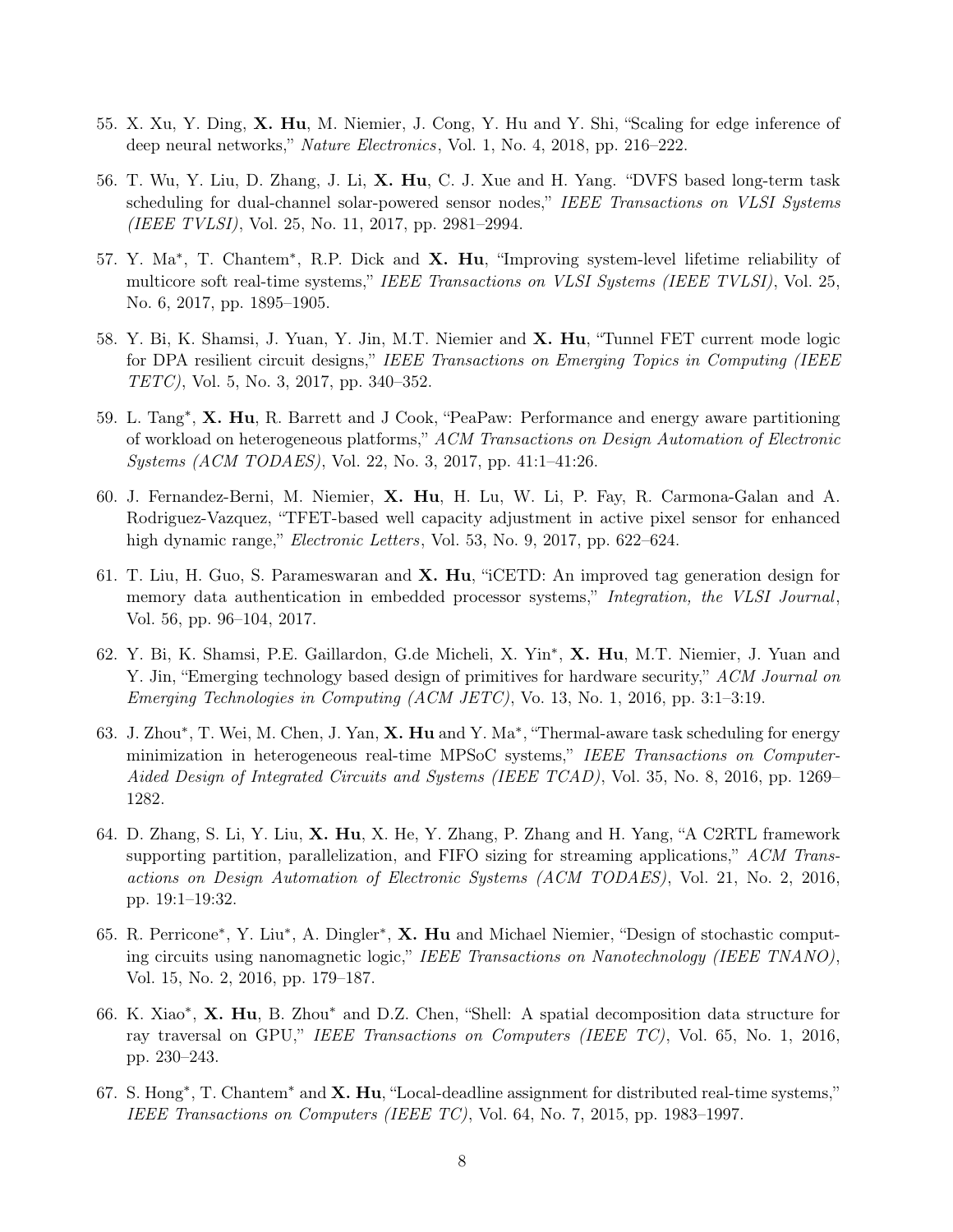- 68. F.A. Shah, G. Csaba, M.T. Niemier, X. Hu, W. Porod and G. Bernstein, "Error analysis for ultra dense nanomagnet logic circuits," Journal of Applied Physics (JAP), Vol. 117, No. 17, 2015, 17A906.
- 69. C. Leng, Y. Qiao, X. Hu and H. Wang, "Utilization-based admission control for aperiodic tasks under EDF scheduling," Real-Time Systems, Vol. 51, No. 1, 2015, pp.  $36-76$ .
- 70. B. Sedighi<sup>\*</sup>, X. Hu, H. Liu, J.J. Nahas and M.T. Niemier, "Analog circuit design using tunnel-FETs," IEEE Transactions on Circuits and Systems I (IEEE TCAS I), Vol. 62, No. 1, 2015, pp. 39–48.
- 71. B. Sedighi<sup>\*</sup>, X. Hu, J.J. Nahas and M.T. Niemier, "Nontraditional computation using beyond-CMOS tunneling devices," IEEE Journal of Emerging and Selected Topics in Circuits and Systems (IEEE JETCAS), Vol. 4, No. 4, 2014, pp. 438–449.
- 72. Y. Wang, Y. Liu, S. Li, X. Sheng, D. Zhang, M.-F. Chiang, B. Sai, X. Hu and H. Yang, "PaCC: a parallel compare and compress codec for area reduction in nonvolatile processors," IEEE Transactions on VLSI Systems (IEEE TVLSI), Vol. 22, No. 7, 2014, pp. 1491–1505.
- 73. A. Papp, M.T Niemier, A. Csurgay, M. Becherer,S. Breitkreutz, J. Kiermaier, I. Eichwald, X. Hu, X. Ju, W. Porod and G. Csaba, "Threshold gate based circuits from Nanomagnetic Logic," IEEE Transactions on Nanotechnology (IEEE TNANO), Vol. 13, No. 5, 2014, pp. 990–996.
- 74. B. Zhou\*, K. Xiao\*, D.Z. Chen and X. Hu, "GPU-optimized volume raytracing for massive numbers of rays," ACM Transactions on Embedded Computing Systems (ACM TECS), Vol. 13, No. 3, December 2013, pp. 42:1–42:17.
- 75. B. Zhou\*, X. Hu, D.Z. Chen and C.X. Yu, "Accelerating radiation dose calculation: a multi-FPGA solution," ACM Transactions on Embedded Computing Systems(ACM TECS), Vol. 13, No. 1s, November 2013, pp. 33:1–33:25.
- 76. M.A. Siddiq, M.T. Niemier, G. Csaba, A.O. Orlov, X. Hu, W. Porod and G.H. Bernstein, "A nanomagnet logic field-coupled electrical input," IEEE Transaction on Nanotechnology (IEEE TNANO), Vol. 12, No. 5, September 2013, pp. 734–742.
- 77. P. Li, G. Csaba, M.T. Niemier, X. Hu, J. Nahas, W. Porod and G.H. Bernstein, "Power reduction in nanomagnet logic clocking through high permeability dielectrics," Journal of Applied Physics  $(JAP)$ , Vol. 113, No. 17, May, 2013, pp. 17B906-17B906-3.
- 78. S. Liu<sup>\*</sup>, X. Hu, M.T. Niemier, J.J. Nahas, G. Csaba, G.H. Bernstein and W. Porod, "Exploring the design of the magnetic-electrical interface for nanomagnet logic," IEEE Transaction on Nanotechnology (IEEE TNANO), Vol. 12, No. 2, March 2013, pp. 203–214.
- 79. K. Xiao<sup>\*</sup>, D.Z. Chen, X. Hu and B. Zhou<sup>\*</sup>, "Efficient implementation of the 3D-DDA ray traversal algorithm on GPU and its application in radiation dose calculation," Medical Physics, Vol 39, No. 12, Dec. 2012, pp. 7619–7625.
- 80. P. Li, V.K. Sankar, G. Csaba, X. Hu, M. Niemier, W. Porod and G.H. Bernstein, "Magnetic properties of enhanced permeability dielectrics for nanomagnetic logic circuits," IEEE Transactions on Magnetics, Vol. 48, No. 11, Nov. 2012, pp. 3292–3295.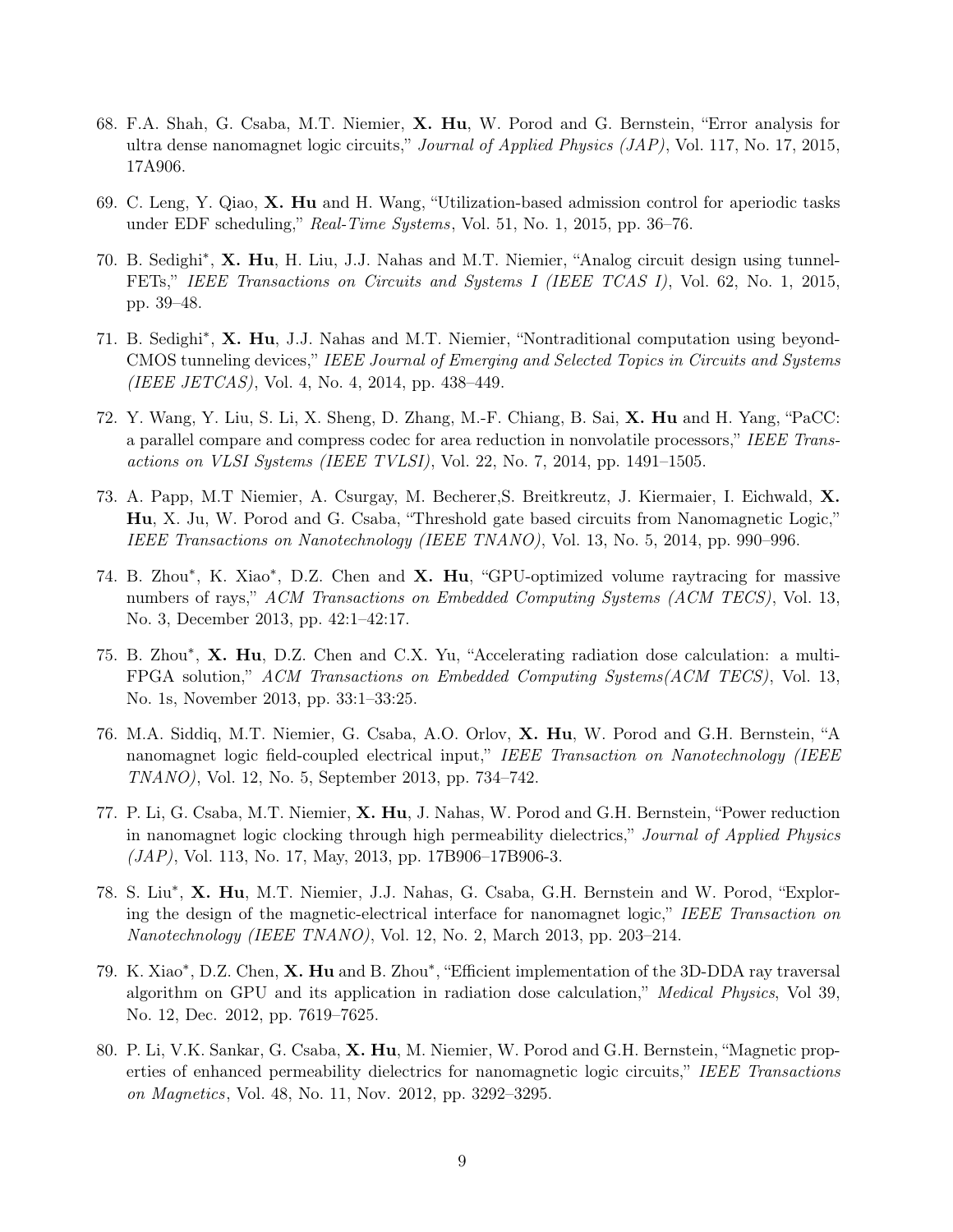- 81. P. Li, G. Csaba, V.K. Sankar, X. Ju, E. Varga, P. Lugli, X. Hu, M. Niemier, W. Porod and G.H. Bernstein, "Direct measurement of magnetic coupling between nanomagnets for nanomagnetic logic applications," IEEE Transactions on Magnetics, Vol. 48, No. 11, Nov. 2012, pp. 4402–4405.
- 82. P. Li, G. Csaba, V.K. Sankar, X. Ju, P. Lugli, X. Hu, M. Niemier, W. Porod, G.H. Bernstein, "Switching behavior of lithographically fabricated nanomagnets for logic applications," Journal of Applied Physics (JAP), Vol. 111, No. 7, April 2012, pp. 07B911–07B911-3.
- 83. M.T. Alam, S. Kurtz<sup>\*</sup>, M.A. Siddiq, M.T. Niemier, G.H. Bernstein, X. Hu and W. Porod, "Onchip clocking of nanomagnet logic lines and gates," IEEE Transaction on Nanotechnology (IEEE TNANO), Vol. 11, No. 2, March 2012, pp. 273–286.
- 84. M. Niemier, E. Varga, G.H. Bernstein, W. Porod, M.T. Alam, A. Dingler<sup>\*</sup>, A. Orlov and X. Hu, "Shape engineering for non-majority boolean gate designs with nanomagnet logic," IEEE Transactions on Nanotechnology (IEEE TNANO), Vol. 11, No. 2, March 2012, pp. 220–230.
- 85. M. Crocker<sup>\*</sup>, M. Niemier and X. Hu, "A reconfigurable PLA architecture for nanomagnet logic," ACM Journal on Emerging Technologies in Computing Systems (ACM JETC), Vol. 8, No. 1, February 2012, pp. 1:1–1:25.
- 86. M. T. Niemier, G. H. Bernstein, G. Csaba, A. Dingler<sup>\*</sup>, X. Hu, S. Kurtz, S. Liu. J. Nahas, W. Porod, M.A. Siddiq and E. Varga, "Nanomagnet logic: progress toward system-level integration," Journal of Physics: Condensed Matter, Vol. 23, No. 49, December 2011, pp. 493202 (35 pages).
- 87. T. Chantem<sup>\*</sup>, X. Hu and R.P. Dick, "Temperature-aware scheduling and assignment for hard real-time applications on MPSoCs," IEEE Transactions on VLSI Systems (IEEE TVLSI), Vol. 19, No. 10, October 2011, pp. 1884–1897.
- 88. S. Liu<sup>\*</sup>, X. Hu, J.J. Nahas, M. Niemier, W. Porod and G.H. Bernstein, "Magnetic-electrical interface for nanomagnet logic," IEEE Transactions on Nanotechnology (IEEE TNANO), Vol. 10, No. 4, July 2011, pp. 757–763.
- 89. N. Bansal, D.Z. Chen, D. Coppersmith, X. Hu, S. Luan, E. Misiolek, B. Schieber and C. Wang, "Shape rectangularization problems in intensity-modulated radiation therapy," Algorithmica, Vol. 60, No. 2, June 2011, pp. 421–450.
- 90. J. Yi, C. Poellabauer, X. Hu and and L. Zhang, "Minimum bandwidth reservations for periodic streams in wireless real-time systems," IEEE Transactions on Mobile Computing (IEEE TMC), Vol. 10, No. 4, April 2011, pp. 479–490.
- 91. S. Kurtz<sup>\*</sup>, E. Varga, M. Niemier, W. Porod, X. Hu and G. H. Bernstein, "Non-majority magnetic logic gates: a review of experiments and future prospects for 'shape-based' logic," invited, Journal of Physics: Condensed Matter , Vol. 23, No. 5, February 2011, pp. 053202 (13 pages).
- 92. A. Dingler<sup>\*</sup>, M. Niemier, X. Hu and E. Lent<sup>\*</sup>, "Performance and energy impact of locally controlled NML circuits," ACM Journal on Emerging Technologies in Computing Systems (ACM JETC), Vol. 7, No. 1, January 2011, pp. 2:1–2:24.
- 93. B. Zhou\*, C.Y. Yu, D.Z. Chen and X. Hu "GPU-accelerated Monte Carlo convolution/superposition implementation for dose calculation," Medical Physics, Vol 37, No. 11, Nov. 2010, pp. 5593–5603.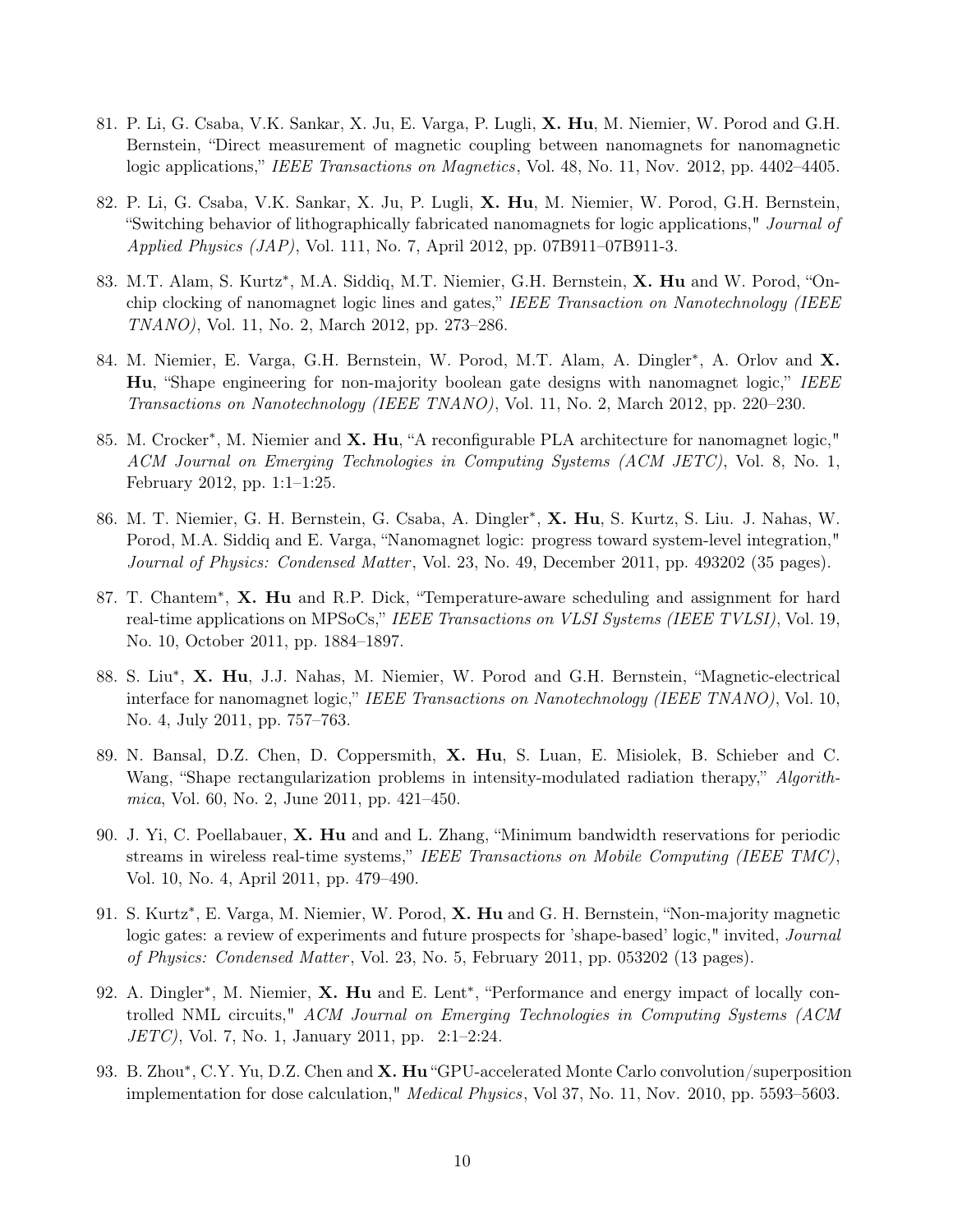- 94. E. Varga, A. Orlov, M. Niemier, X. Hu, G.H. Bernstein and W. Porod, "Experimental demonstration of fanout for nanomagnetic logic," IEEE Transactions on Nanotechnology (IEEE TNANO), Vo. 9, No. 6, pp. 668–670, 2010.
- 95. J. Yi, C. Poellabauer, X. Hu, T. Chantem<sup>∗</sup> and L. Zhang, "Dynamic channel reservations for wireless multihop communications," Mobile Computing and Communications Review, Vol. 14, No. 3, July 2010, pp. 43–45.
- 96. M.T. Alam, M.A. Siddiq, G.H. Bernstein, M. Niemier, W. Porod and X. Hu, "On-chip clocking for nanomagnet logic devices," IEEE Transactions on Nanotechnology (IEEE TNANO), Vol. 9, No. 3, May 2010, pp. 348–351.
- 97. Y. Yu, S. Ren and  $X$ . Hu, "A metric for quantifying similarity between timing constraint sets in real-time systems," ACM Transactions on Design Automation of Electronic Systems (ACM TODAES), Vol. 9, No. 4, April 2010, pp. 33:1–33:24.
- 98. M. Crocker<sup>\*</sup>, X. Hu and M. Niemier, "Defects and faults in QCA-Based PLAs", ACM Journal on Emerging Technologies in Computing Systems (ACM JETC), Vol. 5, No. 2, July 2009, pp. 8:1– 8:27.
- 99. G. Quan<sup>\*</sup>, L. Niu, B. Mochocki<sup>\*</sup> and **X. Hu**, "Fixed-priority scheduling to reduce both the dynamic and leakage energy on variable voltage processors," International Journal of Embedded Systems, a special issue on low-power real-time embedded computing, Vol. 4, No. 2, 2009, pp. 127– 140.
- 100. T. Chantem<sup>∗</sup> , X. Hu and M.D. Lemmon, "Generalized elastic scheduling for real-time tasks," IEEE Transactions on Computers (IEEE TC), Vol. 58, No. 4, April 2009, pp. 480–495.
- 101. P. Kalla<sup>\*</sup>, X. Hu and J. Henkel, "A flexible framework for communication evaluation in SoC design," the Special Issue of *International Journal of Parallel Programming (IJPP)*, Vol. 36, No. 5, October 2008, pp. 457–477.
- 102. M. Crocker<sup>\*</sup>, X. Hu, M. Niemier, M. Yan and G. Bernstein, "PLAs in Quantum-dot Cellular Automata," IEEE Transactions on Nanotechnology (IEEE TNANO), Vol. 7, No. 3, May 2008, pp. 376–386.
- 103. D.Z. Chen, X. Hu, S. Luan, C. Wang and X. Wu, "Mountain Reduction, Block Matching, and Applications in Intensity-Modulated Radiation Therapy," an **invited paper** to the Special Issue of International Journal of Computational Geometry and Applications (IJCGA) on Selected Papers from the 21st Annual ACM Symp. on Computational Geometry (SCG),Vol. 18, No. 1/2, April 2008, pp. 63–106.
- 104. M. Crocker<sup>\*</sup>, M.T. Niemier, X. Hu and M. Lieberman, "Molecular QCA design with chemically reasonable constraints," ACM Journal on Emerging Technologies in Computing Systems (ACM JETC), Vol. 4, No. 2, April 2008, pp. 9:1–9:21.
- 105. A. Chaudhary, D.Z. Chen, X. Hu, M.T. Niemier, R. Ravichandran and K. Whitton, "Fabricatable Interconnect and Molecular QCA Circuits," IEEE Transactions on Computer-Aided Design of Integrated Circuits and Systems (IEEE TCAD), Vol. 26, No. 11, November 2007, pp. 1978–1991.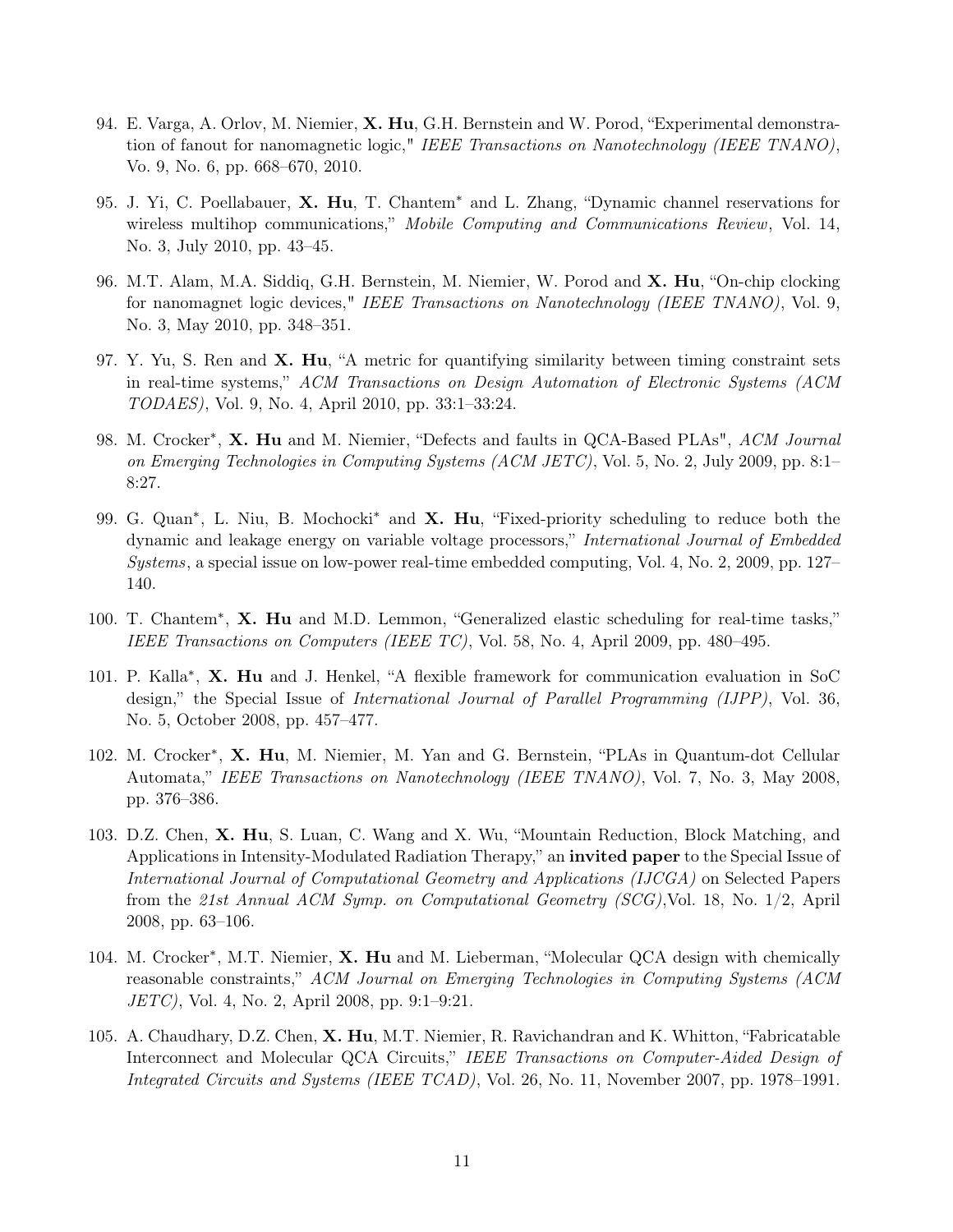- 106. G. Quan<sup>∗</sup> and X. Hu, "Energy efficient DVS schedule for fixed-priority real-time systems," ACM Transactions on Embedded Computing Systems (ACM TECS), Vol. 6, No. 4, September 2007, pp. 29:1–29:31.
- 107. B. Mochocki<sup>\*</sup>, X. Hu and G. Quan<sup>\*</sup>, "Transition overhead aware voltage scheduling for fixedpriority real-time systems," ACM Transactions on Design Automation of Electronic Systems (ACM TODAES), Vol. 12, No. 2, April 2007, pp. 11:1–11:26.
- 108. G. Quan<sup>\*</sup>, G. Greenwood, D. Liu<sup>\*</sup> and **X. Hu**, "Searching for multiobjective preventive maintenance schedules: Combining preferences with evolutionary algorithms," European Journal of Operational Research, Vol. 177, No. 3, March 2007, pp. 1969–1984.
- 109. D.Z. Chen, X. Hu, S. Luan, C. Wang, S.A. Naqvi, and C.X. Yu, "Generalized geometric approaches for leaf sequencing problems in radiation therapy," An invited paper to the Special Issue of International Journal of Computational Geometry and Applications (IJCGA) on Selected Papers from the 15th Annual International Symposium on Algorithms and Computation (ISAAC), Hong Kong, December 2004, Vol. 16, No 2-3, June 2006, pp. 175–204.
- 110. S. Luan, C. Wang, D.Z. Chen, X. Hu, S.A. Naqvi, X. Wu, and C.X. Yu, "An improved MLC segmentation algorithm and software for step-and-shoot IMRT delivery without tongue-and-groove error," Medical Physics, Vol. 33, Issue 5, May 2006, pp. 1199–1212.
- 111. D. Liu<sup>\*</sup>, **X. Hu**, M. Lemmon and Q. Ling, "Firm real-time system scheduling based on a novel QoS constraint," IEEE Transactions on Computers (IEEE TC), Vol. 55, No. 3, March 2006, pp. 320–333.
- 112. P. Kalla<sup>\*</sup>, X. Hu and J. Henkel, "DRU: An enhancement to instruction cache replacement policies for transition energy reduction," IEEE Transactions on VLSI Systems (IEEE TVLSI), Vol. 14, No. 1, January 2006, pp. 69-80.
- 113. D.Z. Chen, X. Hu, S. Luan, X. Wu, and C.X. Yu, "Optimal terrain construction problems and applications in intensity-modulated radiation therapy," an invited paper in the Special Issue of Algorithmica on Selected Papers from the Tenth Annual European Symposium on Algorithms (2002), Vol. 42, No. 3-4, June 2005, pp. 265–288.
- 114. Z. Wang<sup>∗</sup> and X. Hu, "Energy-aware variable partitioning and instruction scheduling for multibank memory architectures," ACM Transactions on Design Automation of Electronic Systems (ACM TODAES), Vol. 10, No. 2, 2005, pp. 369–388.
- 115. D.Z. Chen, X. Hu, S. Luan, C. Wang and X. Wu, "Geometric algorithms for static leaf sequencing problems in radiation therapy," an **invited paper** in the Special Issue of the *International Journal* of Computational Geometry and Applications (IJCGA) on Selected Papers from the 19th Annual ACM Symposium on Computational Geometry (2003), Vol. 14, No. 5, 2005, pp. 311–339.
- 116. B. Mochocki<sup>\*</sup>, **X. Hu** and G. Quan<sup>\*</sup>, "A unified approach to variable voltage scheduling for nonideal DVS processors," IEEE Transactions on Computer-Aided Design of Integrated Circuits and Systems (IEEE TCAD), Vol. 23, No. 9, 2004, pp. 1370–1377.
- 117. S. Luan, C. Wang, D.Z. Chen, X. Hu, S. A. Naqvi, C.X. Yu and C.L. Lee, "A new MLC segmentation algorithm/software for step-and-shoot IMRT delivery," Medical Physics, Vol. 31, No. 4, 2004, pp. 695–707.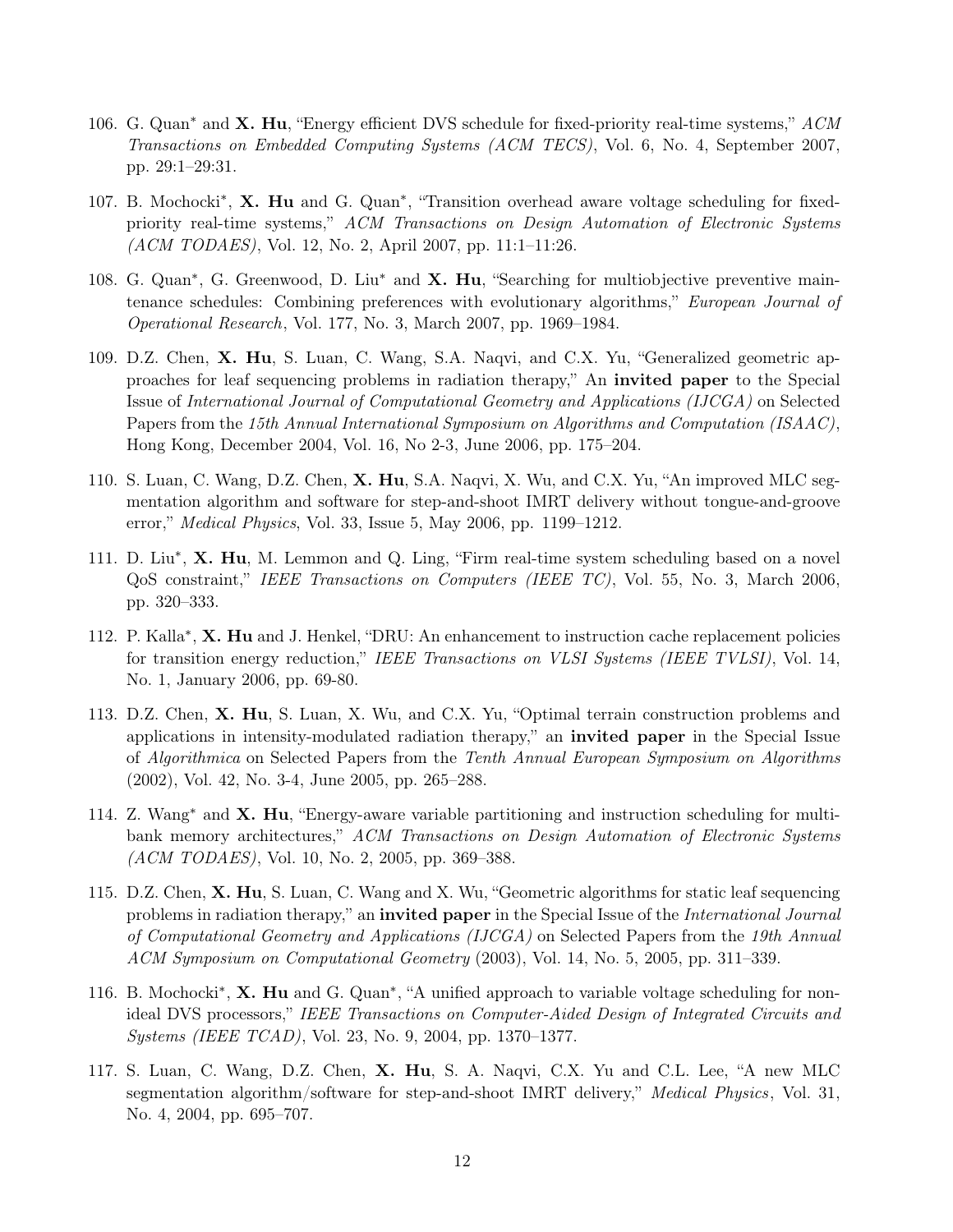- 118. G. Quan<sup>∗</sup> and X. Hu, "Minimal energy fixed-priority scheduling for variable voltage processors," IEEE Transactions on Computer-Aided Design of Integrated Circuits and Systems (IEEE TCAD), Vol. 22, No. 8, 2003, pp. 1062–1071.
- 119. D.Z. Chen, X. Hu and J. Xu, "Computing optimal beams in two and three dimensions," Journal of Combinatorial Optimization, Vol. 7, No. 2, 2003, pp. 111–136.
- 120. D.Z. Chen, X. Hu, O. Daescu and J. Xu, "Finding an optimal path without growing the tree," an invited paper in the Special Issue of *Journal of Algorithms* on Selected Papers from the *Sixth* Annual European Symposium on Algorithms (1998), Vol. 49, No. 1, 2003, pp. 13–41.
- 121. H. Liu<sup>∗</sup> and X. Hu, "Processor utilization bounds for real-time systems with precedence constraints," Journal of Design Automation for Embedded Systems, Special Issue on Design Methodologies and Tools for Real-Time Embedded Systems, Vol. 7, No. 1-2, 2002, pp. 89–113.
- 122. Y. Zhang<sup>\*</sup>, X. Hu and D.Z. Chen, "Efficient global register allocation for minimizing energy consumption," ACM SIGPLAN Notices, Vol. 37, No. 4, 2002, pp. 42–53. (SIGPLAN stands for the ACM Special Interest Group on Programming Languages.)
- 123. D.Z. Chen, X. Hu and X. Wu, "Optimal polygon cover problems and applications," an invited **paper** in the Special Issue of the International Journal of Computational Geometry and Applications (IJCGA) on Selected Papers from the Eleventh Annual International Symposium on Algorithms and Computation (ISAAC) (2000), Vol. 12, No. 4, 2002, pp. 309–338.
- 124. Y. Zhang<sup>∗</sup>, X. Hu and D.Z. Chen, "Cell selection from technology libraries for minimizing power," Integration, the VLSI Journal, Vol. 31, No. 2, 2002, pp. 133–158.
- 125. T. Zhou\*, X. Hu and E.H.-M. Sha, "Estimating probabilistic timing performance for real-time embedded systems," IEEE Transactions on VLSI Systems (IEEE TVLSI), Vol. 9, No. 6, 2001, pp. 833–844.
- 126. D.Z. Chen, O. Daescu, X. Hu, X. Wu and J. Xu, "Determining an optimal penetration among weighted regions in two and three dimensions," *Journal of Combinatorial Optimization* for a Special Issue on Optimization Problems in Medical Applications, Vol. 5, No. 1, 2001, pp. 59–79.
- 127. X. Hu, D.Z. Chen and R. Sambandam<sup>\*</sup>, "Efficient list-approximation techniques for floorplan area minimization," ACM Transactions on Design Automation of Electronic Systems (ACM TODAES), Vol. 6, No. 3, 2001, pp. 372–400.
- 128. R. Sambandam<sup>\*</sup> and X. Hu, "Multi-valued performance metrics for real-time embedded systems," with R. Sambandam, *Journal of Design Automation for Embedded Systems*, Vol. 5, No. 1, 2000, pp. 5–28.
- 129. C. Chantrapornchai, E.H.-M. Sha and X. Hu, "Efficient module selections for finding highly acceptable designs based on inclusion scheduling," Journal of System Architectures (JSA), Vol. 46, No. 11, 2000, pp. 1047–1071.
- 130. C. Chantrapornchai, E.H.-M. Sha and X. Hu, "Efficient acceptable design exploration based on module utility selection," IEEE Transactions on Computer-Aided Design of Integrated Circuits and Systems (IEEE TCAD), Vol. 19, No. 1, 2000, pp. 19–29.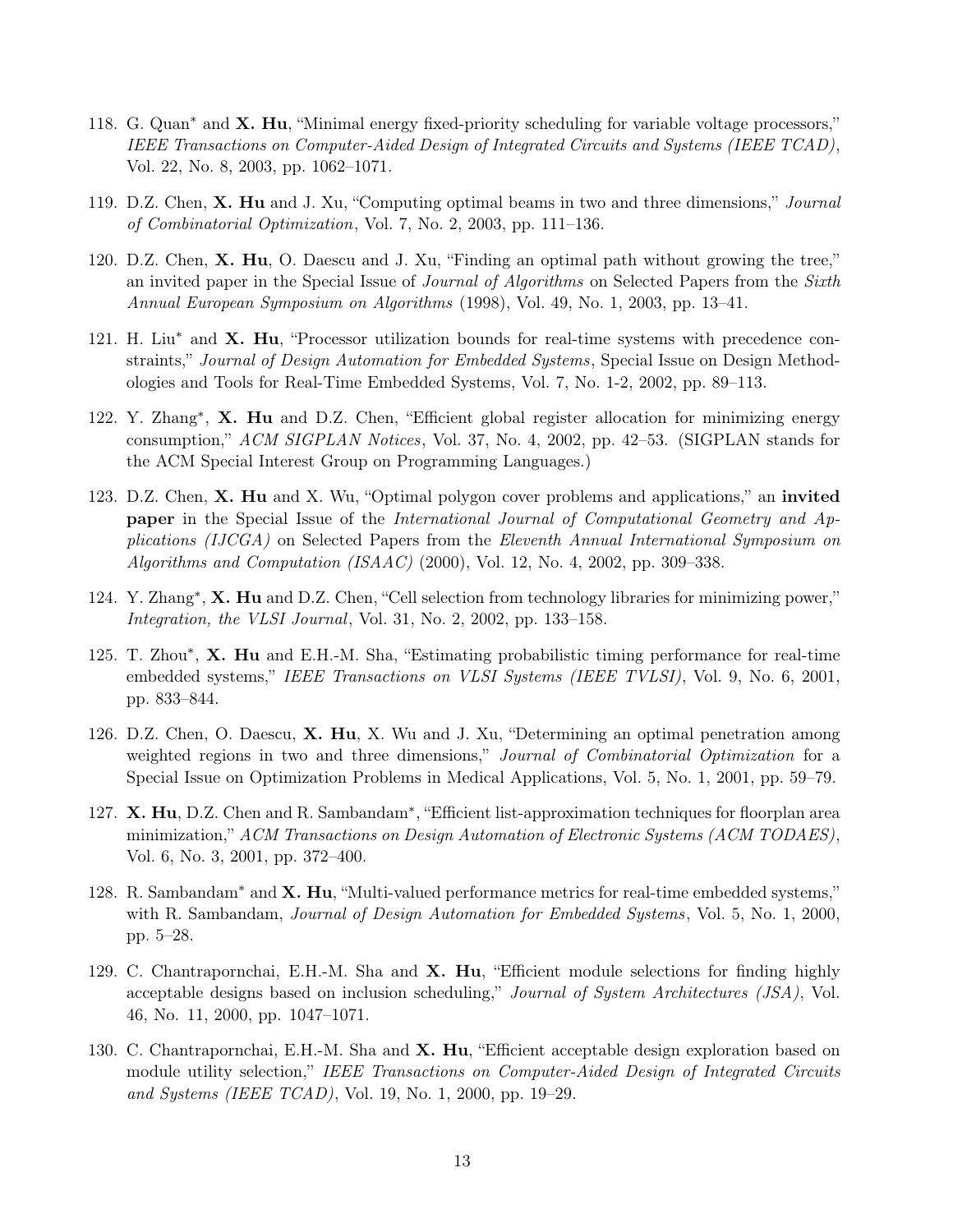- 131. G.W. Greenwood and **X. Hu**, "On the use of random walks to estimate correlation in fitness landscapes," Journal of Computational Statistics and Data Analysis, Vol. 28, No. 2, January 1998, pp. 131–137.
- 132. X. Hu and G.W. Greenwood, "An evolutionary approach to hardware/software partitioning," IEE Proceedings–Computers and Digital Techniques, Special Issue on Hardware/Software Codesign for Embedded Systems, Vol. 145, No. 3, May 1998, pp. 203–209.
- 133. G.W. Greenwood and **X. Hu**, "Are landscapes for constrained optimization problems statistically isotropic?" Physica Scripta, Vol. 57, 1998, pp. 321–323.
- 134. X. Hu and J.G. D'Ambrosio, "Hardware/software partitioning for real-time embedded systems," Journal of Design Automation for Embedded Systems, Vol. 2, No. 3/4, May 1997, pp. 339–358.
- 135. D.Z. Chen and **X. Hu**, "Fast and efficient operations on parallel priority queues," *Parallel Pro*cessing Letters, Vol. 6, No. 4, December 1996, pp. 451–467.
- 136. X. Hu, S.C. Bass and R.G. Harber, "Minimizing the number of delay buffers in the synchronization of pipelined systems," IEEE Transactions on Computer-Aided Design of Integrated Circuits and Systems (IEEE TCAD), Vol. 13, No. 12, December 1994, pp. 1441–1449.
- 137. J.G. D'Ambrosio, X. Hu, B.T. Murray and D. Tang, "Codesign of architectures for automotive powertrain modules," IEEE Micro, August 1994, pp. 17–25.
- 138. X. Hu, S.C. Bass and R.G. Harber, "An efficient implementation of singular value decomposition rotation transformation with CORDIC processors," Journal of Parallel and Distributed Computing (JPDC), Vol. 17, April 1993, pp. 360–362.
- 139. X. Hu, R.G. Harber and S.C. Bass, "Expanding the range of convergence of the CORDIC algorithm," with R.G. Harber and S.C. Bass, IEEE Transactions on Computers (IEEE TC), Vol. 40, No. 1, January 1991, pp. 13–21.

#### Refereed Conference Papers (published or accepted for publication)

- 1. R. Wang, X. Jiao and X. Hu, "ODHD: One-class hyperdimensional computing for outlier detection," accepted to Design Automation Conference (ACM/IEEE), July 2022.
- 2. Z. Yan<sup>\*</sup>, X. Hu and Y. Shi, "SWIM: Selective write-verify for computing-in-memory neural accelerators," accepted to *Design Automation Conference* (ACM/IEEE), July 2022.
- 3. M. Li<sup>\*</sup>, A.F. Laguna<sup>\*</sup>. D. Reis<sup>\*</sup>, X. Yin<sup>\*</sup>, M. Niemier and X. Hu, "iMARS: An in-memorycomputing architecture for recommendation systems," accepted to Design Automation Conference (ACM/IEEE), July 2022.
- 4. M. Chang, X. Yin<sup>\*</sup>, Z. Toroczkai, X. Hu and A. Raychowdhury, "An analog clock-free compute fabric based on continuous-time dynamical system for solving combinatorial optimization problems," accepted to IEEE Custom Integrated Circuits Conference (CICC) (IEEE), April 2022.
- 5. Z. Yan<sup>∗</sup> , W. Jiang, X. Hu and Y. Shi, "RADARS: Memory efficient reinforcement learning aided differentiable neural architecture search," accepted to Asia and South Pacific Design Automation Conference (ASPDAC) (ACM/IEEE), January 2022.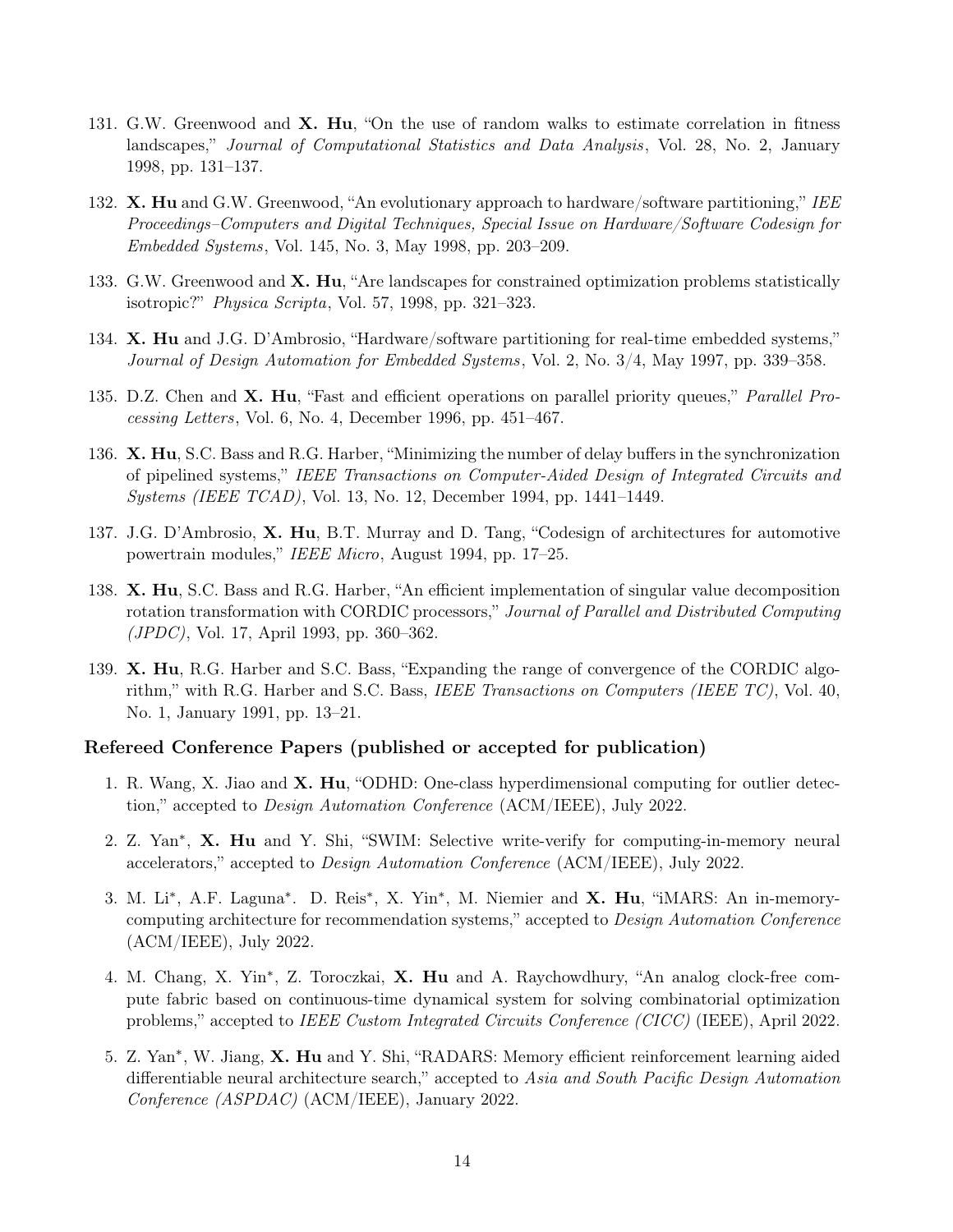- 6. R. Rajaei<sup>\*</sup>, M. Niemier and X. Hu, "Low-cost sequential logic circuit design considering single event double-node upsets and single event transients," IEEE International Conference on Computer Design (ICCD), (IEEE), September 2021, pp. 178–185.
- 7. A. Kazemi<sup>\*</sup>, S. Sahay, A. Saxena, M. M. Sharifi<sup>\*</sup>, M. Niemier and X. Hu, "A flash-based multi-bit content-addressable memory with Euclidean squared distance," International Symposium on Low Power Electronics and Design (ISLPED) (IEEE/ACM), July 2021, 6 pages.
- 8. A. Kazemi<sup>\*</sup>, M. M. Sharifi<sup>\*</sup>, Z. Zou, M. Niemier, X. Hu and M. Imani, "MIMHD: Accurate and efficient hyperdimensional inference using multi-bit In-memory computing," International Symposium on Low Power Electronics and Design (ISLPED) (IEEE/ACM), July 2021, 6 pages.
- 9. M. M. Sharifi<sup>\*</sup>, L. Pentecost, R. Rajaei<sup>\*</sup>, A. Kazemi<sup>\*</sup>, Q. Lou<sup>\*</sup>, G-Y. Wei, D. Brooks, K. Ni, X. Hu, M. Niemier and M. Donato, "Application-driven design exploration for dense ferroelectric embedded non-volatile memories," International Symposium on Low Power Electronics and Design  $(ISLPED)$  (IEEE/ACM), July 2021, 6 pages.
- 10. M. Yang, M. R. Jokar, J. Qiu, Q. Lou\*, Y. Liu, A. Udupa, F. T. Chong, J. M. Dallesasse, M. Feng, L. L. Goddard, X. Hu and Y. Li, "A hybrid optical-electrical analog deep learning accelerator using incoherent optical signals," Great Lakes Symposium on VLSI (GLSVLSI) (ACM), June 2021, pp. 271–276.
- 11. J. Wang, T. Zhang<sup>\*</sup>, D. Shen<sup>\*</sup>, **X. Hu** and S. Han, "APaS: An adaptive partition-based scheduling framework for 6TiSCH networks," IEEE Real-Time and Embedded Technology and Applications Symposium (RTAS) (IEEE), May 2021, pp. 320–332.
- 12. S. Thomann, C. Li, C. Zhuo, O. Prakash, X. Yin<sup>\*</sup>, X. Hu and H. Amrouch, "On the reliability of in-memory computing: impact of temperature on ferroelectric TCAM," IEEE VLSI Test *Symposium (VTS)* (IEEE), April 2021, pp. 1–6. (Nominated for the **Best Paper** Award.)
- 13. S. Mishra<sup>\*</sup>, D. Chen and X. Hu, "Objective-dependent uncertainty driven retinal vessel segmentation," IEEE International Symposium on Biomedical Imaging (ISBI) (IEEE), April 2021, pp. 453–457.
- 14. M. Li<sup>\*</sup> and **X. Hu**, "A quantization framework for neural network adaption at the edge," *Design* Automation and Test in Europe (DATE) (ACM/IEEE), 2021, pp. 402–407/
- 15. A. Kazemi<sup>\*</sup>, M.M. Sharifi<sup>\*</sup>, A.F. Laguna<sup>\*</sup>, F. Mueller, R. Rajaei<sup>\*</sup>, R. Olivo, T. Kaempfe, M. Niemier and  $X$ . Hu, "In-memory nearest neighbor search with FeFET multi-bit content-addressable memories," Design Automation and Test in Europe (DATE) (ACM/IEEE), 2021, pp. 1084–1089. (Nominated for the Best Paper Award.)
- 16. A.F. Laguna<sup>\*</sup>, A. Kazemi<sup>\*</sup>, M. Niemier and X. Hu, "In-memory computing based accelerator for transformer networks for long sequences," Design Automation and Test in Europe (DATE) (ACM/IEEE), 2021, pp. 1839–1844.
- 17. D. Reis<sup>\*</sup>, A.F. Laguna<sup>\*</sup>, M. Niemier and X. Hu, "Attention-in-memory for few-shot learning with configurable ferroelectric FET arrays," Asia and South Pacific Design Automation Conference  $(ASPDAC)$  (ACM/IEEE), January 2021, pp. 49–54.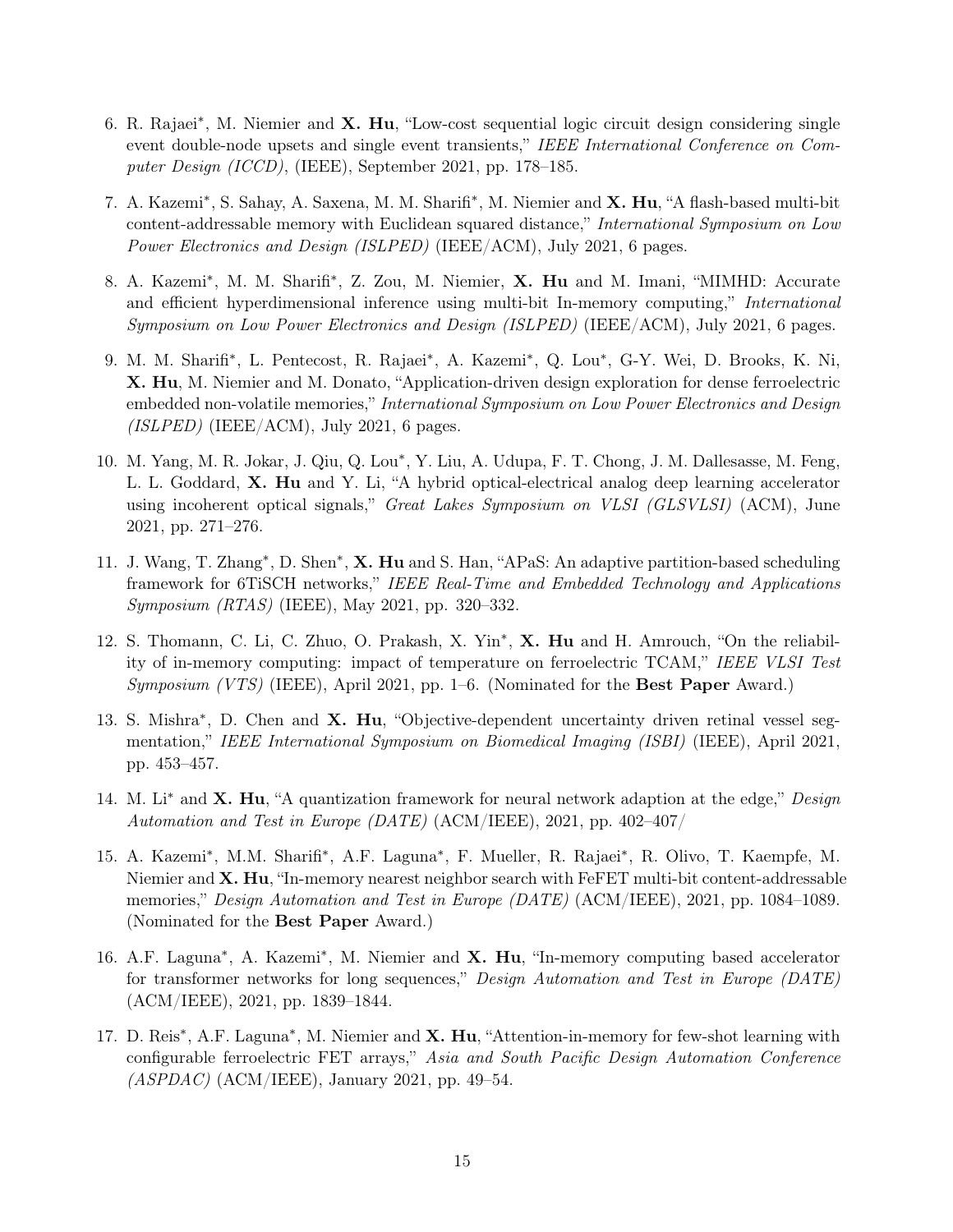- 18. J. S.Takeshita, D. Reis<sup>\*</sup>, T. Gong, M. Niemier, X. Hu and T. Jung, "Algorithmic acceleration of B/FV-like somewhat homomorphic encryption for compute-enabled RAM," Selected Areas in Cryptography, 2020.
- 19. A.F. Laguna<sup>\*</sup>, H. Gamaarachchi, X. Yin<sup>\*</sup>, M. Niemier, S. Parameswaran and X. Hu, "Seed-andvote based in-memory accelerator for DNA read mapping," International Conference on Computer Aided Design (ICCAD) (ACM/IEEE), November 2020. Article No. 56, pp. 1–9.
- 20. X. Dai, S. Zhao, Y. Jiang, X. Jiao, X. Hu and W. Chang, "Fixed-priority scheduling and controller co-design for time-sensitive networks," International Conference on Computer Aided Design  $(ICCAD)$   $(ACM/IEEE)$ , November 2020. Article No. 99, pp. 1–9.
- 21. A. Kazemi<sup>\*</sup>, R. Rajaei<sup>\*</sup>, K. Ni, S. Datta, M. Niemier and X. Hu, "A hybrid FeMFET-CMOS analog synapse circuit for neural network training and inference," International Symposium on Circuits and Systems (ISCAS) (IEEE), October 2020, pp. 1–5.
- 22. R. Rajaei<sup>\*</sup>, Y.-K. Lin, S. Salahuddin, M. Niemier and X. Hu, "Dynamic memory and sequential logic design using negative capacitance FinFETs," International Symposium on Circuits and  $Systems (ISCAS) (IEEE), October 2020, pp 1-5.$
- 23. R. Rajaei<sup>\*</sup>, Y.K. Lin, S. Salahuddin, M. Niemier and X. Hu, "GC-eDRAM design using hybrid FinFET/NC-FinFET," ACM/IEEE International Symposium on Low Power Electronics and Design (ISLPED) (ACM/IEEE), August 2020, pp. 199–204.
- 24. Q. Lou<sup>\*</sup>, T. Gao, P. Faley, M. Niemier, X. Hu and S. Joshi, "Embedding error correction into crossbars for reliable matrix vector multiplication using emerging devices," ACM/IEEE International Symposium on Low Power Electronics and Design (ISLPED) (ACM/IEEE), August 2020, pp. 139–144.
- 25. A. Kazemi<sup>\*</sup>, C. Alessandri, A. C. Seabaugh, X. Hu, M. Niemier and S. Joshi, "A device nonideality resilient approach for mapping neural networks to crossbar arrays," ACM/IEEE Design Automation Conference  $(DAC)$  (ACM/IEEE), July 2020, pp. 1–6.
- 26. S. Mishra<sup>\*</sup>, D. Chen and **X. Hu**, "A data-aware deep supervised method for retinal vessel segmentation," IEEE International Symposium on Biomedical Imaging (ISBI) (IEEE), April 2020, pp. 1254–1257.
- 27. K. Ni, A. Gupta, O. Prakash, S. Thomann, X. Hu and H. Amrouch, "Impact of extrinsic variation sources on the device-to-device variation in Ferroelectric FET," IEEE International Reliability Physics Symposium (IRPS) (IEEE), March 2020 (5 pages).
- 28. A. Gupta, K. Ni, O. Prakash, X. Hu and H. Amrouch, "Temperature dependence and temperatureaware sensing in Ferroelectric FET," IEEE International Reliability Physics Symposium (IRPS) (IEEE), March 2020 (5 pages).
- 29. D. Reis<sup>\*</sup>, A.F. Laguna<sup>\*</sup>, M. Niemier and X. Hu, "A fast and energy efficient Computing-in-Memory architecture for few-shot learning applications," Design Automation and Test in Europe (DATE) (ACM/IEEE), March 2020, pp. 127–132.
- 30. M.M. Sharifi<sup>\*</sup>, R. Rajaei<sup>\*</sup>, P. Cadareanu, P.-E. Gaillardon, Y. Jin, M. Niemier and X. Hu, "A novel TIGFET-based DFF design for improved resilience to power side-channel attacks," Design Automation and Test in Europe (DATE) (ACM/IEEE), March 2020, pp. 1253–1258.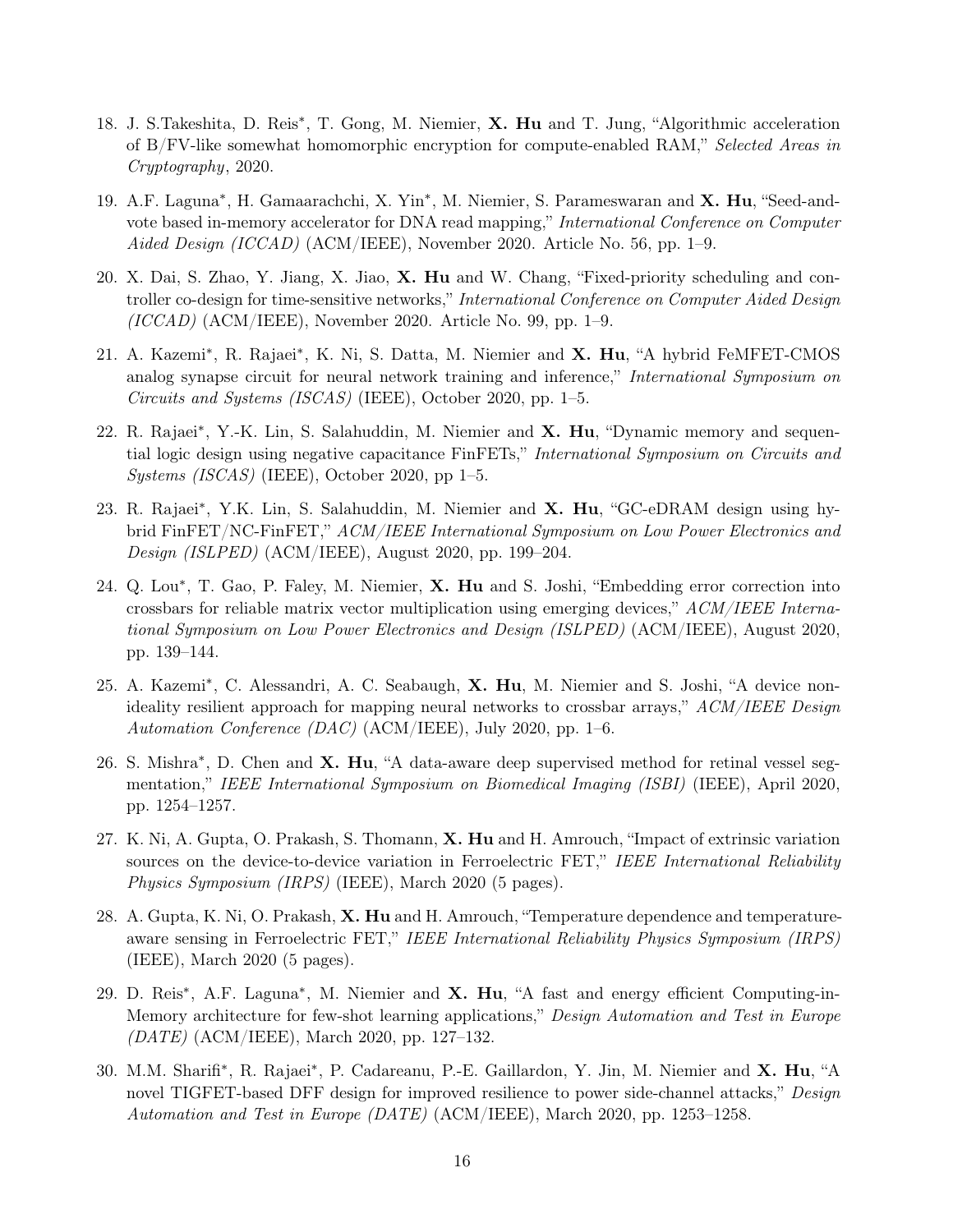- 31. M. Li<sup>\*</sup>, X. Yin<sup>\*</sup>, X. Hu and C. Zhuo, "Nonvolatile and energy-efficient FeFET-based multiplier for energy-harvesting devices," Asia and South Pacific Design Automation Conference (ASPDAC) (ACM/IEEE), January 2020, pp. 562–567.
- 32. Y. Lin, Q. Zhang, J. Tang, B. Gao, C. Li, P. Yao, Z. Liu, J. Zhu, J. Lu, X. Hu, H. Qian and H. Wu, "Bayesian neural network realization by exploiting inherent stochastic behavior of analog RRAM," IEEE International Electron Devices Meeting (IEDM) (IEEE), 2019, pp. 14.6.1–14.6.4.
- 33. I. Palit<sup>\*</sup>, Q. Lou<sup>\*</sup>, R. Perricone<sup>\*</sup>, M. Niemier and X. Hu, "A uniform modeling methodology for benchmarking DNN accelerators," International Conference on Computer Aided Design (ICCAD) (ACM/IEEE), November 2019 (6 pages).
- 34. T. Gong, T. Zhang<sup>\*</sup>, X. Hu, Q. Deng, M. Lemmon and S. Han, "Reliable dynamic packet scheduling over lossy real-time wireless network," Euromicro Conference on Real-Time Systems (ECRTS), July 2019, pp. 11:1–11:23.
- 35. S. Mishra<sup>\*</sup>, P. Liang, A. Czajka, D. Chen and X. Hu, "CC-Net: Image complexity guided network compression for biomedical image segmentation," IEEE International Symposium on Biomedical Imaging (ISBI) (IEEE), April 2019, pp. 57–60.
- 36. L. Li, T. Wei, J. Zhou\*, M. Chen and X. Hu, "CE-based optimization for real-time system availability under learned soft error rate," Design Automation and Test in Europe (DATE) (ACM/IEEE), March 2019, pp. 1331–1336.
- 37. A. F. Laguna<sup>\*</sup>, M. Niemier and X. Hu, "Design of hardware-friendly memory enhanced neural networks," Design Automation and Test in Europe (DATE) (ACM/IEEE), March 2019, pp. 1583– 1586.
- 38. R. Perricone<sup>\*</sup>, Z. Liang, M. G. Mankalale, M. Niemier, S. S. Sapatnekar, J.-P. Wang and X. Hu, "An energy efficient non-volatile flip-flop based on CoMET technology," Design Automation and Test in Europe (DATE) (ACM/IEEE), March 2019, pp. 390–395.
- 39. D. Zhang, Y. Ma<sup>\*</sup>, C. Zheng, Y. Zhang, X. Hu and D. Wang, "Cooperative-competitive task allocation in edge computing for delay-sensitive social sensing,"  $ACM/IEEE\ Symposium\ on\ Edge$ Computing (SEC) (ACM/IEEE), October 2018, pp. 243–259.
- 40. D. Reis<sup>\*</sup>, M. Niemier and **X. Hu**, "Computing in-memory with FeFETs," International Symposium on Low Power Electronics and Design (ISLPED) (ACM/IEEE), July 2018. Article No. 24, pp. 1– 6. (Received the Best Paper Award.)
- 41. X. Xu, Q. Lu, L. Yang, X. Hu, D.Z. Chen, Yu. Hu and Y. Shi, "Quantization of fully convolutional networks for accurate biomedical image segmentation," IEEE/CVF Conference on Computer Vision and Pattern Recognition (CVPR) (IEEE), June 2018, pp. 8300–8308.
- 42. I. Palit<sup>\*</sup>, L. Yang, Y. Ma<sup>\*</sup>, D.Z. Chen, M. Niemier, J. Xiong and X. Hu, "Biomedical image segmentation using fully convolutional networks on TrueNorth," to *International Symposium on* Computer-Based Medical Systems (CBMS), June 2018, pp. 375–380.
- 43. X. Chen<sup>\*</sup>, Niemier and X. Hu, "Nonvolatile Lookup Table Design Based on Ferroelectric Field-Effect Transistors," International Symposium on Circuits and Systems (ISCAS) (IEEE), May 2018, pp. 1–5.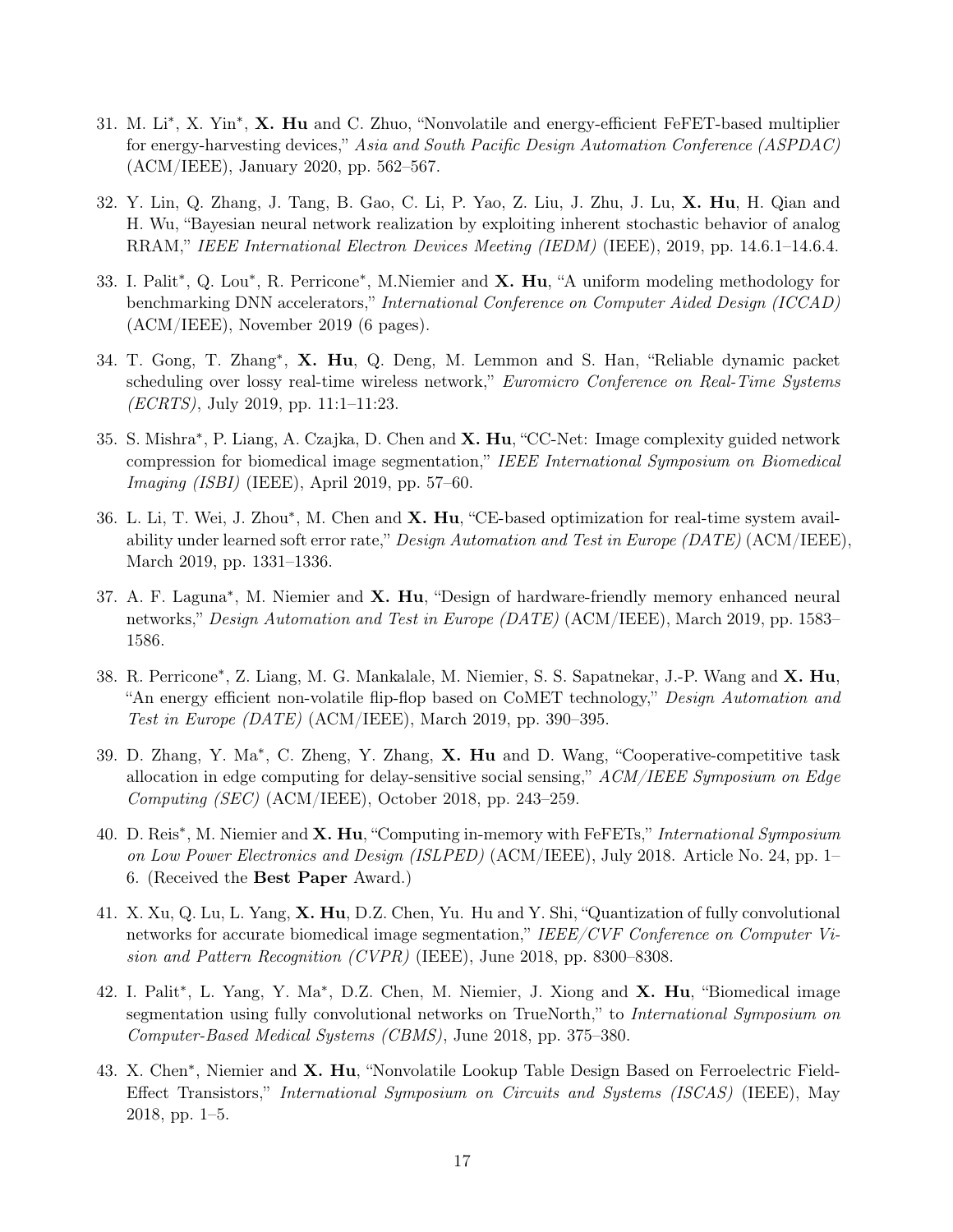- 44. T. Zhang<sup>\*</sup>, T. Gong, Z. Yun, S. Han, Q. Deng and X. Hu, "FD-PaS: A fully distributed packet scheduling framework for handling disturbances in real-time wireless networks," IEEE Real-Time and Embedded Technology and Applications Symposium (RTAS) (IEEE), April 2018, pp. 1–12.
- 45. D. Zhang, Y. Ma<sup>\*</sup>, Y. Zhang, S. Lin, X. Hu, D. Wang, "A real-time and non-cooperative task allocation framework for social sensing applications in edge computing systems," IEEE Real-Time and Embedded Technology and Applications Symposium (RTAS) (IEEE), April 2018, pp. 316–326.
- 46. X. Chen<sup>\*</sup>, X. Yin<sup>\*</sup>, M. Niemier and X. Hu, "Design and optimization of FeFET-based crossbars for binary convolution neural networks," Design Automation and Test in Europe (DATE) (ACM/IEEE), March 2018, pp. 1211–1216.
- 47. X. Chen<sup>\*</sup>, D.Z. Chen and X. Hu, "moDNN: Memory optimal DNN training on GPUs," Design Automation and Test in Europe (DATE) (ACM/IEEE), March 2018, pp. 13–18.
- 48. Y. Ma<sup>∗</sup>, T. Chantem<sup>∗</sup>, R. P. Dick, and X. Hu, "Improving reliability for real-time systems through dynamic recovery," Design Automation and Test in Europe (DATE) (ACM/IEEE), March 2018, pp. 521–526.
- 49. W. Chang, D. Roy, X. Hu and S. Chakraborty, "Cache-aware task scheduling for maximizing control performance," Design Automation and Test in Europe (DATE) (ACM/IEEE), March 2018, pp. 700–705.
- 50. L. Li, P. Cong, K. Cao, J. Zhou\*, T. Wei, M. Chen and X. Hu, "Feedback control of real-time EtherCAT networks for reliability enhancement in CPS," Design Automation and Test in Europe (DATE) (ACM/IEEE), March 2018, pp. 694–699.
- 51. J. Zhou\*, T. Wei, M. Chen, X. Hu, Y. Ma\*, G. Zhang and J. Yan, "Variation-aware task allocation and scheduling for improving reliability of real-time MPSoCs," Design Automation and Test in Europe (DATE) (ACM/IEEE), March 2018, pp. 171–176.
- 52. X. Chen<sup>\*</sup>, J. Chen, D.Z. Chen and **X. Hu**, "Optimizing memory efficiency for convolution kernels on Kepler GPUs," Design Automation Conference (DAC) (ACM/IEEE), June 2017, Article No. 68, 6 pages.
- 53. Y. Bai, X. Hu, R. F. DeMara and M. Lin, "A spin-orbit torque based Cellular Neural Network (CNN) architecture," Great Lakes Symposium on VLSI (GLSVLSI) (ACM), May 2017, pp. 59–64.
- 54. T. Zhang<sup>\*</sup>, T. Gong, C. Gu, H. Ji, S. Han, Q. Deng and X. Hu, "Distributed dynamic packet scheduling for handling disturbances in real-time wireless networks," IEEE Real-Time and Embedded Technology and Applications Symposium (RTAS) (IEEE), April 2017, pp. 261–272.
- 55. J. Zhou\*, J. Yan, T. Wei, M.Chen and X. Hu, "Energy-adaptive scheduling of imprecise computation tasks for QoS optimization in real-Ttme MPSoC systems," Design Automation and Test in Europe (DATE) (ACM/IEEE), March 2017, pp. 1402–1407.
- 56. Y. Ma<sup>\*</sup>, T. Chantem<sup>\*</sup>, R. Dick and **X. Hu**, "An on-line framework for improving reliability of real-time systems on 'Big-Little' type MPSoCs," Design Automation and Test in Europe (DATE) (ACM/IEEE), March 2017, pp. 446–451.
- 57. X. Yin<sup>\*</sup>, M. Niemier and X. Hu, "Design and benchmarking of ferroelectric FET based TCAM," Design Automation and Test in Europe (DATE) (ACM/IEEE), March 2017, pp. 1444–1449.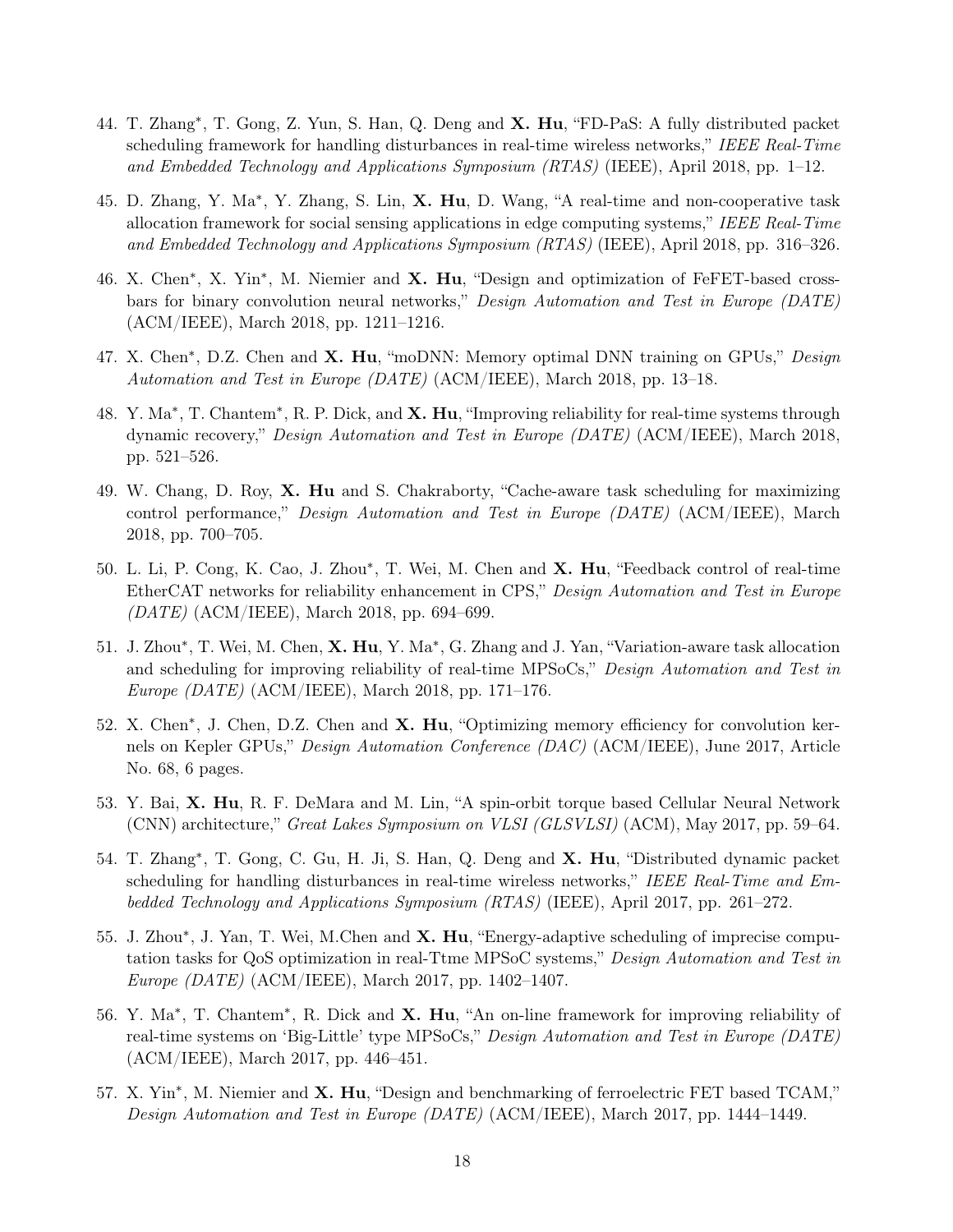- 58. X. Yin<sup>∗</sup>, A. Aziz, J. Nahas, S. Datta, S. Gupta, M. Niemier and X. Hu, "Exploiting ferroelectric FETs for low-power non-volatile logic-in-memory circuits," International Conference on Computer Aided Design (ICCAD) (ACM/IEEE), November 2016, pp. 121–126.
- 59. C. Gu<sup>∗</sup>, N. Guan, Z.Feng, Q. Deng, **X. Hu** and Y. Wang, "Transforming real-time task graphs to improve schedulability," IEEE International Conference on Embedded and Real-Time Computing Systems and Applications  $(RTCSA)$  (IEEE), August 2016, pp. 29–38. (Nominated for the **Best** Paper Award.)
- 60. X. Yin<sup>\*</sup>, B. Sedighi<sup>\*</sup>, M. Niemier and X. Hu, "Design of latches and flip-flops using emerging tunneling devices," Design Automation and Test in Europe (DATE) (ACM/IEEE), March 2016, pp. 367–372.
- 61. T. Liu, H. Guo, S. Parameswaran and X. Hu, "Improving tag generation for memory data authentication in embedded processor systems," Asia and South Pacific Design Automation Conference  $(ASPDAC)$  (ACM/IEEE), January 2016, pp. 50–55.
- 62. J. Zhou\*, X. Hu, Y. Ma\* and T. Wei, "Balancing lifetime and soft-error reliability to improve system availability," Asia and South Pacific Design Automation Conference (ASPDAC) (ACM/IEEE), January 2016, pp. 685–690.
- 63. A. Tan, Q. Wang, N. Guan, Q. Deng and X. Hu, "Inter-cell channel time-slot scheduling for multichannel multiradio cellular fieldbuses," IEEE real-time symposium (RTSS) (IEEE), December 2015, pp. 227–238.
- 64. I. Palit<sup>\*</sup>, Q. Lou, N. Acampora, J. Nahas, M.T. Niemier, X. Hu, "Analytically modeling power and performance of a CNN system," International Conference on Computer Aided Design (ICCAD) (ACM/IEEE), November 2015, pp. 186–193.
- 65. K. Shamsi, Y. Bi, Y.Jin, P.-E. Gaillardon, M.Niemier and X. Hu. "Reliable and high performance STT-MRAM architectures based on controllable-polarity devices," IEEE International Conference on Computer Design (ICCD), (IEEE), pp. 372–379, October 2015.
- 66. S. Arunachalam, T.Chantem<sup>\*</sup>, R.P. Dick and X. Hu, "An online wear state monitoring methodology for off-the-shelf embedded processors," International Conference on Hardware/Software Co-Design and System Synthesis (CODES+ISSS) (IEEE), October 2015, pp. 114–123.
- 67. S. Hong<sup>∗</sup>, X. Hu, T. Gong and S. Han, "On-line data link layer scheduling in wireless networked control systems," Euromicro Conference on Real-Time Systems (ECRTS), pp. 57–66. July 2015.
- 68. K. Xiao<sup>\*</sup>, D.Z. Chen, X. Hu and B. Zhou<sup>\*</sup>, "Monte Carlo based ray tracing in CPU-GPU heterogeneous systems and applications in radiation therapy," ACM Symposium on High-Performance Parallel and Distributed Computing (HPDC), (ACM), pp. 247–258, June 2015.
- 69. Y. Ma<sup>∗</sup>, T. Chantem<sup>∗</sup>, X. Hu and Robert P. Dick: "Improving lifetime of multicore soft real-time systems through global utilization control," ACM Great Lakes Symposium on VLSI (GLVLSI) (ACM), May 2015, pp. 79–82.
- 70. Q. Lou<sup>\*</sup>, I. Palit<sup>\*</sup>, A. Horvath, X. Hu, M. T. Niemier, J. Nahas, "TFET-based operational transconductance amplifier design for CNN systems," ACM Great Lakes Symposium on VLSI (GLVLSI) (ACM), May 2015, pp. 277–282.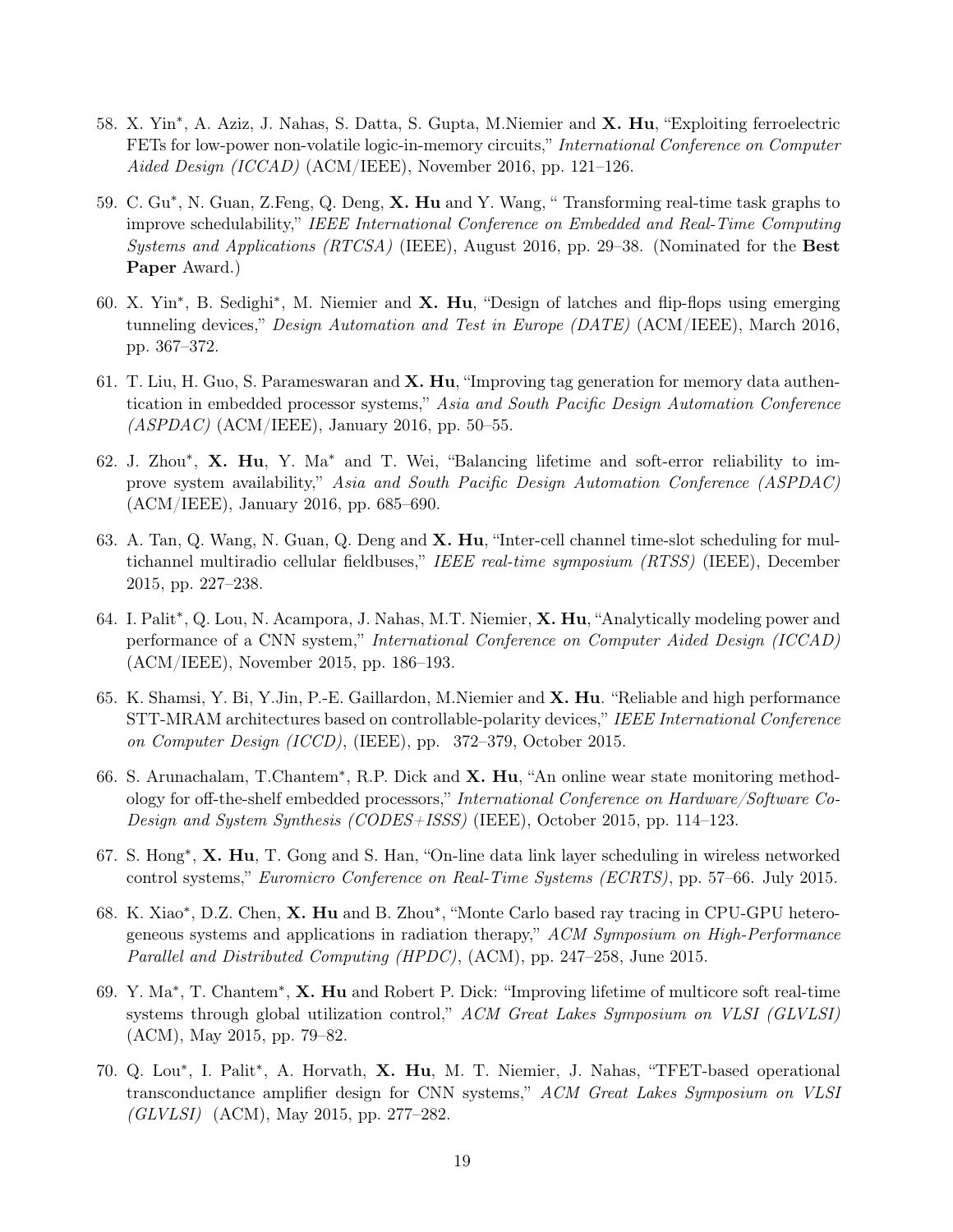- 71. A. Kiss, Z. Nagy, P. Szolgay, G. Csaba, X. Hu and W. Porod, "Emulating massively parallel non-Boolean operators on FPGA," International Symposium on Circuits and Systems (ISCAS) (IEEE), May 2015, pp. 1981–1984.
- 72. L. Tang<sup>\*</sup>, **X. Hu**, R. Barrett, "PerDome: a performance model for heterogeneous computing systems," High Performance Computing Symposium (HPC), (ACM), April 2015, pp. 225–232.
- 73. B. Sedighi<sup>\*</sup>, I. Palit<sup>\*</sup>, X. Hu, J. Nahas and Michael Niemier, "A CNN-inspired mixed signal processor based on tunnel transistors," Design Automation and Test in Europe (DATE) (ACM/IEEE), March 2015, pp. 1150–1155.
- 74. R. Perricone<sup>\*</sup>, Y. Zhu<sup>\*</sup>, K.M. Sanders<sup>\*</sup>, X. Hu and M. Niemier, "Towards systematic design of 3D pNML layouts," Design Automation and Test in Europe  $(DATE)$  (ACM/IEEE), March 2015, pp. 1539–1542.
- 75. Y. Bi, P.E. Gaillardon, X. Hu, M.T. Niemier, J. Yuan and Y. Jin, "Leveraging emerging technology for hardware security - case study on silicon nanowire FETs and graphene SymFETs," IEEE Asian Test Symposium (ATS) (IEEE), November 2014, pp. 342–347.
- 76. F.A. Shah, G. Csaba, M.T. Niemier, X. Hu, W. Porod and G.H. Bernstein, "Error analysis for ultra dense nanomagnet logic circuits," Annual Magnetism and Magnetic Materials Conference  $(MMM)$  (IEEE), November 2014.
- 77. B. Sedighi<sup>\*</sup>, J.J. Nahas, M.T. Niemier and X. Hu, "Boolean circuit design using emerging tunneling devices," International Conference on Computer Design (ICCD) (IEEE), October 2014, pp 355–360.
- 78. D. Zhang, S. Li, A. Li, Y. Liu, X. Hu and H.Yang, "Intra-task scheduling for storage-less and converter-less solar-powered nonvolatile sensor nodes," International Conference on Computer Design (ICCD) (IEEE), October 2014, pp 348–354.
- 79. K. Xiao<sup>\*</sup>, B. Zhou<sup>\*</sup>, D.Z. Chen and **X. Hu**, "Efficient Monte Carlo dose calculation on CPU-GPU heterogeneous systems," Fifty-sixth Annual Meeting and Technical Exhibition of the American Association of Physicists in Medicine (AAPM), Medical Physics, Vol. 41, No. 6, July 2014.
- 80. B. Zhou\*, X. Hu and D.Z. Chen, "Light Emitting Memory: a modular LED panel with 10K true color frame rate for 3D display applications," Society for Information Display (SID) Symposium Digest of Technical Papers, June 2014, pp. 918–921.
- 81. R. Perricone<sup>\*</sup>, X. Hu, J.J. Nahas and M.T. Niemier, "Design of 3D nanomagnetic logic circuits: a full-adder case study," Design Automation and Test in Europe (DATE) (ACM/IEEE), March 2014, pp. 1–6.
- 82. P. Li, F. Shah, G. Csaba, M.T. Niemier, X. Hu, J. Nahas, W. Porod and G.H. Bernstein, "Application of "snow jet" process in fabrication of nanomagnet logic devices," Annual Magnetism and Magnetic Materials Conference (MMM) (IEEE), November 2013.
- 83. P. Li, F. Shah, G. Csaba, M.T. Niemier, X. Hu, J. Nahas, W. Porod and G.H. Bernstein, "Power reduction in nanomagnet logic using high-permeability dielectrics," SRC TECHCON, September 2013.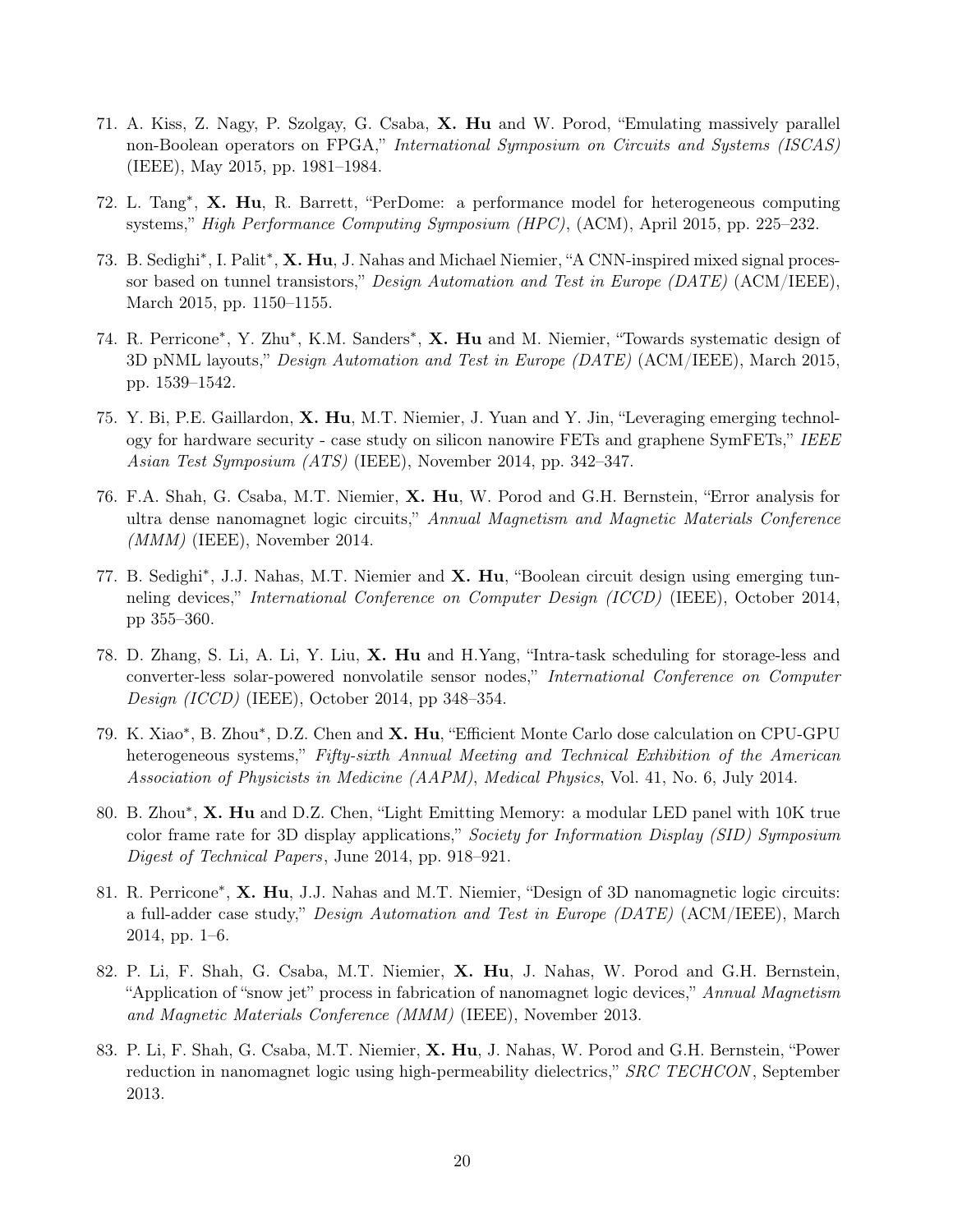- 84. D.Z. Chen, X. Hu, K. Xiao<sup>\*</sup> and B. Zhou<sup>\*</sup>, "Shell: a spatial decomposition data structure for 3D curve traversal on many-core architectures," European Symposium on Algorithms (ESA), September 2013, pp. 815–826.
- 85. A. Kiss, Z. Nagy, P. Szogay, T. Roska, G. Csaba, X. Hu and W. Porod, "FPGA-implementation of a holographic pattern-matching algorithm," European Conference on Circuit Theory and Design  $(ECCTD)$ , September 2013, pp. 1–4.
- 86. K. Xiao<sup>\*</sup>, B. Zhou<sup>\*</sup>, **X. Hu**, D.Z. Chen, "Accelerating collapsed cone convolution/superposition dose calculation on GPU using spatial decomposition," Fifty-Fifth Annual Meeting and Technical Exhibition of the American Association of Physicists in Medicine (AAPM), Medical Physics, Vol. 40, No. 6, August 2013.
- 87. M. Song, S. Li, S. Ren, S. Hong and X. Hu, "Computation efficiency driven job removal policies for meeting end-to-end deadlines in distributed real-time systems," International Symposium on Object/Component/Service-Oriented Real-Time Distributed Computing (ISORC) (IEEE), June 2013, pp 1–8.
- 88. S. Liu<sup>\*</sup>, G. Csaba, X. Hu, E. Varga, M.T. Niemier, G. Bernstein and W. Porod, "Minimumenergy state guided physical design for nanomagnet logic," Design Automation Conference (DAC) (ACM/IEEE), June 2013. Article No. 106, pp. 1–7.
- 89. F.A. Shah, G. Csaba, M.T. Niemier, X. Hu, W. Porod and G.H. Bernstein, "Sub-10-nm intermagnet spacing for improved defect tolerance in NML," Electronic Material Conference (EMC), June 2013.
- 90. V.K. Sankar, P. Li, S. Liu<sup>\*</sup>, F. Shah, H. Dey, G. Csaba, M. Niemier, X. Hu, J. Nahas, W. Porod and G.H. Bernstein, "Pseudo-Spin-Valve giant magnetoresistance structures for electronic readout in nanomagnet logic," Electronic Material Conference (EMC), June 2013.
- 91. P. Li, F. Shah, G. Csaba, M. Niemier, X. Hu, J. Nahas, W. Porod and G.H. Bernstein, "Magnetic properties and thermal stability of nanomagnets/high-permeability dielectrics system," Electronic Material Conference (EMC), June 2013.
- 92. Li Tang<sup>\*</sup>, X. Hu, D.Z. Chen, M.T. Niemier, R.F. Barrett, S.D. Hammond and M.-Y. Hsieh, "GPU Acceleration of data assembly in finite element methods and its energy implications," IEEE International Conference on Application-specific Systems, Architectures and Processors (ASAP) (IEEE), June 2013, pp. 321–328.
- 93. P. Li, G. Csaba, M. Niemier, X. Hu, J. Nahas, W. Porod and G.H. Bernstein, "Vibrating sample magnetometry study of high-permeability dielectrics on nanomagnets," International Conference on Frontiers of Characterization and Metrology for Nanoelectronics (FCMN), March 2013, (full paper).
- 94. T. Chantem<sup>\*</sup>, Y. Xiang, X. Hu and R.P. Dick, "Enhancing multicore reliability through wear compensation in online assignment and scheduling," Design Automation and Test in Europe (DATE) (ACM/IEEE), March 2013, pp. 1373–1378.
- 95. I. Palit<sup>\*</sup>, X. Hu, J. Nahas and M. Niemier, "Systematic design of nanomagnet logic circuits," Design Automation and Test in Europe (DATE) (ACM/IEEE), March 2013, pp. 1795–1800.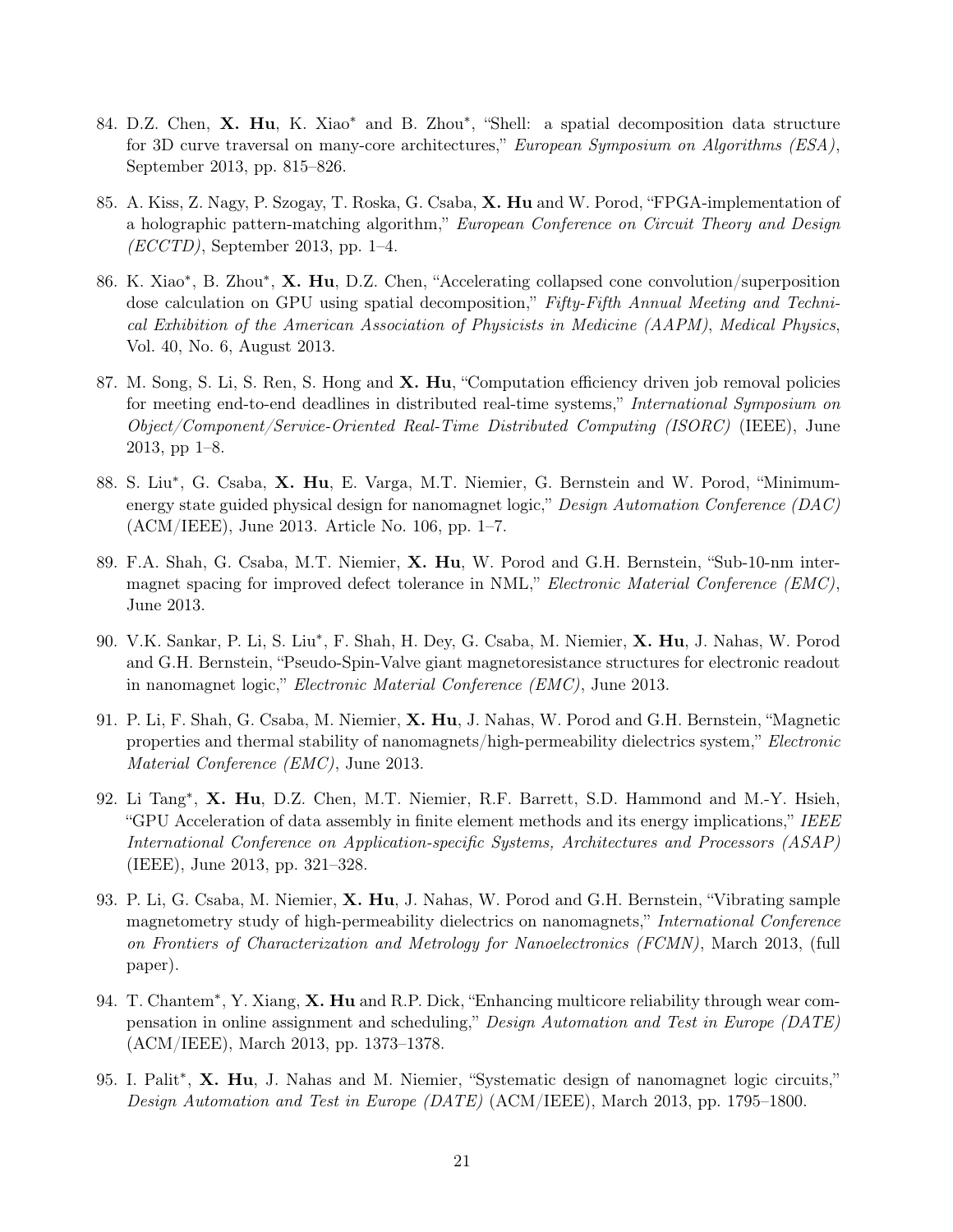- 96. X. He, S. Li, Y. Liu, X. Hu and H. Yang, "Utilizing voltage-frequency islands in C-to-RTL synthesis for streaming applications," Design Automation and Test in Europe (DATE) (ACM/IEEE), March 2013, pp. 992–995.
- 97. S. Li, Y. Liu, X. Hu, X. He, Y. Zhang, P. Zhang and H. Yang, "Optimal partition with block-level parallelization in C-to-RTL synthesis for streaming applications," Asia and South Pacific Design Automation Conference (ASPDAC) (ACM/IEEE), January 2013, pp. 225–230. (Nominated for the Best Paper Award.)
- 98. M. Hong, H. Guo and X. Hu, "A cost-effective tag design for memory data authentication in embedded systems," International Conference on Compilers, Architectures and Synthesis for Embedded Systems (CASES),  $(ACM/IEEE)$ , October 2012. pp. 17–26. (Nominated for the **Best** Paper Award.)
- 99. S. Kurtz<sup>\*</sup>, A. Dingler<sup>\*</sup>, M.T. Niemier, **X. Hu**, G. Csaba, J. Nahas, W. Porod and G.H. Bernstein, "Preserving steady state non-volatility in nanomagnet logic circuits," SRC TECHCON: Technology and Talent for the 21st Century, September 2012.
- 100. P. Li, G. Csaba, V. Sankar, X. Ju, E. Varga, P. Lugli, X. Hu, M.T. Niemier, W. Porod and G.H. Bernstein, "Direct measurement of magnetic coupling between nanomagnets for nanomagnet logic applications," SRC TECHCON: Technology and Talent for the 21st Century, September 2012.
- 101. M. Siddiq, G.H. Bernstein, M.T. Niemier, W. Porod and **X. Hu**, "Experimental demonstration of field-coupled input scheme for nanomagnet logic (NML)," SRC TECHCON: Technology and Talent for the 21st Century, September 2012.
- 102. M.T. Niemier, X. Ju, M. Becherer, G. Csaba, A. Dingler<sup>\*</sup>, X. Hu, D. Schmitt-Landsiedel, P. Lugli and W. Porod, "Boolean and non-Boolean architectures for out-of-plane nanomagnet logic," International Workshop on Cellular Nanoscale Networks and their Applications , August 2012.
- 103. M. Niemier, X. Ju, M. Becherer, G. Csaba, X. Hu, D. Schmitt-Landsiedel, P. Lugli and W. Porod, "Systolic architectures and applications for nanomagnet logic," Silicon Nanoelectronics Workshop, June 2012.
- 104. A. Dingler<sup>\*</sup>, S. Kurtz<sup>\*</sup>, M.T. Niemier, X. Hu, G. Csaba, J. Nahas, W. Porod, G. Bernstein, P. Li and V.K. Sankar, "Making non-volatile nanomagnet logic non-volatile," Design Automation Conference  $(DAC)$  (ACM/IEEE), June 2012, pp. 476–485.
- 105. P. Li, G. Csaba, V. K. Sankar, X. Ju, X. Hu, M. Niemier, W. Porod and G. H. Bernstein, "Direct measurement of magnetic coupling between nanomagnets for NML applications," Intermag conference, May 2012. (Accepted for oral presentation, and nominated for the Best Student Presentation Award.)
- 106. P. Li, V. K. Sankar, G. Csaba, F. Shah, X. Hu, M. Niemier, W. Porod and G. H. Bernstein, "Enhanced permeability dielectrics for power reduction in NML circuits," Intermag conference, May 2012. (Accepted for oral presentation.)
- 107. X. Hu, S. Hong<sup>\*</sup> and M. Lemmon, "Supporting coordinated negotiation in CPS Design,"  $ACM/IEEE$ International Conference on Cyber-Physical Systems (ICCPS) (ACM/IEEE), Work-In-Progress Session, April 2012.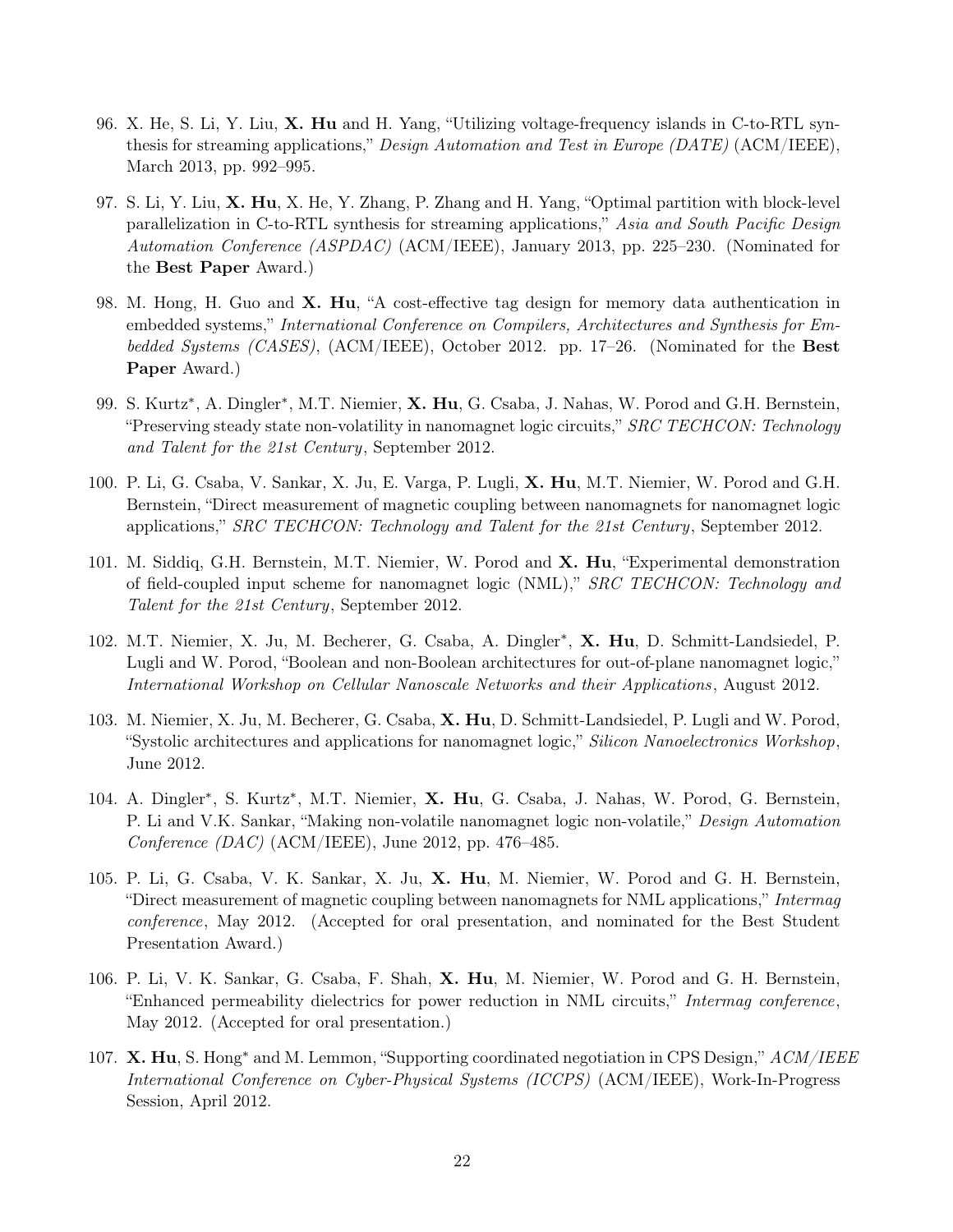- 108. S. Hong<sup>∗</sup> , T. Chantem<sup>∗</sup> and X. Hu, "Meeting end-to-end deadlines through distributed local deadline assignment," IEEE real-time symposium (RTSS) (IEEE), pp. 183–192, December 2011.
- 109. P. Li, G. Csaba, V. K. Sankar, X. Hu, M. Niemier, W. Porod and G.H. Bernstein, "Switching behavior of lithographically fabricated nanomagnets for logic applications," Annual Conference on Magnetism & Magnetic Materials (MMM) (IEEE), October 2011.
- 110. S. Liu<sup>\*</sup>, X. Hu, M.T. Niemier, J. Nahas, G. H. Bernstein and W. Porod, "Exploring the design of magnetic-electrical interface for nanomagnet logic," TECHCON , September 2011.
- 111. T. Chantem<sup>∗</sup>, J. Yi, S. Hong<sup>∗</sup>, **X. Hu**, C. Poellabauer and L. Zhang, "An online holistic scheduling framework for energy-constrained wireless real-time systems," IEEE International Conference on Embedded and Real-Time Computing Systems and Applications (RTCSA) (IEEE), August 2011, pp. 267–276.
- 112. B. Zhou\*, C.Y. Yu, K. Xiao\*, X. Hu and D.Z. Chen, "Treatment plan validation through graphical fingerprint," Fifty-Third Annual Meeting and Technical Exhibition of the American Association of Physicists in Medicine (AAPM), August 2011. Medical Physics, Vol. 38, No. 6, 2011.
- 113. B. Zhou\*, C.Y. Yu, K. Xiao\*, X. Hu and D.Z. Chen, "Tissue dependent deformation field regularization through collapsed cone convolution/superposition," Fifty-Third Annual Meeting and Technical Exhibition of the American Association of Physicists in Medicine (AAPM), August 2011. Medical Physics, Vol. 38, No. 6, 2011.
- 114. L. Tang<sup>\*</sup>, S. Wang, J. Hu and X. Hu, "Characterizing the L1 data cache's vulnerability to transient errors in chip-multiprocessors," Annual Symposium on VLSI (ISVLSI) (IEEE), July 2011, pp. 266–271.
- 115. B. Zhou\*, X. Hu and D.Z. Chen, "Memory-efficient volume ray tracing on GPU for radiotherapy," IEEE Symposium on Application Specific Processors (SASP) (IEEE), June 2011, pp. 46–51. (Nominated for the Best Paper Award.)
- 116. M. Lemmon and  $X$ . Hu, "Almost sure stability of networked control systems under exponentially bounded bursts of dropouts," International Conference on Hybrid Systems: Computation and Control (HSCC), April 2011, pp. 301–310.
- 117. S. Hong<sup>\*</sup>, **X. Hu** and M.D. Lemmon, "An adaptive transmission rate control approach to minimize energy consumption," IEEE Real-Time and Embedded Technology and Applications Symposium (RTAS) – Work-in-Progress Session (IEEE), April 2011.
- 118. S. Hong<sup>∗</sup> , T. Chantem<sup>∗</sup> and X. Hu, "Meeting end-to-end deadlines through distributed local deadline assignment," IEEE Real-Time and Embedded Technology and Applications Symposium (RTAS) – Work-in-Progress Session (IEEE), April 2011.
- 119. B. Zhou\*, C.X. Yu, A. Godley, X.A. Li, X. Hu and D.Z. Chen "Collapsed-cone based deformation field regularization for nonrigid image registration," IEEE International Symposium on Biomedical Imaging (ISBI) (IEEE), March 2011, pp. 1205–1208.
- 120. Y. Xiang, T. Chantem<sup>\*</sup>, R. Dick, X. Hu and L. Shang, "System-level reliability modeling for MP-SoCs," International Conference on Hardware/Software Co-Design and System Synthesis (CODES+ISSS) (IEEE), October 2010, pp. 297–306.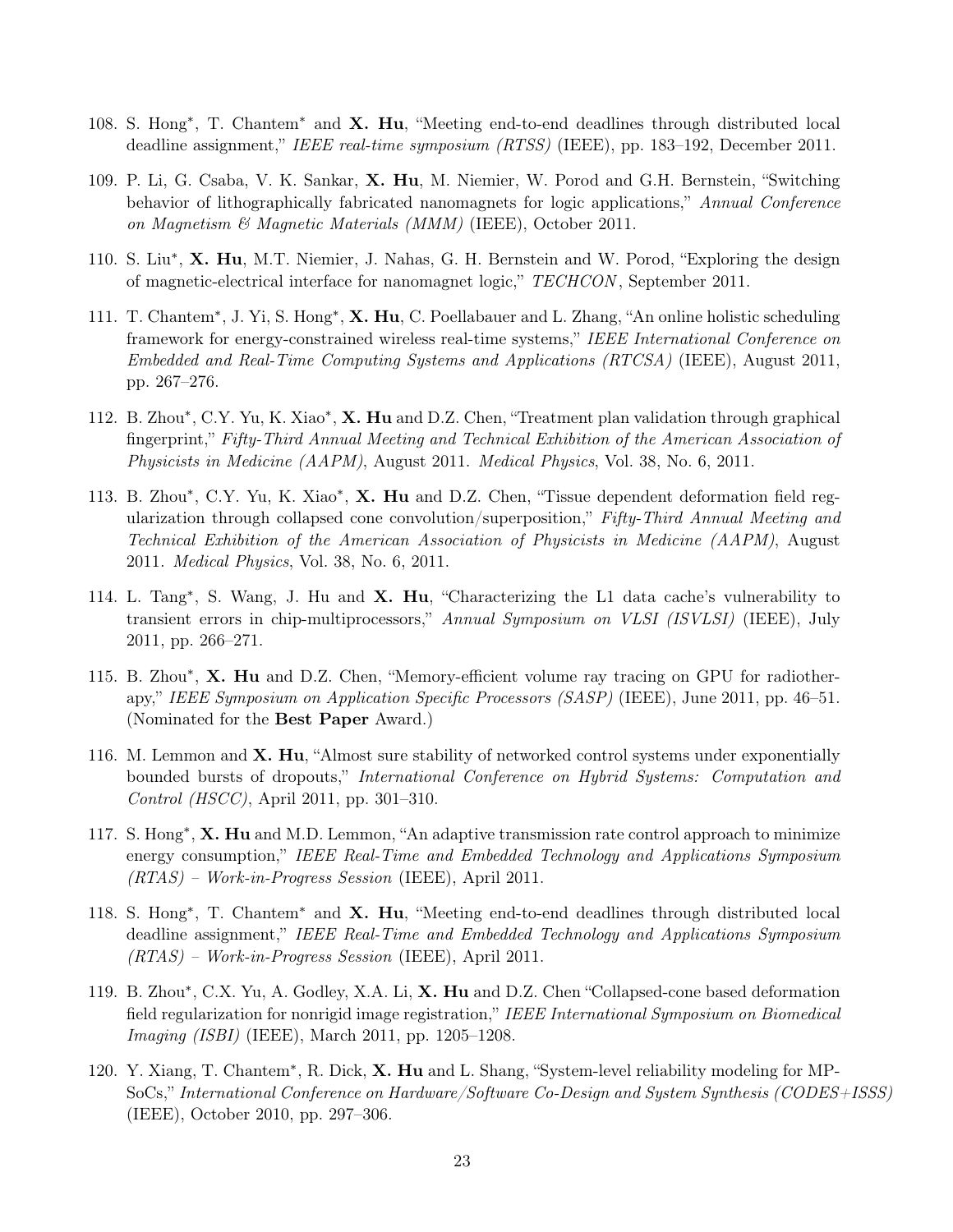- 121. J. Yi, C. Poellabauer, X. Hu, T. Chantem<sup>∗</sup> and L. Zhang, "Energy efficient real-time communication for wireless multihop networks," International Conference on Mobile Computing and Networking (Mobicom) (refereed poster presentation), September 2010.
- 122. B. Zhou\*, H. Wang, C.Y. Yu, X. Hu and D.Z. Chen, "Optimal registration based on connected rubber model," Fifty-second Annual Meeting and Technical Exhibition of the American Association of Physicists in Medicine (AAPM), July 2010.
- 123. B. Zhou\*, C.Y. Yu, D.Z. Chen and X. Hu, "Dose calculation acceleration: a comparison study of GPU and FPGA based on collapsed cone algorithm," Fifty-second Annual Meeting and Technical Exhibition of the American Association of Physicists in Medicine (AAPM), July 2010.
- 124. S. Hong<sup>\*</sup>, X. Hu and M.D. Lemmon, "Reducing delay jitter of real-time control tasks through adaptive deadline adjustments," Euromicro Conference on Real-Time Systems (ECRTS), July 2010, pp. 229–238.
- 125. M. Alam, G.H. Bernstein, J. Bokor, D. Carlton, X. Hu, S. Kurtz\*, B. Lambson, M.T. Niemier, W. Porod, M. Siddiq and E. Varga, "Experimental progress of and prospects for nanomagnet logic (NML)," Symposia on VLSI Technology and Circuits (IEEE), June 2010, pp. 1–2.
- 126. M. Crocker<sup>\*</sup>, X. Hu and M.T. Niemier, "Design and comparison of NML systolic architectures," International Symposium on NanoScale Architectures (NanoArch) (IEEE/ACM), June 2010. , pp. 29–34.
- 127. E. Varga, M. Siddiq, M.T. Niemier, M.T. Alam, G.H. Bernstein, W. Porod, X. Hu, and A. Orlov, "Experimental demonstration of non-majority, nanomagnet logic gates," Device Research Conference (DRC), June 2010, pp. 87-88.
- 128. E. Varga, M.T. Niemier, G.H. Bernstein, W. Porod, and X. Hu, "Programmable nanomagnetlogic majority gate," *Device Research Conference (DRC)*, June 2010, pp. 85-86.
- 129. E. Varga, S. Liu<sup>\*</sup>, M.T. Niemier, W. Porod, X. Hu, G.H. Bernstein, and A. Orlov, "Experimental demonstration of fanout for nanomagnet logic," Device Research Conference (DRC), June 2010, pp. 95-96.
- 130. T. Chantem<sup>\*</sup>, X. Hu, C. Poellabauer, J. Yi and L. Zhang, "Network-aware, energy-conscious, fair service for real-time applications on multiprocessor SoC," Real-Time Systems Symposium (RTSS) – Work-in-Progress Session (IEEE), December 2009, pp. 49–52.
- 131. S. Hong<sup>\*</sup>, X. Hu and M.D. Lemmon "An adaptive approach to reduce control delay variations," Real-Time Systems Symposium (RTSS) – Work-in-Progress Session (IEEE), December 2009, pp. 61–64.
- 132. M.T. Alam, M.A. Siddiq, M.T. Niemier, X. Hu, W. Porod and G. H. Bernstein, "Fabrication of on-chip clock structure for nanomagnet QCA (MQCA),"  $(TECHCON)$ , 2009, pp. 206.
- 133. A. Dingler<sup>\*</sup>, M.J. Siddiq, M. Niemier, X. Hu, M. Garrison, M.T. Alam, G. Bernstein, and W. Porod, "Controlling magnetic circuits: how clock structure implementation will impact logical correctness and power," International Symposium on Defect and Fault Tolerance in VLSI Systems (DFTS) (IEEE), October 2009, pp. 94–102.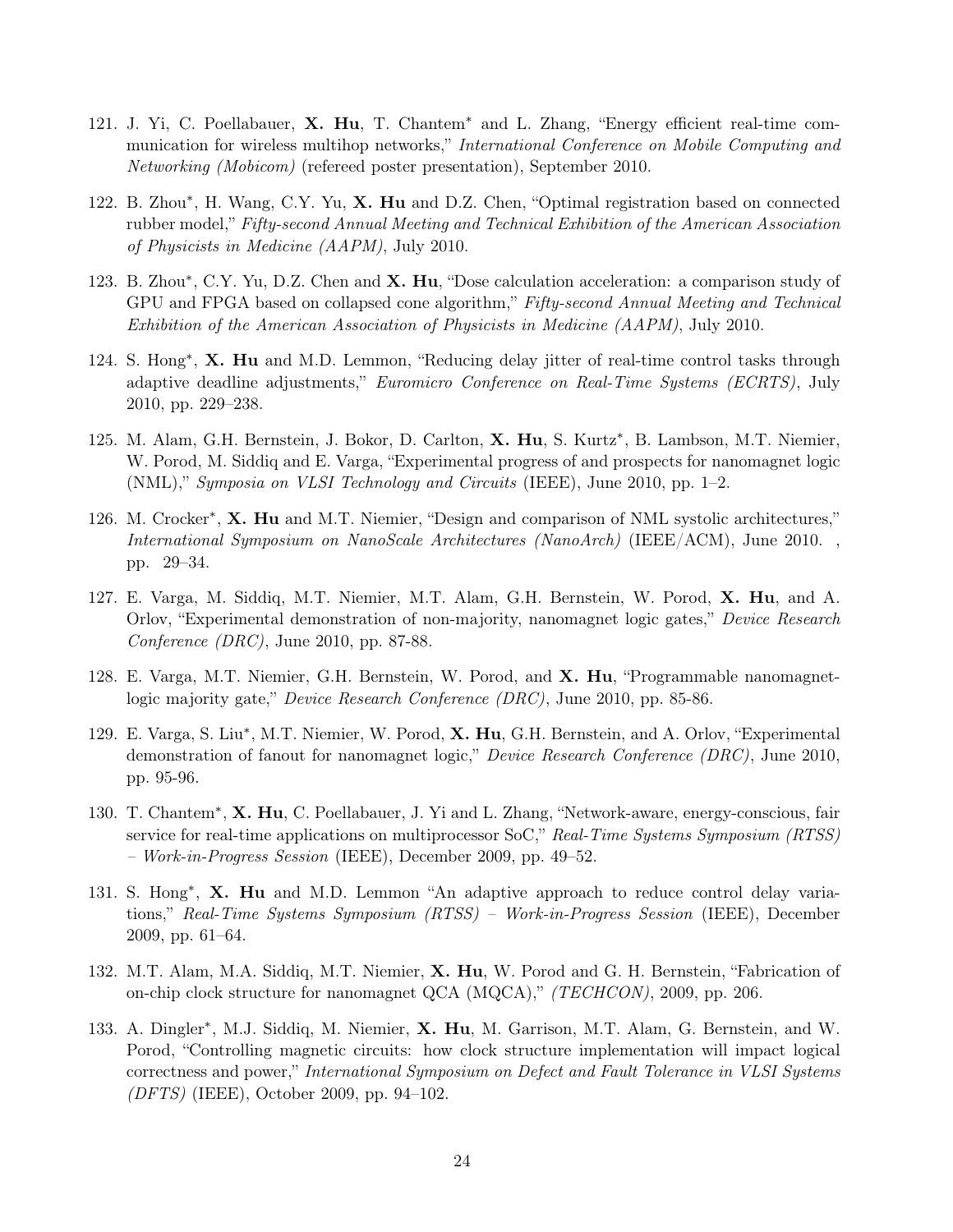- 134. T. Chantem<sup>\*</sup>, X. Hu and R.P. Dick, "Online work maximization under a peak temperature constraint," International Symposium on Low Power Electronics and Design (ISLPED) (ACM/IEEE), August 2009, pp. 105–110.
- 135. A. Dingler<sup>\*</sup>, M. Niemier, X. Hu, M. Garrison and M. Alam, "System-level energy and performance projections for nanomagnet-based logic," International Symposium on Nanoscale Architectures  $(NanoArch)$  (ACM/IEEE), August 2009, pp. 21–26. (Received the Best Paper Award.)
- 136. B. Zhou\*, X. Hu, D.Z. Chen and C.X. Yu, "A multi-FPGA hardware accelerator for dose calculation in cancer treatment," IEEE Symposium on Application Specific Processors (SASP) (IEEE), Aug 2009, pp. 70–79.
- 137. B. Zhou\*, X. Hu, D.Z. Chen and C.X. Yu, "A multi-FPGA accelerator for dose calculation in radiation therapy," Fifty-first Annual Meeting and Technical Exhibition of the American Association of Physicists in Medicine (AAPM), July 2009. Medical Physics, Vol. 36, No. 6, 2009.
- 138. B. Zhou\*, X. Hu, D.Z. Chen and C.X. Yu, "GPU-based implementation of Monte Carlo superposition for dose calculation," Fifty-first Annual Meeting and Technical Exhibition of the American Association of Physicists in Medicine (AAPM), July 2009. Medical Physics, Vol. 36, No. 6, 2009.
- 139. J. Yi, C. Poellabauer, X. Hu, J. Simmer<sup>∗</sup> and L. Zhang, "Energy-conscious co-scheduling of tasks and packets in wireless real-time environments," Real-Time and Embedded Technology and Applications Symposium (RTAS) (IEEE), April 2009, pp. 265–274.
- 140. E. Varga, M. Niemier, G. Bernstein, W. Porod and X. Hu, "Non-volatile and reprogrammable MCQA-based majority gates," Device Research Conference (DRC), June 2009.
- 141. Y. Yu, S. Ren and X. Hu, "A metric for judicious relaxation of timing constraints in soft real-time systems," Real-Time and Embedded Technology and Applications Symposium (RTAS) (IEEE), April 2009, pp. 163–172.
- 142. D.R. Bild, S. Misra, T. Chantem<sup>\*</sup>, P. Kumar, R.P. Dick, X. Hu, L. Shang and A. Choudhary, " Temperature-aware test scheduling for multiprocessor systems-on-chip," International Conference on Computer Aided Design (ICCAD) (ACM/IEEE), November 2008, pp. 59–66
- 143. M.T. Niemier, A.J. Dingler<sup>\*</sup> and **X. Hu**, "Bridging the gap between nanomagnetic devices and circuits," International Conference on Computer Design (ICCD) (IEEE), October 2008, pp. 506– 513.
- 144. D. Rajan, C. Poellabauer, X. Hu, L. Zhang and K. Otten<sup>\*</sup>, "Wireless channel access reservation for embedded real-time systems," International Conference on Embedded Software (EMSOFT) (ACM/IEEE), October 2008, pp. 129–138.
- 145. M.T. Niemier, M. Crocker<sup>\*</sup> and X. Hu, "Fabrication variations and defect tolerance for nanomagnetbased QCA", International Symposium on Defect and Fault Tolerance in VLSI Systems (DFTS) (IEEE), October 2008, pp. 534–542.
- 146. M.T. Niemier, A.J. Dingler<sup>\*</sup> and **X. Hu**, "Design tradeoffs for improved performance in magnetic QCA-based systems," International Workshop on Design and Test of Nano Devices, Circuits and Systems (NDCS) (IEEE), September 2008, pp. 35–38.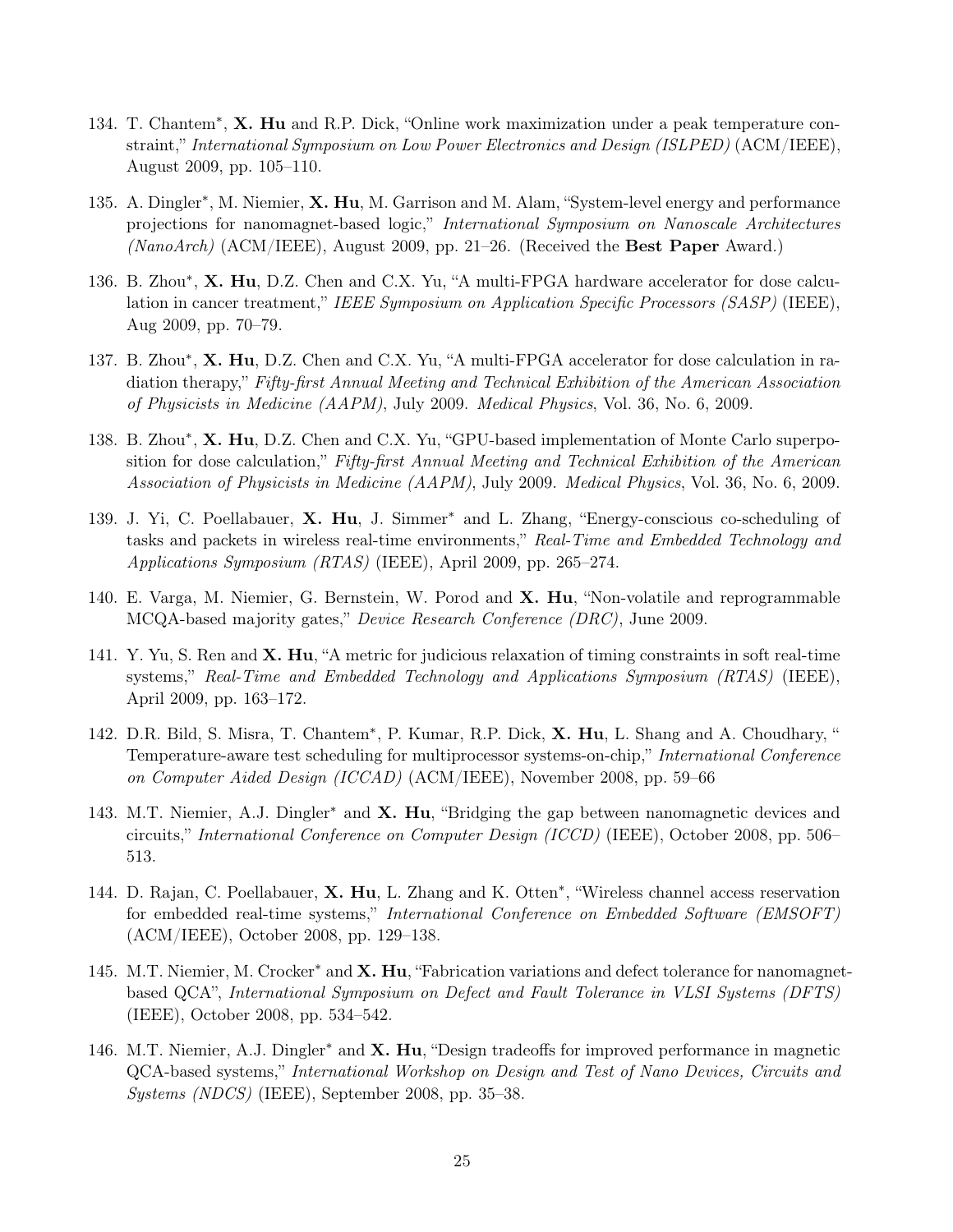- 147. T. Chantem<sup>\*</sup>, X. Wang, M.D. Lemmon and X. Hu, "Period and deadline selection for schedulability in real-time systems," Euromicro Conference on Real-Time Systems (ECRTS), July 2008, pp. 181–190.
- 148. M. Crocker<sup>\*</sup>, X. Hu and M.T. Niemier, "Defect tolerance in QCA-based PLAs," International Symposium on NanoScale Architectures (NanoArch) ACM/(IEEE), June 2008, pp. 46–53.
- 149. T. Chantem<sup>\*</sup>, R. Dick and X. Hu, "Temperature-aware scheduling and assignment for hard realtime applications on MPSoCs," Design Automation and Test in Europe (DATE) (ACM/IEEE), March 2008, pp. 288–293.
- 150. M.T. Alam, G.H. Bernstein, W. Porod, X. Hu, M. Niemier, M. Putney and J. DeAngelis\*, "Power dissipation for clocked magnetic QCA," International Workshop on Computational Electronics, October 2007.
- 151. M. Crocker<sup>\*</sup>, X. Hu and M.T. Niemier, "Fault models and yield analysis for QCA-based PLAs," International Conference on Field Programmable Logic and Applications (FPL) (IEEE), August 2007, pp. 435–440.
- 152. M.T. Niemier, X. Hu, M.T. Alam, G.H. Bernstein, W. Porod, M. Putney and J. DeAngelis<sup>\*</sup>, "Clocking structures and power analysis for nanomagnet-based logic devices," International Symposium on Low Power Electronics and Design (ISLPED) (ACM/IEEE), August 2007, pp. 26–31.
- 153. M.T. Alam, J. DeAngelis<sup>\*</sup>, M. Putney, X. Hu, W. Porod, M.T. Niemier and G.H. Bernstein, "Clocking scheme for nanomagnet QCA," IEEE International Conference on Nanotechnology (IEEE-NANO) (IEEE), August 2007, pp. 403–408.
- 154. A. Chaudhary, D.Z. Chen, R. Fleischer, X. Hu, J. Li, M.T. Niemier, Z. Xie and H. Zhu, "Approximating the maximum sharing problem," Lecture Notes in Computer Science, Vol. 4619, Springer Verlag, Proc. of the 10th Workshop on Algorithms and Data Structures (WADS), August 2007, pp. 52–63.
- 155. G. Bernstein, M. Alam, W. Porod, X. Hu, M. Niemier, M. Putney and J. DeAngelis\*, "Clocking scheme for nanomagnet QCA (NMQCA)," IEEE International Conference on Nanotechnology  $(IEEE-NANO)$  (IEEE), August 2007.
- 156. B. Zhou\*, X. Hu, D.Z. Chen and C.X. Yu, "Hardware acceleration for 3-D radiation dose calculation," IEEE International Conference on Application-specific Systems, Architectures and Processors (ASAP) (IEEE), July 2007, pp. 290–295.
- 157. M.T. Alam, M.T. Niemier, W. Porod, X. Hu, M. Putney, J. DeAngelis<sup>∗</sup> and G.H. Bernstein, "On-Chip Clocking Scheme for Nanomagnet QCA," Device Research Conference (DRC), June 2007, pp. 133-134.
- 158. M. Lemmon, T. Chantem<sup>\*</sup>, X. Hu and M. Zyskowski, "On self-triggered full information H-infinity controllers," International Conference on Hybrid Systems: Computation and Control (HSCC), April 2007, pp. 371–384.
- 159. B. Mochocki<sup>\*</sup>, D. Rajan, X. Hu, C. Poellabauer, K. Otten<sup>\*</sup> and T. Chantem<sup>\*</sup>, "Network-aware dynamic voltage and frequency scaling," Real-Time and Embedded Technology and Applications Symposium (RTAS) (IEEE), April 2007, pp. 215–224.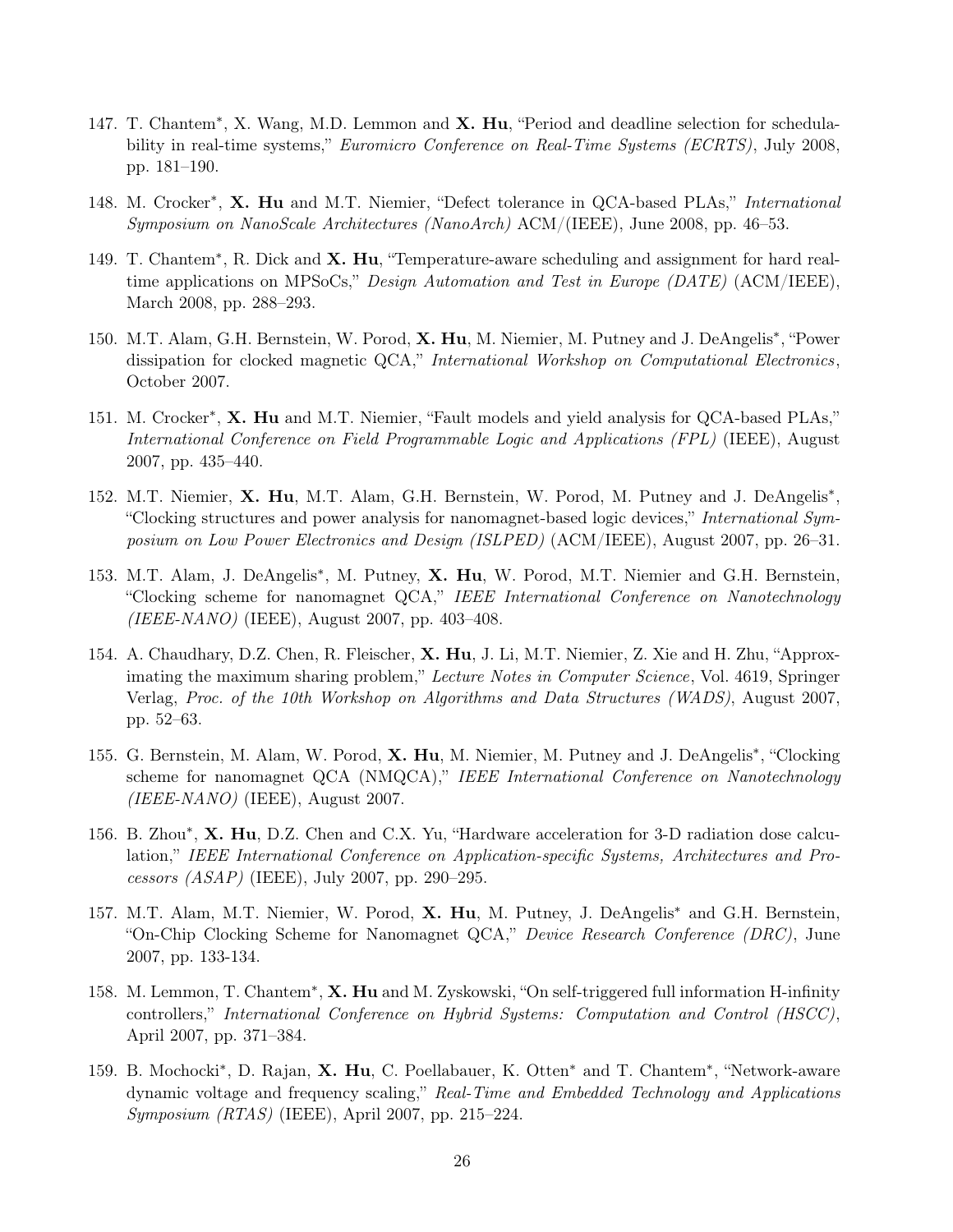- 160. T. Chantem<sup>\*</sup>, X. Hu and M. Lemmon, "Generalized elastic scheduling," Real-Time Systems Symposium (RTSS) (IEEE), December 2006, pp. 236–245.
- 161. D.Z. Chen, X. Hu, S. Luan, E. Misiolek and C. Wang, "Shape rectangularization problems in intensity-modulated radiation therapy," International Symposium on Algorithms and Computation (ISAAC), 2006, December 2006, pp. 701–711.
- 162. M.T. Niemier, M. Crocker<sup>\*</sup>, X. Hu and M. Lieberman, "Using CAD to shape experiments in molecular QCA," International Conference on Computer Aided Design (ICCAD) (ACM/IEEE), November 2006, pp. 907–914.
- 163. R. Racu, R. Ernst, A. Hamann, B. Mochocki<sup>\*</sup> and **X. Hu**, "Methods for power optimization in distributed embedded systems with real-time requirements," International Conference on Compilers, Architecture, and Synthesis for Embedded Systems (CASES) (ACM/IEEE), October 2006, pp. 379–388.
- 164. B. Mochocki<sup>\*</sup>, K. Lahiri, S. Cadambi and X. Hu, "Signature-based workload estimation for mobile 3D graphics," Design Automation Conference (DAC) (ACM/IEEE), July 2006, pp. 592–597.
- 165. D.Z. Chen, X. Hu, S. Luan and C. Wang, "A leaf sequencing software for intensity-modulated radiation therapy," 19th IEEE Symposium on Computer-Based Medical Systems (CBMS) (IEEE), June 2006, pp. 3–8.
- 166. M.T. Niemier, X. Hu, M. Lieberman and M. Crocker<sup>\*</sup>, "Using DNA as a circuit board for a molecular QCA PLA," Foundations of Nanoscience (FNANO), April 2006, pp. 96–107.
- 167. X. Hu, T. Chantem<sup>∗</sup> and M. Lemmon, "Optimal elastic scheduling," Real-Time and Embedded Technology and Applications Symposium (RTAS) – Work-in-Progress Session (IEEE), April 2006, pp. 13–20.
- 168. K. Whitton<sup>\*</sup>, X. Hu, C.Y. Yu and D.Z. Chen, "An FPGA solution for radiation dose calculation," IEEE Symposium on Field-Programmable Custom Computing Machines (FCCM) (IEEE), April 2006, pp. 227–236.
- 169. X. Hu, M. Crocker\*, M.T. Niemier, M. Yan and G.H. Bernstein, "PLAs in Quantum-dot Cellular Automata," Annual Symposium on VLSI (ISVLSI) (IEEE), March 2006, pp. 242–247.
- 170. B. Mochocki<sup>\*</sup>, X. Hu, R. Racu and R. Ernst, "Dynamic voltage scaling for the schedulability of jitter-constrained real-time embedded systems," International Conference on Computer Aided Design (ICCAD) (ACM/IEEE), November 2005, pp. 446–449.
- 171. A. Chaudhary, D.Z. Chen, X. Hu, K. Whitton<sup>\*</sup>, M.T. Niemier and R. Ravichandran, "Eliminating wire crossings for molecular Quantum-dot Cellular Automata implementation," International Conference on Computer Aided Design (ICCAD) (ACM/IEEE), November 2005, pp. 565–571.
- 172. D. Liu<sup>\*</sup>, X. Hu, M. Lemmon and Q. Ling, "Scheduling tasks with Markov-Chain constraints," Euromicro Conference on Real-Time Systems (ECRTS), July 2005, pp. 157–166.
- 173. D.Z. Chen, X. Hu, S. Luan, C. Wang and X. Wu, "Mountain reduction, block matching, and applications in intensity-modulated radiation therapy," ACM Symposium on Computational Ge*ometry (SCG)* (ACM), June 2005, pp. 35–44.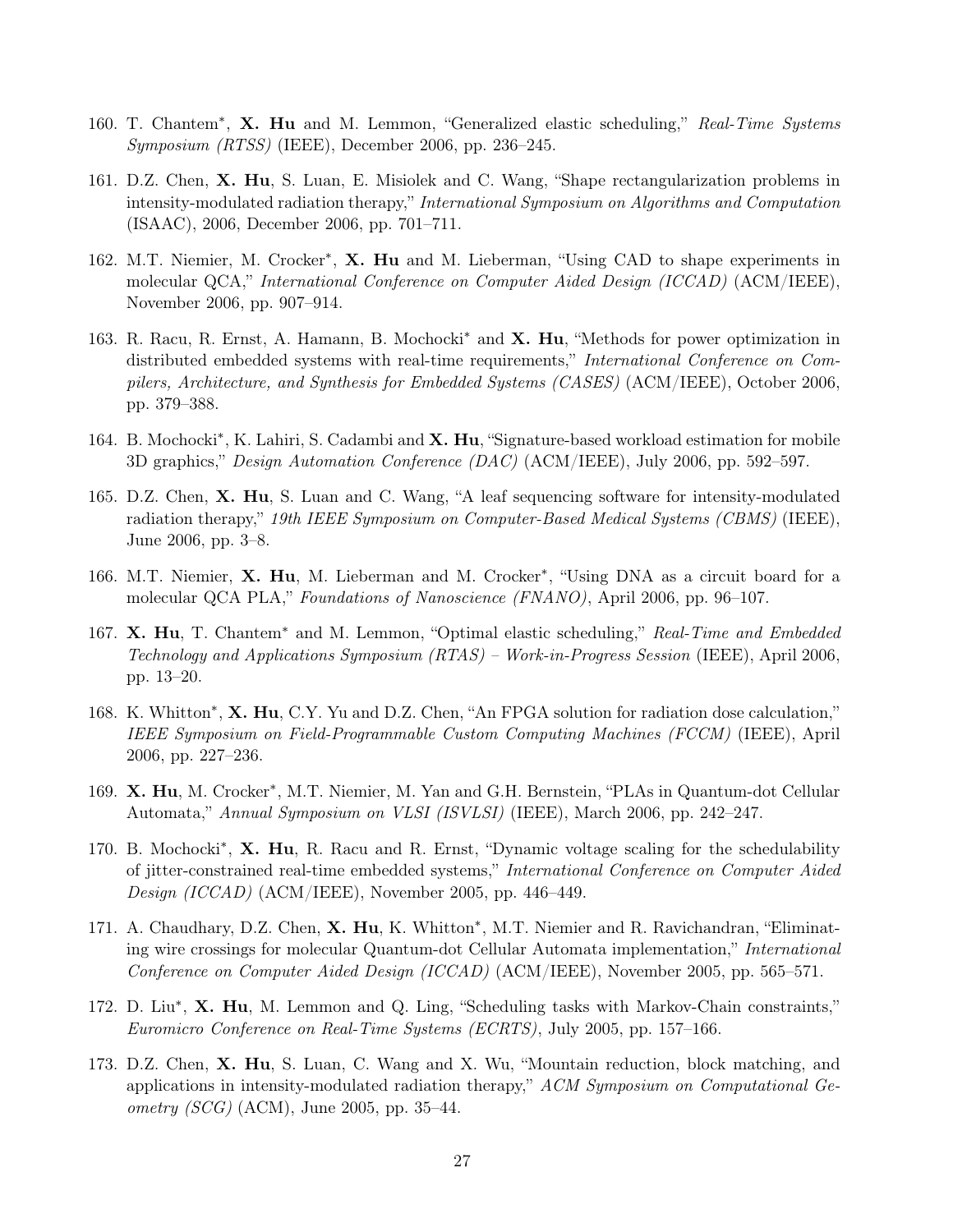- 174. B. Mochocki<sup>\*</sup>, X. Hu and G. Quan<sup>\*</sup>, "Practical on-line DVS scheduling for fixed-priority real-time systems," IEEE Real-time Technology and Applications Symposium (RTAS) (IEEE), March 2005, pp. 224–233.
- 175. L. Leung, C.-Y. Tsui and **X. Hu**, "Exploiting dynamic workload variation in low energy preemptive task scheduling," Design Automation and Test in Europe (DATE) (ACM/IEEE), March 2005, pp. 634–639.
- 176. P. Kalla<sup>\*</sup>, X. Hu and J. Henkel, "A flexible framework for communication evaluation in SoC design," Asia and South Pacific Design Automation Conference (ASPDAC) (ACM/IEEE), January 2005, pp. 956–959.
- 177. G. Quan<sup>\*</sup>, L. Niu, X. Hu and B. Mochocki<sup>\*</sup>, "Fixed priority scheduling for reducing overall energy on variable voltage processors," Real-time Systems Symposium (RTSS) (IEEE), December 2004, pp. 309–318.
- 178. D.Z. Chen, X. Hu S. Luan, C. Wang, S.A. Naqvi and C.X. Yu, "Generalized Geometric Approaches for Leaf Sequencing Problems in Radiation Therapy," Lecture Notes in Computer Science, Vol. 3341, Springer Verlag, Proc. of 15th Annual International Symposium on Algorithms and Computation (ISAAC), December 2004, pp. 271–281.
- 179. L. Leung, C.-Y. Tsui and **X. Hu** "Exploiting dynamic workload variation in offline low energy voltage scheduling," International Workshop on Power and Timing Modeling, Optimization and Simulation (PATMOS) (IEEE), September 2004, Lecture Notes in Computer Science, Vol. 3254, September 2004, pp. 553–563.
- 180. S. Luan, C. Wang, D.Z. Chen, X. Hu, S.A. Naqvi and C.X. Yu, "A new MLC segmentation algorithm for step-and-shoot IMRT without tongue-and-groove leakage," Forty-sixth Annual Meeting and Technical Exhibition of the American Association of Physicists in Medicine (AAPM), 2004. Medical Physics, Vol. 31, No. 6, June 2004.
- 181. S. Luan, C. Wang, D.Z. Chen, X. Hu and C.X. Yu, "A study of the impact of MLC constraints on the number of segments in step-and-shoot IMRT delivery," Forty-sixth Annual Meeting and Technical Exhibition of the American Association of Physicists in Medicine (AAPM), 2004. Medical Physics, Vol. 31, No. 6, June 2004.
- 182. D.A. Antonelli<sup>\*</sup>, D.Z. Chen, T.J. Dysart, X. Hu, A. Kahng, P.M. Kogge, R.C. Murphy and M.T. Niemier, "Quantum-Dot Cellular Automata (QCA) circuit partitioning: problem modeling and solutions," Design Automation Conference (DAC) (ACM/IEEE), June 2004, pp. 363–368.
- 183. Z. Wang<sup>∗</sup> and X. Hu, "Power aware variable partitioning and instruction scheduling for multiple memory banks," *Design Automation and Test in Europe (DATE)* (ACM/IEEE), February 2004, pp. 312–317.
- 184. D. Liu<sup>\*</sup>, X. Hu, M. Lemmon and Q. Ling, "Firm real-time system scheduling based on a novel QoS constraint," Real-time Systems Symposium (RTSS) (IEEE), December 2003, pp. 386–395.
- 185. P. Kalla<sup>\*</sup>, X. Hu and J. Henkel, "LRU-SEQ: A novel replacement policy for leakage energy reduction in instruction caches," International Conference on Computer Aided Design (ICCAD) (ACM/IEEE), November 2003, pp. 518–522.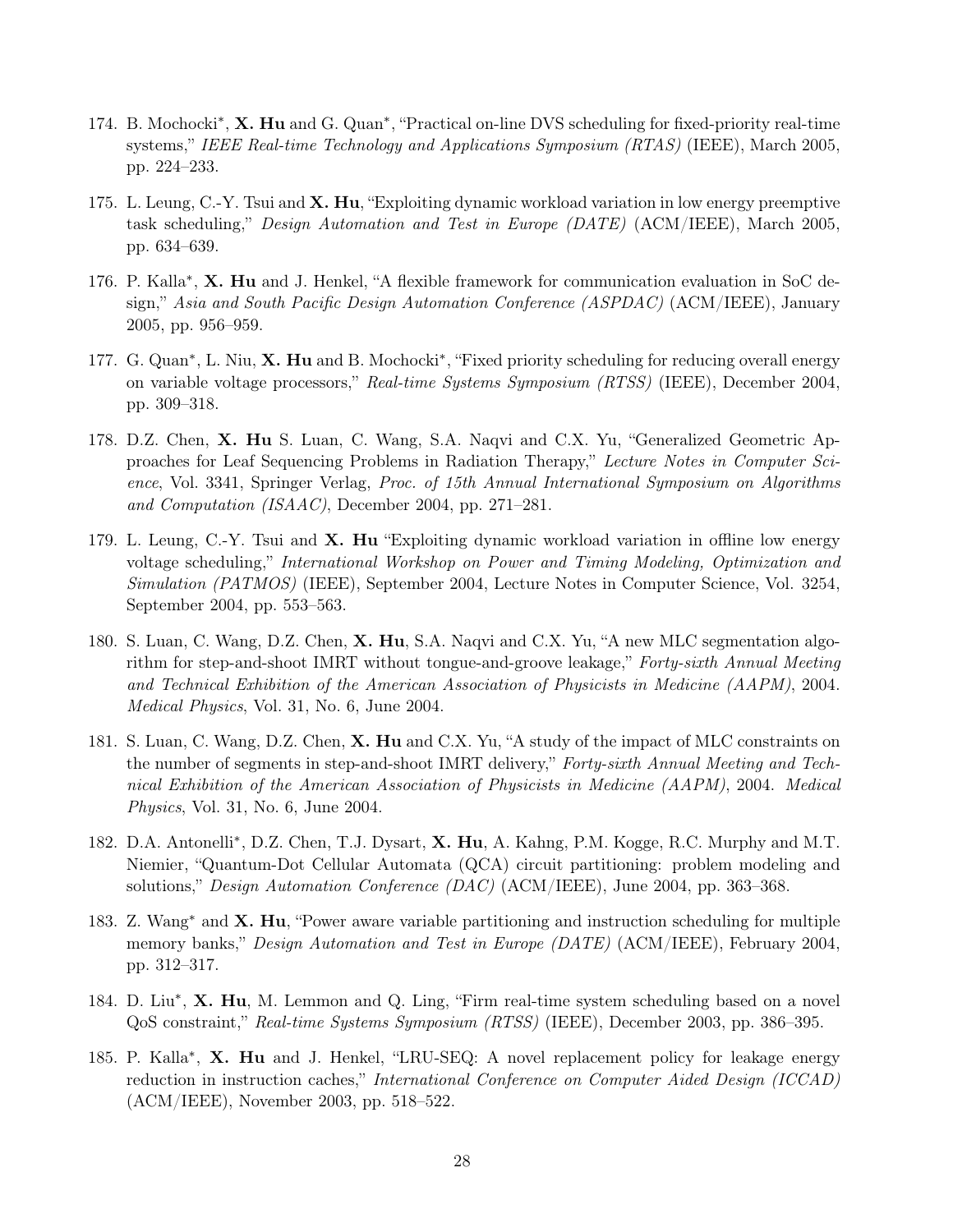- 186. D.Z. Chen, X. Hu, S. Luan, C. Wang, S.A. Naqvi, C.F. Lee and C.X. Yu, "A new leaf sequencing algorithm/software for step and shoot IMRT delivery," Forty-fifth Annual Meeting and Technical Exhibition of the American Association of Physicists in Medicine (AAPM), 2003. Medical Physics, Vol. 30, No. 6, June 2003, p. 1404.
- 187. D.Z. Chen, X. Hu, S. Luan, C. Wang and X. Wu, "Geometric algorithms for static leaf sequencing problems in radiation therapy," ACM Symposium on Computational Geometry (SCG) (ACM), June 2003, pp. 88–97.
- 188. P. Kalla<sup>\*</sup>, X. Hu, and J. Henkel, "SEA: Fast Power Estimation for Micro-Architectures," Asia and South Pacific Design Automation Conference (ASPDAC) (ACM/IEEE), January 2003, pp. 600– 605.
- 189. Z. Wang<sup>\*</sup>, X. Hu and E. Sha, "Register aware scheduling for distributed cache clustered architecture," Asia and South Pacific Design Automation Conference (ASPDAC) (ACM/IEEE), January 2003, pp. 71–76.
- 190. Y. Zhang<sup>\*</sup>, X. Hu and D.Z. Chen, "Energy minimization of real-time tasks on variable voltage processors with transition energy overhead," Asia and South Pacific Design Automation Conference (ASPDAC) (ACM/IEEE), January 2003, pp. 65–70.
- 191. B. Mochocki<sup>\*</sup>, X. Hu and G. Quan<sup>\*</sup>, "A realistic variable voltage scheduling model for realtime applications," International Conference on Computer Aided Design (ICCAD) (ACM/IEEE), November 2002, pp. 726–731.
- 192. D.Z. Chen, X. Hu, S. Luan, X. Wu and C.X. Yu, "Optimal terrain construction problems and applications in intensity-modulated radiation therapy," Lecture Notes in Computer Science, Vol. 2461, Springer Verlag, Proc. of the Tenth Annual European Symposium on Algorithms (ESA), September 2002, pp. 270–283.
- 193. Y. Zhang<sup>\*</sup>, X. Hu and D.Z. Chen, "Task scheduling and voltage selection for energy minimization," Design Automation Conference (DAC) (ACM/IEEE), June 2002, pp. 183–188.
- 194. G. Quan<sup>\*</sup> and **X. Hu**, "Minimum energy fixed-priority scheduling for variable voltage processors," Design Automation and Test in Europe (DATE) (ACM/IEEE), March 2002, pp. 782–787.
- 195. H. Liu<sup>∗</sup> and X. Hu, "Efficient performance estimation for general real-time task systems," International Conference on Computer Aided Design (ICCAD) (ACM/IEEE), November 2001, pp. 464– 470.
- 196. Z. Wang<sup>\*</sup>, E.H.-M. Sha and X. Hu, "Combining partitioning and data padding for scheduling multiple loop nests," International Conference on Compilers, Architectures and Synthesis for Embedded Systems (CASES), November 2001, pp. 67–75.
- 197. D.Z. Chen, X. Hu and X. Wu, "Maximum red/blue interval matching with applications," Seventh Annual International Computing and Combinatorics Conference (COCOON), August 2001, pp. 150–158.
- 198. X. Wu, D.Z. Chen, X. Hu, S. Luan, L. Zhang and C.X. Yu, "A new leaf-sequencing algorithm for intensity-modulated arc therapy," Forty-Third Annual Meeting and Technical Exhibition of the American Association of Physicists in Medicine (AAPM), July 2001, pp. 1252.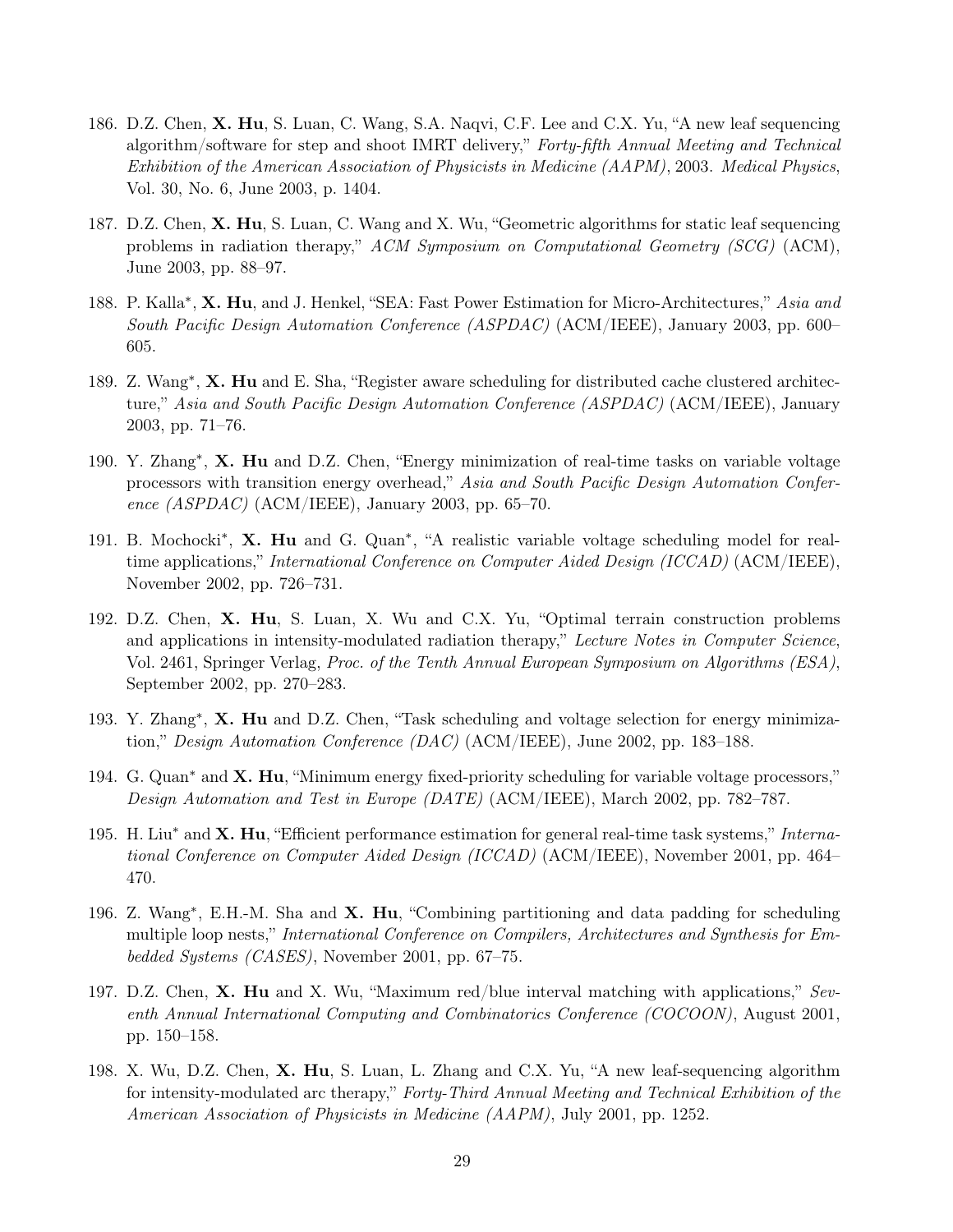- 199. D.Z. Chen, X. Hu, Y. Huang, Y. Li, and J. Xu, "Algorithms for congruent sphere packing and applications," Seventeenth Annual ACM Symposium on Computational Geometry (SCG) (ACM), June 2001, pp. 212–221.
- 200. G. Quan<sup> $*$ </sup> and  $X$ . Hu, "Energy efficient fixed-priority scheduling for real-time systems on variable voltage processors," Design Automation Conference (DAC) (ACM/IEEE), June 2001, pp. 828– 833. (Received the Best Paper Award.)
- 201. B. Hanounik<sup>∗</sup> and X. Hu, "Linear-time matrix transpose algorithms using vector register file with diagonal registers," *International Parallel and Distributed Processing Symposium (IPDPS)* (IEEE), April 2001, pp. 35 (6 pages).
- 202. Y. Zhang<sup>∗</sup>, X. Hu and D.Z. Chen, "Cell selection from technology libraries for minimizing power," Asia and South Pacific Design Automation Conference (ASPDAC) (ACM/IEEE), February 2001, pp. 609–614.
- 203. G. Quan<sup>\*</sup> and **X. Hu**, "Enhanced Fixed-Priority Scheduling with  $(m,k)$ -Firm Guarantee," Real-Time Systems Symposium (RTSS) (IEEE), December 2000, pp. 79–88.
- 204. D.Z. Chen, X. Hu and J. Xu, "Optimal beam penetrations in two and three dimensions," Lecture Notes in Computer Science, Vol. 1969, Springer Verlag, International Symposium on Algorithms and Computation (ISAAC), December 2000, pp. 491–502.
- 205. D.Z. Chen, X. Hu, and X. Wu, "Optimal polygon cover problems and applications," Lecture Notes in Computer Science, Vol. 1969, Springer Verlag, International Symposium on Algorithms and Computation (ISAAC), December 2000, pp. 564–576.
- 206. G. Greenwood, X. Hu and S. Ravichandran, "Modeling epistatic interactions in fitness landscapes," Congress on Evolutionary Computation (IEEE), July 2000, pp. 932–938.
- 207. G. Quan<sup>\*</sup> and **X. Hu**, "Fast performance prediction for periodic task systems," International Workshop on Hardware-Software Codesign (CODES) (ACM/IEEE), May 2000, pp. 72–76.
- 208. C. Chantrapornchai, E.H.-M. Sha and X. Hu, "A novel approach to module selection," with C. Chantrapornchai and E.H.-M. Sha, 10th Great Lakes Symposium on VLSI (GLVLSI) (IEEE), March 2000, pp. 139–142.
- 209. G. Quan<sup>\*</sup>, **X. Hu** and G.W. Greenwood, "Preference-driven hierarchical hardware/software partitioning," International Conference on Computer Design (ICCD) (IEEE), October 1999, pp. 652– 657.
- 210. D.Z. Chen, X. Hu and J. Xu, "Optimal beam penetrations in two and three dimensions," presented at the 4th CGC Workshop on Computational Geometry, October 1999.
- 211. Y. Zhang<sup>\*</sup>, X. Hu and D.Z. Chen, "Global register allocation for minimizing energy consumption," International Symposium on Lower Power Electronics and Design (ISLPED) (ACM/IEEE), August 1999, pp. 100–102.
- 212. X. Hu, G.W. Greenwood, S. Ravichandran and G. Quan<sup>\*</sup>, "A framework for user assisted design exploration," Design Automation Conference (DAC) (ACM/IEEE), June 1999, pp. 414–419.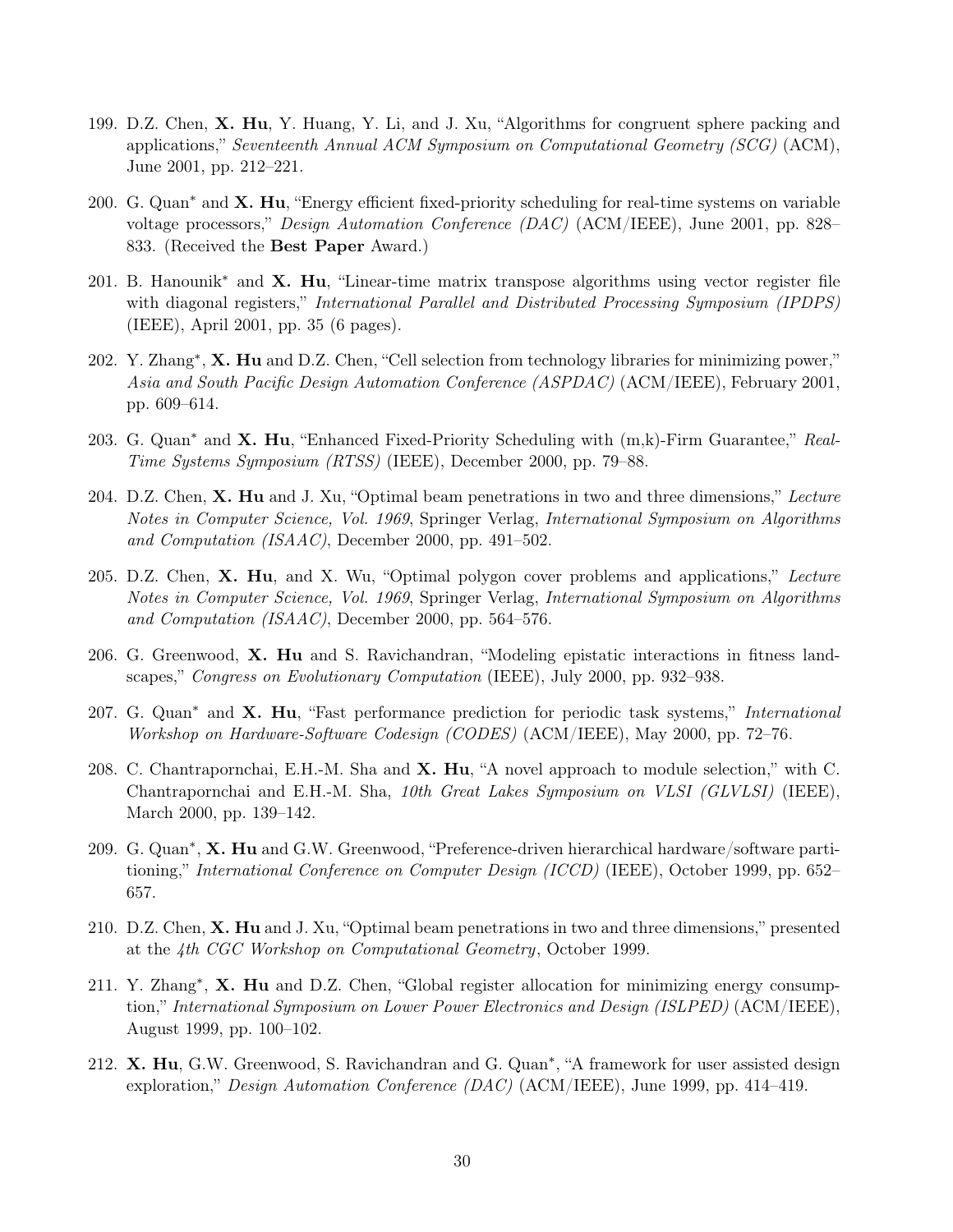- 213. D.Z. Chen, O. Daescu, X. Hu, X. Wu and J. Xu, "Determining an optimal penetration among weighted regions in two and three dimensions," ACM Symposium on Computational Geometry (SCG) (ACM), June 1999, pp. 322–331.
- 214. T. Zhou\*, X. Hu and E.H-M. Sha, "A probabilistic performance metric for real-time system design," 7th International Workshop on Hardware-Software Codesign (CODES) (ACM/IEEE), May 1999, pp. 90–94.
- 215. Y. Zhang<sup>\*</sup>, X. Hu and D.Z. Chen, "Low energy register allocation beyond basic blocks," International Symposium on Circuits and Systems (ISCAS) (IEEE), June 1999, pp. 290–293.
- 216. T. Zhou\*, X. Hu and E.H.-M. Sha, "Probabilistic performance estimation for real-time embedded systems," International Workshop on Timing Issues in the Specification and Synthesis of Digital Systems (TAU) (ACM/IEEE), March 1999, pp. 83–88.
- 217. C. Chantrapornchai, E.H.-M. Sha and X. Hu, "Efficient algorithms for finding highly acceptable designs based on module-utility selections," 9th Great Lakes Symposium on VLSI (GLVLSI) (IEEE), March 1999, pp. 128–131.
- 218. X. Hu and M.L. Benson<sup>\*</sup>, "Design CORDIC-based systems using term-rewriting techniques," 41st Midwest Symposium of Circuits and Systems (MSCAS) (IEEE), August 1998, pp. 288–291.
- 219. C. Chantrapornchai, E.H.-M. Sha and X. Hu, "Efficient scheduling for imprecise timing based on fuzzy theory," 41st Midwest Symposium of Circuits and Systems (MSCAS) (IEEE), August 1998, pp. 272–275.
- 220. D.Z. Chen, O. Daescu,  $X$ . Hu and J. Xu, "Finding an optimal path without growing the tree," Lecture Notes in Computer Science, Vol. 1461, Springer Verlag, Sixth Annual European Symposium on Algorithms (ESA), August 1998, pp. 356–367.
- 221. C. Chantrapornchai, S. Tongsima, E. H-M. Sha and X. Hu, "Dealing with impreciseness in architectural synthesis," International Conference on Artificial Intelligence and Soft Computing (IASTED), May 1998, pp. 473–476.
- 222. J.J. Brown, D.Z. Chen, G.W. Greenwood, X. Hu and R.W. Taylor, "Scheduling for power reduction in a real-time system," International Symposium on Lower Power Electronics and Design  $(ISLPED)$  (IEEE), August 1997, pp. 84–87.
- 223. R. Sambandam<sup>∗</sup> and X. Hu, "Predicting timing behavior in architectural design exploration of real-time embedded systems," *Design Automation Conference (DAC)*, (ACM/IEEE), June 1997, pp. 157–160.
- 224. X. Hu, G.W. Greenwood and J.G. D'Ambrosio, "An evolutionary approach to configuration-level hardware/software partitioning," Fourth International Conference on Parallel Problem Solving from Nature (PPSN), September 1996, pp. 900–909.
- 225. D.Z. Chen and  $X$ . Hu, "Efficient approximation algorithms for floorplan area minimization," Design Automation Conference (DAC), (ACM/IEEE), June 1996, pp. 483–486.
- 226. D.Z. Chen, X. Hu and P.J. Blatner, "Efficient algorithms for orthogonal polygon approximation," International Symposium on Circuits and Systems (ISCAS) (IEEE), May 1996, Vol. 4, pp. 779– 782.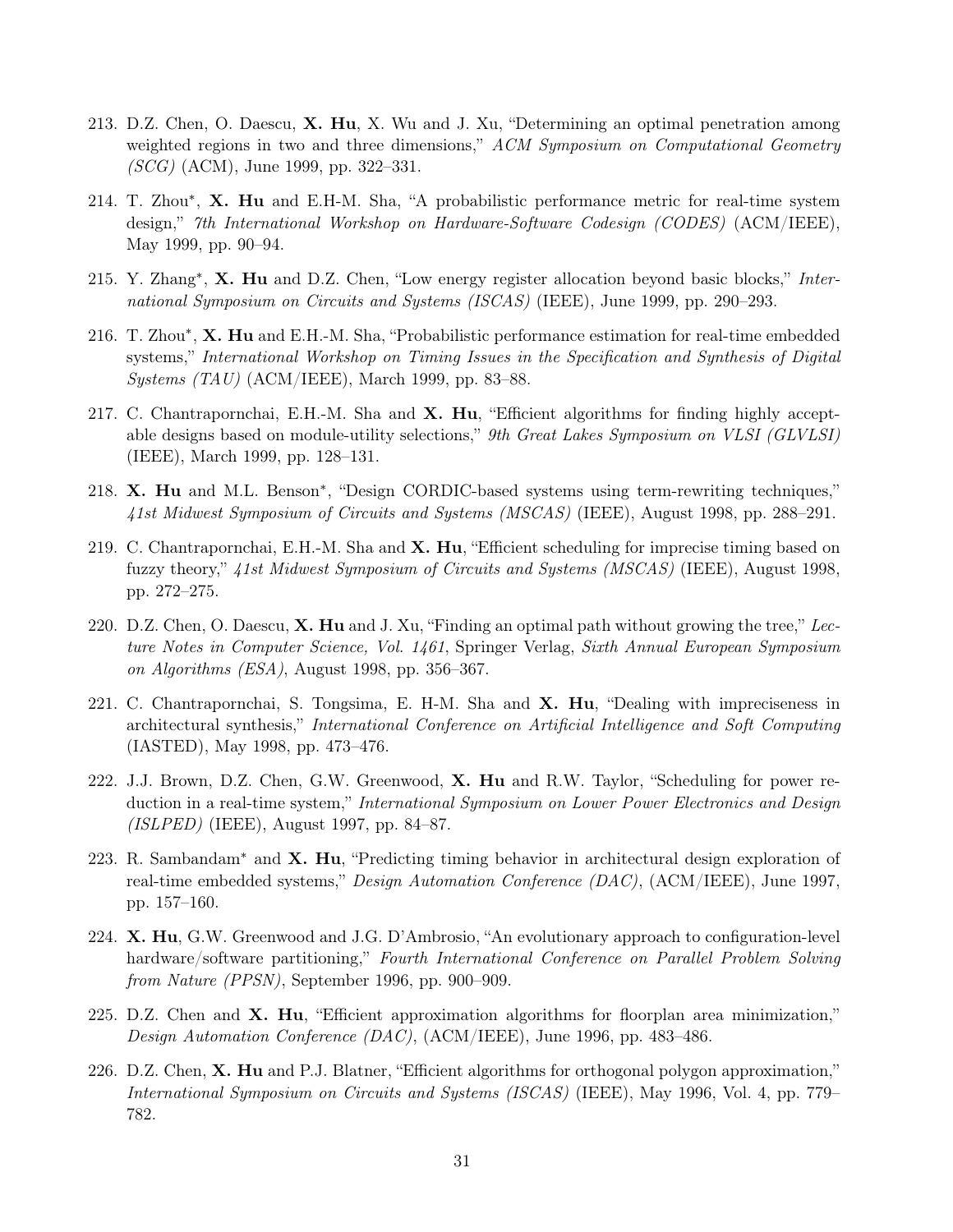- 227. T.F. Piatkowski, G.W. Greenwood, J. Grantner, X. Hu and R.W. Taylor, "Curriculum proposal for an innovative BS/MS in computer engineering emphasizing real-time embedded systems," IEEE Workshop on Real-Time Systems Education (IEEE), April 1996, pp. 54–62.
- 228. J.G. D'Ambrosio and  $X$ . Hu, "Configuration-level hardware/software partitioning for real-time embedded systems," Third International Workshop on Hardware-Software Co-Design (CODES) (IEEE), September 1994, pp. 34–41.
- 229. D.Z. Chen and  $X$ . Hu, "Fast and efficient operations on parallel priority queues," Lecture Notes in Computer Science, No. 834: International Symposium on Algorithms and Computation (ISAAC), August 1994, pp. 279–287.
- 230. J.G. D'Ambrosio,  $X$ . Hu, B.T. Murray and D. Tang, "The role of analysis in hardware/software co-design," Second International Workshop on Hardware-Software Co-Design (CODES) (IEEE), October 1993.
- 231. X. Hu and S.C. Bass, "A neglected error source in the CORDIC algorithm," International Symposium on Circuits and Systems (ISCAS) (IEEE), May 1993, pp. 766–769.
- 232. X. Hu, R.G. Harber and S.C. Bass, "Minimizing the number of delay buffers in the synchronization of pipelined systems," Design Automation Conference (DAC) (ACM/IEEE), June 1991, pp. 758– 763.
- 233. R.G. Harber, X. Hu and S.C. Bass, "Maximal solution of linear systems of equations and an application in VLSI," International Symposium on Circuits and Systems (ISCAS) (IEEE), Vol. 3, May 1990, pp. 2337–2340.
- 234. R.G. Harber, X. Hu, J. Li and S.C. Bass, "Bit-serial CORDIC circuits for use in a VLSI silicon compiler," International Symposium on Circuits and Systems (ISCAS) (IEEE), Vol. 1, May 1989, pp. 154–157.
- 235. X. Hu, R.G. Harber, J. Li and S.C. Bass, "The application of bit-serial CORDIC computational units to the design of inverse kinematics processors," with R.G. Harber, J. Li and S.C. Bass, International Conference on Robotics and Automation (ICRA) (IEEE), Vol. 2, May 1988, pp. 1152–1157.

## Invited and Other Publications

- 1. R. Ernst and  $X$ . Hu, "Autonomous systems design a virtual roundtable," IEEE Computer, Vol. 54, No. 11, pp. 17–25, November 2021.
- 2. X. Guo, S. Han, X. Hu, X. Jiao, Y. Jin, F. Kong and M. Lemmon, "Towards scalable, secure, and smart mission-critical IoT systems: review and vision: (Special Session Paper)," International Conference on Embedded Software (ACM/IEEE), October 2021, pp. 1–10.
- 3. X. Hu, M. Niemier, A. Kazemi<sup>\*</sup>, A. F. Laguna<sup>\*</sup>, K. Ni, R. Rajaei<sup>\*</sup>, M. M. Sharifi<sup>\*</sup> and X. Yin, "In-memory computing with associative memories: a cross-layer perspective," an invited paper, IEEE International Electron Devices Meeting (IEEE), December 2021.
- 4. H. Amrouch, D. Gao, X. Hu, A. Kazemi<sup>\*</sup>, A. F. Laguna<sup>\*</sup>, K. Ni, M. Niemier, M. M. Sharifi<sup>\*</sup>, S. Thomann, X. Yin and C. Zhuo, "ICCAD tutorial session paper: Ferroelectric FET technology and applications: from devices to systems," International Conference on Computer Aided Design (ICCAD) (ACM/IEEE), November 2021.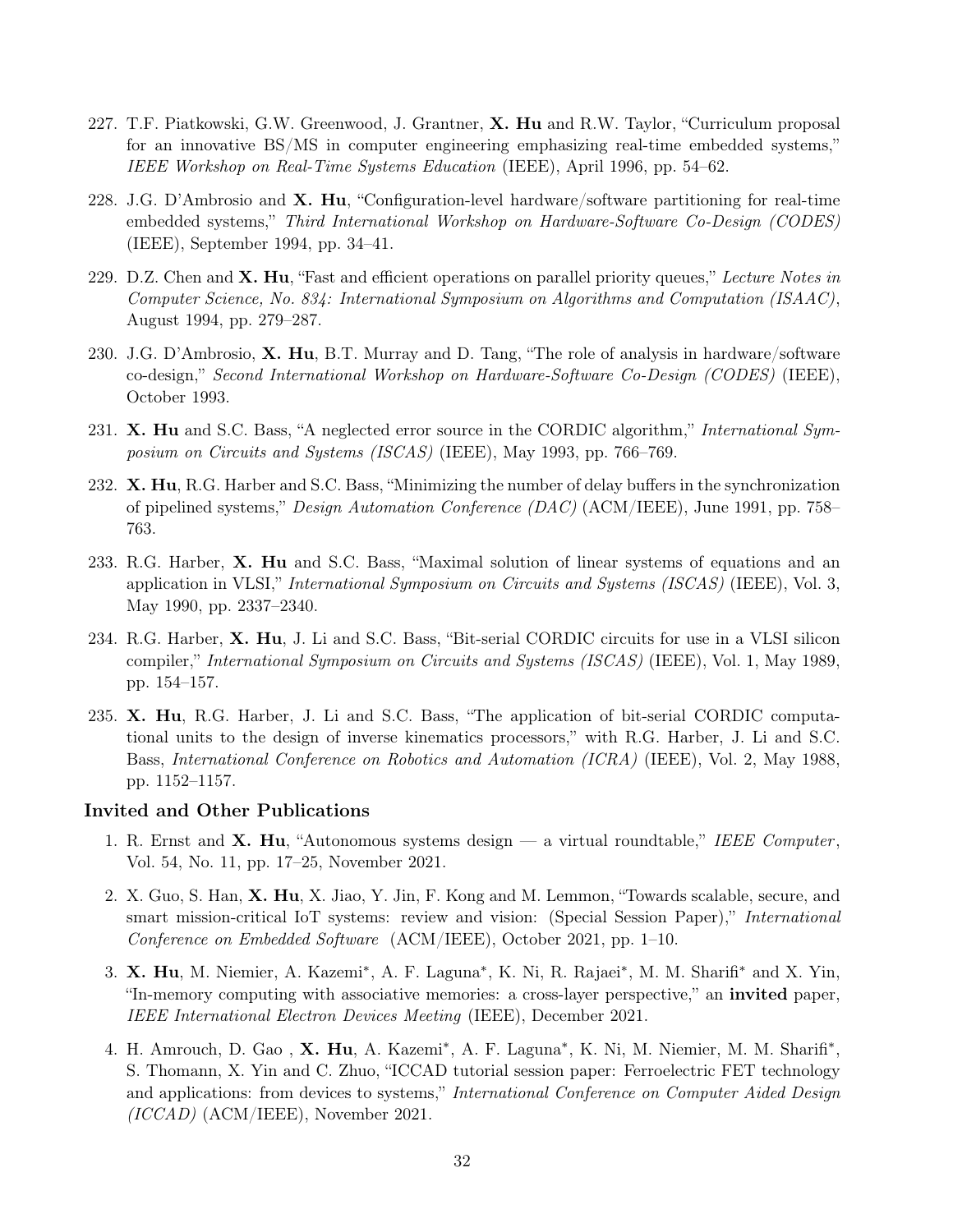- 5. D. Reis<sup>\*</sup>, A.F. Laguna<sup>\*</sup>, A. M. Niemier and X. Hu, "Exploiting FeFETs via cross-layer design from in-memory computing circuits to meta-learning applications," an **invited** paper, *Design* Automation and Test in Europe (DATE) (ACM/IEEE), 2021, pp. 306–311.
- 6. H. Amrouch, X. Hu, M. Imani, A. Laguna<sup>\*</sup>, M. Niemier, S. Thomann, X. Yin<sup>\*</sup> and C. Zhuo, "Cross-layer design for Computing-in-Memory: From Devices,Circuits, to Architectures and Applications," an invited paper, Asia and South Pacific Design Automation Conference (ASPDAC) (ACM/IEEE), January 2021, pp. 132–139.
- 7. Z. Yan<sup>\*</sup>, D.-C. Juan, X. Hu and Y. Shi, "Uncertainty modeling of emerging device based computing-in-memory neural accelerators with application to neural architecture search," an invited paper, Asia and South Pacific Design Automation Conference (ASPDAC) (ACM/IEEE), January 2021, pp. 859–864.
- 8. D. Ma, X. Yin<sup>\*</sup>, M. Niemier, X. Hu and X. Jiao, "AxR-NN: Approximate computation reuse for energy-efficient convolutional neural networks," an **invited** paper, Great Lakes VLSI Symposium  $(GLVLSI)$  (ACM), September 2020, pp. 363–368.
- 9. D. Reis<sup>\*</sup>, D. Gao, X. Yin, D. Fan, M. Niemier, C. Zhuo and X. Hu, "Modeling and benchmarking computing-in-memory for design space exploration," an invited paper, Great Lakes VLSI Symposium (GLVLSI) (ACM), September 2020, pp. 39–44.
- 10. Z. Zhu, H. Sun, K. Qiu, L. Xia, G. Krishnan, G. Dai, D. Niu, X. Chen, X. Hu, Y. Cao, Y. Xie, Y. Wang and H. Yang, "MNSIM 2.0: A behavior-level modeling tool for memristor-based neuromorphic computing systems," an **invited** paper, Great Lakes VLSI Symposium (GLVLSI) (ACM), September 2020, pp. 83–88.
- 11. D. Brooks, T. Gokmen, U. Gupta, X. Hu, S. Jain, A.F. Laguna<sup>\*</sup>, M. Niemier, A. Raghunathan, A. Ranjan, D. Reis<sup>\*</sup>, J. Stevens, C-J. Wu and X. Yin<sup>\*</sup>, "Emerging neural workloads and their impact on hardware," an **invited** paper, *Design Automation and Test in Europe (DATE)* (ACM/IEEE), March 2020, pp. 1462–1471.
- 12. J. Henkel, H. Amrouch, M. Rapp, S. Salamin, D. Reis<sup>\*</sup>, D. Gao, X. Yin<sup>\*</sup>, M. Niemier, C. Zhuo, X. Hu, H.-Y. Cheng, C.-L. Yang, "The impact of emerging technologies on architectures and system-level management," an invited paper, International Conference on Computer-Aided De $sign (ICCAD) (ACM/IEEE)$ , November 2019, pp. 794–799.
- 13. S. Angizi, Z. He, D. Reis<sup>\*</sup>, X. Hu, W. Tsai, S. J. Lin and D. Fan, "Accelerating deep neural networks in processing-in-memory platforms: analog or digital approach?" an invited paper, IEEE Computer Society Annual Symposium on VLSI (ISVLSI) (IEEE), 2019, pp. 197–202.
- 14. X. Yin<sup>\*</sup>, D. Reis<sup>\*</sup>, M. Niemier and X. Hu, "Ferroelectric FET based TCAM designs for energy efficient computing" an invited paper, IEEE Computer Society Annual Symposium on VLSI (ISVLSI) (IEEE), July 2019, pp. 437–442.
- 15. A.F. Laguna<sup>\*</sup>, X. Yin<sup>\*</sup>, D. Reis<sup>\*</sup>, M. Niemier and X. Hu, "Ferroelectric FET based In-memory computing," an invited paper, Great Lakes VLSI Symposium (GLVLSI) (ACM), May 2019, pp. 373–378.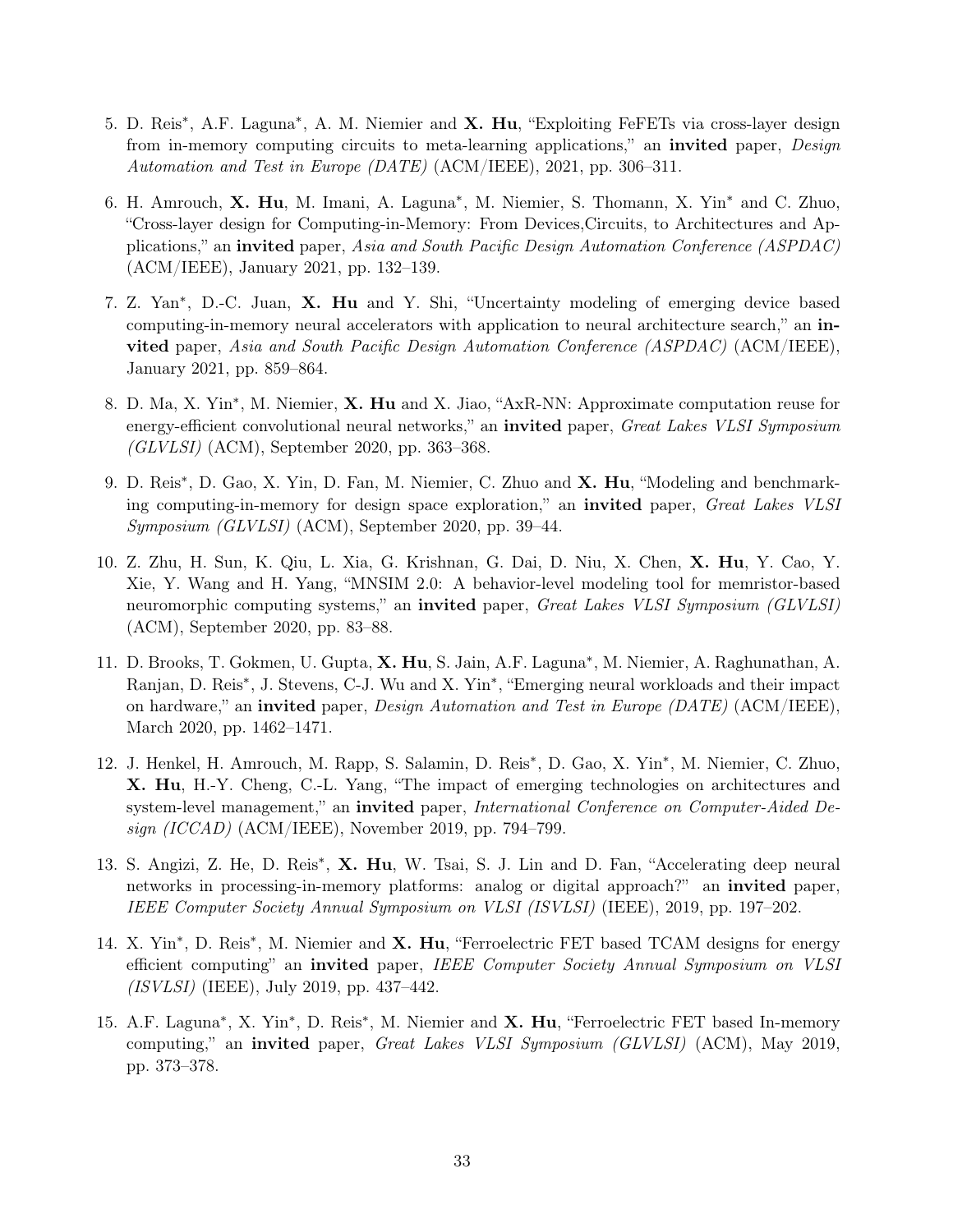- 16. X. Hu, R. Ernst, P. Eles, G. Heiser, K. Keutzer, D. Kim and T. Tohdo, "Roundtable: Machine learning for embedded systems: hype or lasting impact?" IEEE Design & Test, Vol. 35, No. 6, pp. 86–93, 2018.
- 17. S. Rai, S. Srinivasa, P. Cadareanu, X. Yin<sup>\*</sup>, X. Hu, P.-E. Gaillardon, V. Narayanan and A. Kumar, "Emerging reconfigurable nanotechnologies: can they support future electronics?" an invited paper, International Conference on Computer-Aided Design (ICCAD) (ACM/IEEE), November 2018, Article 13, 8 pages.
- 18. A. Aziz, E.T. Breyer, A. Chen, X. Chen<sup>\*</sup>, S. Datta, S.K. Gupta, M. Hoffmann, X. Hu, A. Ionescu, M. Jerry, T. Mikolajick, H.Mulaosmanovic, K. Ni, M. Niemier, I. O'Connor, A. Saha, S. Slesazeck, S.K. Thirumala and X. Yin<sup>\*</sup>, "Computing with ferroelectric FETs: Devices, models, systems, and applications," an invited paper, *Design Automation and Test in Europe (DATE)* (ACM/IEEE), March 2018, pp. 1295-1304.
- 19. X. Yin<sup>\*</sup>, Z Toroczkai and X. Hu, "An analog SAT solver based on a deterministic dynamical system," an invited paper, International Conference on Computer-Aided Design (ICCAD) (ACM/IEEE), November 2017, pp. 794–799.
- 20. X. Xu, Q. Lu, T. Wang, J. Liu, C. Zhuo, X. Hu and Y. Shi, "Edge Segmentation: Empowering mobile telemedicine with compressed cellular neural networks," an **invited** paper, *International* Conference on Computer-Aided Design (ICCAD) (ACM/IEEE), November 2017, pp. 880–887.
- 21. R. Perricone<sup>\*</sup>, M. Niemier, and X. Hu, an invited paper, "Challenges and opportunities with spin-based logic," SPIE 10357, Spintronics  $X$ , 2017, pp. 103570M.
- 22. J.-P. Wang, S. S. Sapatnekar, C. H. Kim, P. Crowell, S. Koester, S. Datta, K. Roy, A. Raghunathan, X. Hu, M. Niemier, A. Naeemi, C.-L. Chien, C. Ross and R. Kawakami, "A pathway to enable exponential scaling for the beyond-CMOS era," an **invited** paper, *Design Automation* Conference (DAC) (ACM/IEEE), June 2017, Article 16, 6 pages.
- 23. R. Perricone<sup>\*</sup>, L. Tang<sup>\*</sup>, M. Niemier and X. Hu, "Exploiting non-volatility for information processing," an invited paper, *Great Lakes VLSI Symposium (GLVLSI)* (ACM), May 2017, pp. 305– 310.
- 24. A. Horvath, M. Hillmer, Q. Lou<sup>\*</sup>, X. Hu and M. Niemier, "Cellular neural network friendly convolutional neural networks – CNNs with CNNs," an **invited** paper, *Design Automation and* Test in Europe (DATE) (ACM/IEEE), March 2017, pp. 145-150.
- 25. R. Perricone<sup>\*</sup>, I. Ahmed, Z. Liang, M.G. Mankalaley X. Hu, C. H. Kim, M.Niemier, S.S. Sapatnekar and J-P Wang, "Advanced spintronic memory and logic for non-volatile processors," an invited paper, Design Automation and Test in Europe (DATE) (ACM/IEEE), March 2017, pp. 972-977.
- 26. J. Wu, J. Liu, X. Hu and Y. Shi, "Privacy protection via appliance scheduling in smart homes," an invited paper, International Conference on Computer-Aided Design (ICCAD) (ACM/IEEE), November 2016, pp. 106–111.
- 27. S. Hu, X. Hu and A. Zomaya, "Leveraging design automation techniques for cyber-physical system design," Guest Editorial, IEEE Transactions on CAD of Integrated Circuits and Systems (IEEE TCAD), Vol. 35, No 5, 2016, pp. 697–698.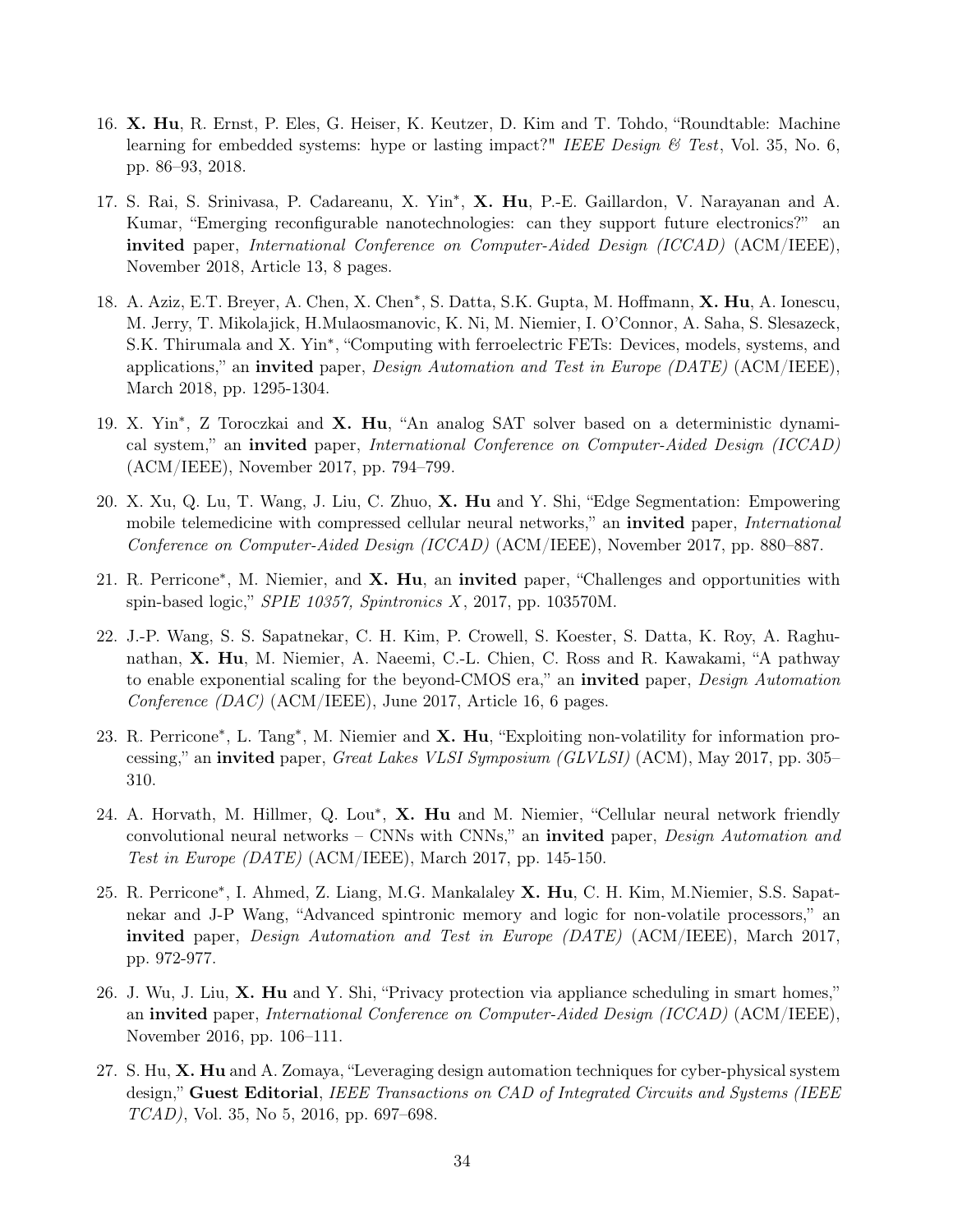- 28. A. Chen, X. Hu, Y. Jin, M. Niemier and X. Yin<sup>\*</sup>, "Enhancing hardware security with emerging transistor technologies," an invited paper, ACM Great Lakes Symposium on VLSI (GLVLSI) (ACM), May 2016, pp. 305–310.
- 29. R. Perricone<sup>\*</sup>, X. Hu, J. Nahas, and M. Niemier, "Can beyond-CMOS devices illuminate dark silicon?" an invited paper, *Design Automation and Test in Europe (DATE)* (ACM/IEEE), March 2016, pp. 13–18.
- 30. A. Chen, X. Hu, Y. Jin, M. Niemier and X. Yin<sup>\*</sup>, "Using emerging technologies for hardware security beyond PUFs," an invited paper, Design Automation and Test in Europe (DATE) (ACM/IEEE), March 2016, pp. 1544–1549.
- 31. M.T. Niemier and X. Hu, "Potential benefits from image processing hardware based on emerging transistor technologies," an invited paper, International Society for Optics and Photonics (SPIE) Newsroom, June 2015.
- 32. I. Palit<sup>\*</sup>, Q. Lou<sup>\*</sup>, M.T. Niemier, B. Sedighi<sup>\*</sup>, J.J. Nahas and **X. Hu**, "Cellular neural networks for image analysis using steep slope devices," an **invited** paper, *International Conference on* Computer-Aided Design (ICCAD) (ACM/IEEE), November 2014, pp. 92–95.
- 33. N. Chandramoorthy, V.Narayanan, K. Swaminathan, M. Cotter, X. Li, I. Palit<sup>\*</sup>, X. Hu, M.T. Niemier, K.M. Irick, "Understanding the landscape of accelerators for vision," IEEE Workshop on Signal Processing Systems (SiPS) (IEEE), October 2014, pp. 280–285.
- 34. G.H. Bernstein, K. Butler, P. Li, F. Shah, M. Siddiq, G. Csaba, X. Hu, M.T. Niemier, and W. Porod, "Nanomagnet logic – from concept to prototype," an **invited** paper, TechConnect World, Innovation Conference & Expo, June 2014, pp. 61–64.
- 35. I. Palit<sup>\*</sup>, B. Sedighi<sup>\*</sup>, A. Horvath, **X. Hu**, J.J. Nahas and M T. Niemier, "Impact of steepslope transistors on non-von Neumann architectures: CNN case study," an **invited** paper, *Design* Automation and Test in Europe (DATE) (ACM/IEEE), March 2014, pp. 1–6.
- 36. I. Palit<sup>\*</sup>, X. Hu, J.J. Nahas and M T. Niemier, "TFET based cellular neural network architectures," an invited paper, International Symposium on Low Power Electronics and Design (ISLPED) (ACM/IEEE), September 2013, pp. 236–241.
- 37. J.-J. Chen, J. Henkel and X. Hu, "Guest Editorial: Special Section on Power-Aware Design for Embedded Systems," IEEE Transactions on Industrial Informatics (IEEE TII), Vol. 9, No. 1, 2013, pp. 485-486.
- 38. R. Barrett, S. Dosanjh, M. Heroux, X. Hu, S. Parker and J. Shalf, "Toward codesign in high performance computing systems," an invited paper, International Conference on Computer-Aided Design (ICCAD) (ACM/IEEE), 2012, pp. 443–449.
- 39. W. Porod, P. Li, F. Shah, M. Siddiq, E. Varga, G. Csaba, V. Sankar, G.H. Bernstein, X. Hu, M.T. Niemier, J. Nahas and A. Orlov, an **invited** paper, "Nanomagnet logic," *Device Research* Conference (DRC), June, 2012, pp. 213–214.
- 40. G.H. Bernstein, P. Li, F. Shah, M. Siddiq, E. Varga, V. Sankar, G. Csaba, X. Hu, M. Niemier, J. Nahas, A. Orlov, and W. Porod, "Nanomagnet logic: a new paradigm in low-power computing systems," an invited paper, Annual Conference Foundations of Nanoscience (FNANO12), 2012.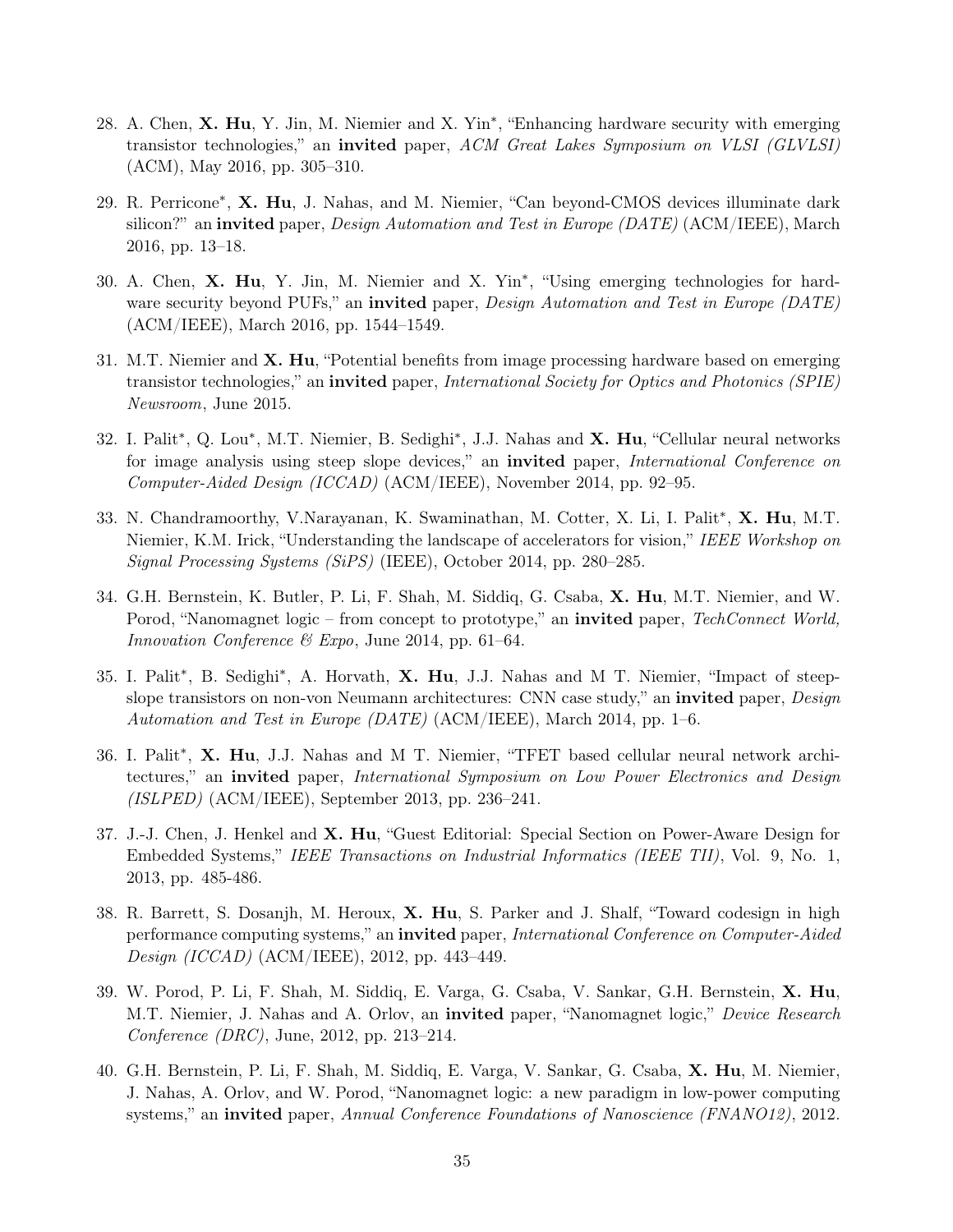- 41. X. Hu, R.C. Murphy, S.S. Dosanjh, K. Olukotun and S. Poole, "Hardware/software co-design for high performance computing: challenges and opportunities," an **invited** paper, *International* Conference on Hardware/Software Co-Design and System Synthesis (CODES+ISSS) (IEEE), 2010.
- 42. S. Kurtz<sup>\*</sup>, M. Niemier, X. Hu, W. Porod and G.H. Bernstein, "Design space exploration for nanomagnet logic systems," an **invited** paper, *Foundations of Nanoscience (FNANO)*, April, 2010, pp. 62–63.
- 43. T. Chantem<sup>\*</sup>, X. Hu, C. Poellabauer, J. Yi and L. Zhang, " Network-aware, energy-conscious, fair service for real-time applications on multiprocessor SoC," an invited paper, ACM SIGBED Review, Vol. 7, No. 1, January 2010, Article No. 2.
- 44. M.T. Alam, S. Kurtz<sup>\*</sup>, M.T. Niemier, X. Hu, G.H. Bernstein, and W. Porod, "Magnetic logic based on field-coupled nanomagnets: clocking structures and power analysis," an invited paper, Foundations of Nanoscience (FNANO), April 2009.
- 45. X. Hu, A. Khitun, K.K. Likharev, M.T. Niemier, M.B. Bao and K.L. Wang, "Design and defect tolerance beyond CMOS," an **invited** paper, *International Conference on Hardware/Software* Co-Design and System Synthesis (CODES+ISSS) (IEEE), October 2008, pp. 223–229.
- 46. J. Henkel, X. Hu and S. S. Bhattacharyya, "Guest Editors' Introduction: Taking on the embedded system design challenge," IEEE Computer, Vol. 36, No. 4, 2003, pp. 35-37.
- 47. P. Kalla, X. Hu and J. Henkel, "SEA: Fast power estimation for micro-architectures," an invited paper, International Conference on ASIC (ASICON), October 2003, pp. 1200.
- 48. J.G. D'Ambrosio, X. Hu, B.T. Murray and D. Tang, "Techniques for analyzing PCM systems," GM Internal Research Report, E3-314, September 1992.
- 49. X. Hu, "Study of scheduling algorithms for event-based tasks," GM Internal Research Report, E3-296, April 1992.
- 50. J.G. D'Ambrosio, X. Hu and B.T. Murray, "A core computer system for quantitative analysis of embedded computer architectures," GM Internal Research Report, E3-294, April 1992.
- 51. X. Hu, "Task allocation in a pipeline interleaved event processor," GM Internal Research Report, E3-249, April 1991.
- 52. J.G. D'Ambrosio, X. Hu, B.T. Murray, et al., "ECM2000 project proposal," GM Internal Research Report, E3-204, July 1990.

#### Grants and Sponsored Programs

Principal investigator of the following grants:

- 1. DARPA, Hardware and Programming Models Supporting In-memory Accelerators for Secure Information Processing,  $$430,133, 1/1/2021 - 12/31/22$ , (co-PIs: Jose Martinez (Cornell) and Michael Niemier (ND)).
- 2. NSF, Collaborative Research: PPoSS: Planning: S3-IoT: Design and Deployment of Scalable, Secure, and Smart Mission-Critical IoT Systems, \$32,718 (Notre Dame portion),  $10/1/2020$  $-9/30/2021$ , (five other PIs from other universities).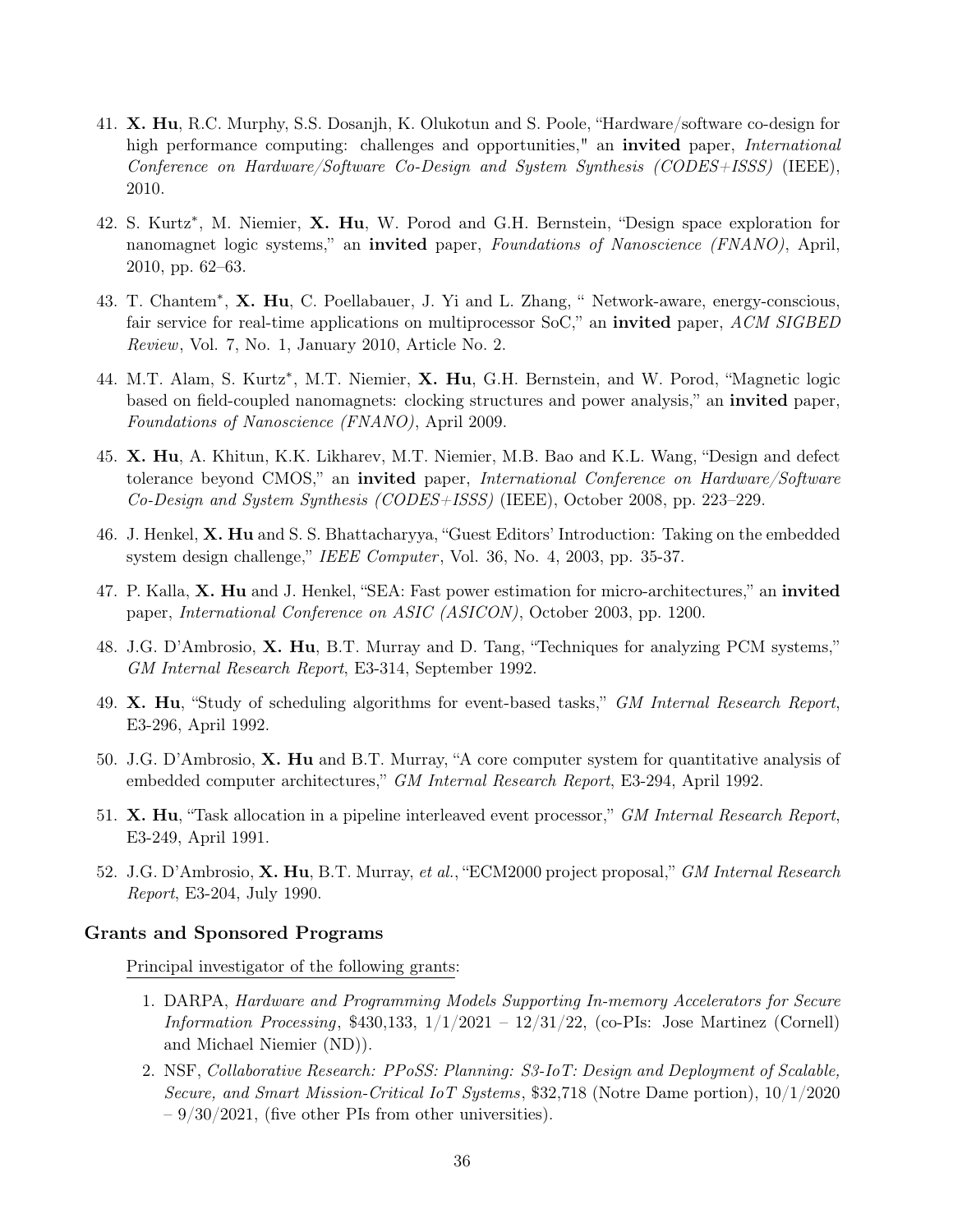- 3. NSF, Challenges and Opportunities for Electronic Design Automation in the Next Decade,  $$43,308, 9/1/2020 - 8/31/2021$ , (for organizing an invitation-only NSF workshop).
- 4. NSF, A Uniform Modeling Framework for Cross-Layer Benchmarking of CMOS and Beyond-CMOS Devices, Supplement to Grant No. CCF-1640081, \$149,349, 7/28/2020 – 8/31/2021 (senior personnel: Michael Niemier (ND)).
- 5. Semiconductor Research Corporation, A Uniform Modeling Framework for Cross-Layer Benchmarking of CMOS and Beyond-CMOS Device, \$149,986, 11/1/2018 - 9/30/2019, (co-PI: Michael Niemier (ND)).
- 6. NSF, Fabrication of Boolean Satisfiability (SAT) Solver Chips , Supplement to Grant No. CCF-1640081, \$49,749, 7/25/2018 – 8/31/2020, (co-PI: Arijit Raychowdhury (Georgia Tech)).
- 7. Purdue University, TMD FETs for secure circuits through polymorphic logic gates, \$90,000,  $3/1/2018 - 7/31/2020$ . (Sub-award from Applied Research Institute (ARI), PI: Joerg Appenzeller (Purdue University).)
- 8. IBM, Exploiting TrueNorth for Biomedical Image Analysis Applications Based on New Deep *Neural Network Models*, \$60,000 (plus a TrueNorth hardware system),  $1/15/2017 - 1/14/2018$ , (3 other co-PIs).
- 9. NSF, CRI: Infrastructure for Supporting Biomedical Application Algorithm, Runtime Development and Resource Management, Grant No. CCF-1629914, \$500,000,  $8/1/2016$  – 7/31/2019, (4 other co-PIs).
- 10. NSF, An Analog Hardware System for Solving Boolean Satisfiability, Grant No. CCF-01644368, \$314,612, 7/15/2016 – 6/30/2018, (co-PI: Zoltan Toroczkai (ND)).
- 11. University of Minnesota, Center for Spintronic Materials, Interfaces and Novel Architectures  $(C\text{-SPIN})$ , \$137,000,  $5/1/2016 - 10/31/2017$ . (Sub-award from the STARnet program, Semiconductor Research Corporation (SRC) and Defense Advanced Projects Agency (DARPA), PI: Jianping Wang (University of Minnesota).)
- 12. NSF, Reliability Driven Resource Management of Multi-Core Real-Time Embedded Systems , Grant No. CNS-1319904, \$500,000, 10/01/2013 – 9/30/2017. (Collaborative research with co-PIs: Thidapat Chantem (Virginia Tech) and Robert Dick (University of Michigan).)
- 13. Sandia National Laboratory, Algorithm-Architecture Codesign for Exascale Computing, Grant No. 1644261, \$60,000, 1/8/2016 – 9/30/2016.
- 14. Sandia National Laboratory, Algorithm-Architecture Codesign for Exascale Computing, Grant No. 1524188, \$60,000, 12/9/2014 – 9/30/2015.
- 15. Sandia National Laboratory, Algorithm-Architecture Codesign for Exascale Computing, Grant No. 1228867, \$306,737, 4/19/2012 – 9/30/2014, (co-PIs: Danny Z. Chen (ND) and Mike Niemier (ND)).
- 16. Sandia National Laboratory, Codesign for Exascale Computing, Grant No. 1110893, \$75,000,  $4/01/2011 - 9/30/2011$ , (co-PIs: Danny Z. Chen (ND) and Mike Niemier (ND)).
- 17. University of Michigan, Temperature-Aware Design for Real-time Applications, Grant No. 3001661473, \$38,888, 5/15/2010 – 4/30/2012. (Sub-award from NSF Grant No. CCF-0702761, PI: Robert Dick (University of Michigan).)
- 18. NSF, Reconfiguration and Defect Tolerance in Quantum-dot Cellular Automata Based Nano-Devices, Grant No. CCF-0702705, \$275,000, 9/1/2007 – 8/31/2010, (co-PI: Marya Lieberman a(ND) nd Wolfgang Porod (ND)).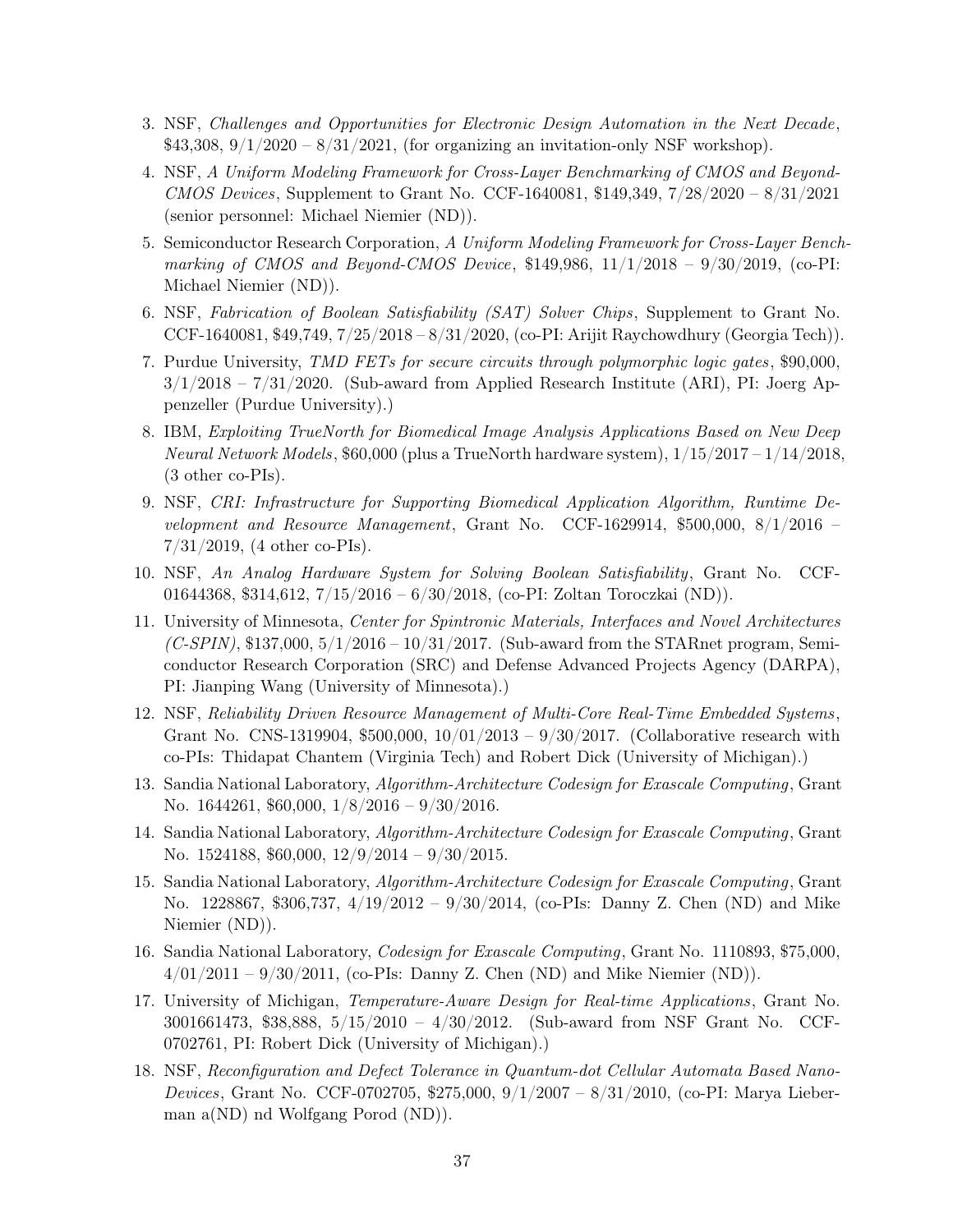- 19. Prowess, Inc., Development of an FPGA Based System for Accelerating Radiation Dose Calculation, \$85,567,  $11/1/2006 - 2/28/2008$ , (co-PI: Danny Z. Chen (ND)).
- 20. Notre Dame Faculty Research Program Award, Programmable Hardware for Dose Calculation in Radiation Therapy,  $$10,000, 4/01/2006 - 3/31/2008$ .
- 21. NSF, Flexible Scheduling in Real-Time Control Systems with Uncertainty, Grant No. CNS-0410771, \$270,000,  $9/15/2004 - 8/31/2007$ , extended to  $8/31/2008$ , (co-PI: Michael Lemmon  $(ND)$ ).
- 22. NSF, System-Level Approaches to Reducing Energy Consumption in Real-Time Embedded Systems, Grant No. CCR-0208992, \$119,975, 9/1/2002 – 8/31/2005, (co-PI: Joerg Henkel (NEC) and Danny Z. (ND)).
- 23. NSF, REU supplement to CAREER Award, Experimental Platform and User Interface Development, Grant No. CCR-9701416-005-REU, \$10,000, 7/30/2002 – 4/30/2003.
- 24. NSF, Faculty Early Career Development (CAREER) Award, Performance Analysis and Tradeoff for System-Level Design Exploration of Real-Time Embedded Systems , Grant No. MIP-9701416, \$210,000, 5/1/1997 – 4/30/2001.
- 25. NSF, REU supplement to CAREER Award, Graphical Interface Development for EvoC, Grant No. MIP-9701416-002-REU,  $$5,000, 6/1/1998 - 12/31/1998$ .
- 26. NSF, Architectural Design Exploration for Real-Time Embedded Systems , Grant No. MIP-9796162, \$151,177, 9/1/1996 – 8/31/1999.
- 27. DARPA (Defense Advanced Research Projects Agency), Architectural Design Exploration for Embedded Systems, Contract No. DABT63-97-C-0048, \$169,354, 7/1/1997 – 6/30/1999, (co-PI: Garrison Greenwood (WMU)).
- 28. Hewlett-Packard Laboratories, Hardware-Software Codesign Research, \$279,000, 5/1/1995 7/30/2000, (co-PI: Garrison Greenwood (WMU)).

Co-PI of the following grants:

- 29. NSF, Phase 1 I/UCRC University of Notre Dame: Center for Alternative Sustainable and Intelligent Computing (ASIC), Grant No. CCF-1822099, \$749,995, 9/15/2018 – 8/31/2023. (I am a co-Director at the Notre Dame site, PI and ND-site Director: Yiyu Shi (ND), 1 other  $co-PI$ ).
- 30. Semiconductor Research Corporation, Novel Devices and Circuits for Side Channels, \$150,000,  $6/1/2018 - 5/31/2020$ , extended to  $5/31/2021$ , (PI: Mike Niemier (ND), 3 other co-PIs).
- 31. NSF, E2CDA:Type I: Extremely Energy Efficient Collective Electronics (EXCEL), Grant No. CCF-1640081, \$2,646,150, 9/1/2016 – 8/31/2020. (I am a Thrust Lead, PI: Suman Datta (ND), 3 other co-PIs).
- 32. Semiconductor Research Corporation (SRC) and Defense Advanced Projects Agency (DARPA), Center for Low Energy Systems Technology, \$29,860,355,  $01/15/2013 - 10/31/2017$ , (PI: Alan Seabaugh (ND), and 26 other co-PIs).
- 33. NSF, IRES: U.S.-Hungary Research Experience for Students on Non-Boolean Computer Architectures, Grant No. IIA-1358072, \$238,847,  $9/1/2014 - 8/31/2017$ , (PI: Mike Niemier (ND), co-PIs: Wolfgang Porod (ND) and James Schmiedeler (ND)).
- 34. NSF, NEB: Physics-Inspired Non-Boolean Computation based on Spatial-Temporal Wave Excitations, Grant No. CCF-1124850, \$1,600,000, 9/1/2011 – 8/31/2015, (PI: Wolfgang Porod (ND), co-PIs: Gary Bernstein (ND) and Mike Niemier (ND)).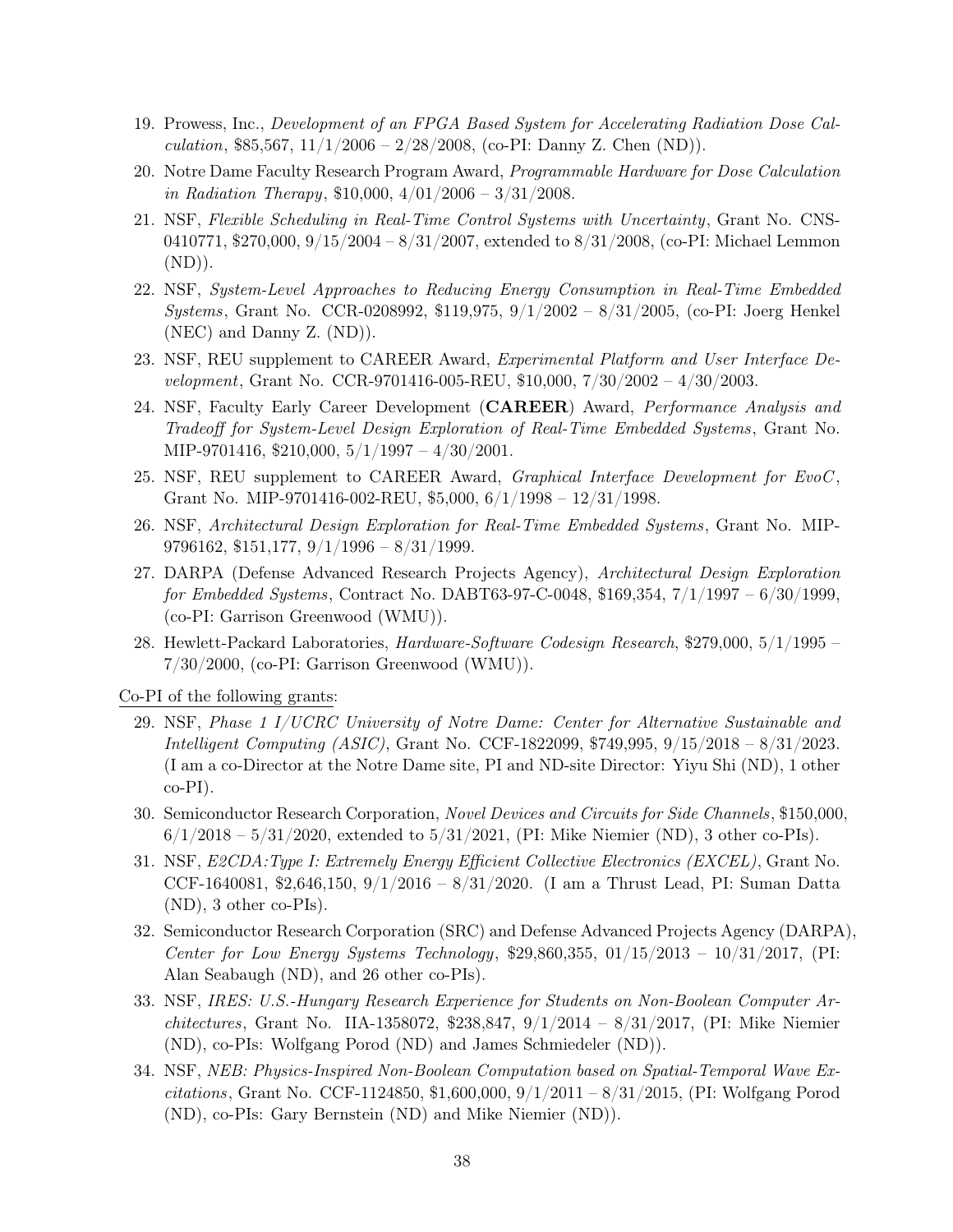- 35. DARPA, Nanomagnet Logic, Grant No. HR0011-10-C-0161, \$2,123,367, 9/28/2010 12/31/2012, (PI: Wolfgang Porod (ND), and 3 other co-PIs).
- 36. NSF, MRI: Characterization of and I/O for Magnetic Logic Structures , Grant No. 0923243, \$658,070, 9/1/2009 – 8/31/2012, (PI: Gary Berstein (ND), co-PIs: Wolfgang Porod and Michael Niemier).
- 37. NSF, Dynamically Managing the Real-time Fabric of a Wireless Sensor-Actuator Network , Grant No. CPS-0931195, \$525,000,  $9/1/2009 - 8/31/2012$  (extended to  $8/31/2013$ ), (PI: Michael Lemmon (ND)).
- 38. Department of Navy, Radiation-Hard Nanomagnetic Logic with Electronic Input and Output, Grant No. N00014-09-1-1202, \$482,673, 9/1/2009 – 12/31/2010, (PI: Wolfgang Porod (ND), co-PIs: Mike Niemier (ND) and Gary Bernstein (ND)).
- 39. NSF, Integrated Energy-Aware Resource Scheduling for Wireless Real-Time Systems , Grant No. CNS-0834180, \$221,156, 9/15/2008 – 8/31/2010, (PI: Christian Poellabauer (ND)).
- 40. Semiconductor Research Corporation, Midwest Institute for Nanoelectronics Discovery, Phase 1, \$3,100,000,  $4/1/2008 - 3/31/2011$ . Phase 1.5, \$2,200,986,  $1/1/2011 - 12/31/2012$ , (PI: Alan Seabaugh (ND), and a number of other co-PIs).
- 41. Department of Defense, Blending Processing into Advanced Memory Technologies to Enhance Massive, Memory-critical Applications, \$980,153, 3/4/2008 – 3/3/2010, (PI: Peter Kogge (ND), co-PIs: Jay Brockman (ND), Wolfgang Porod (ND), Michael Niemier (ND), Gary Berstein (ND)).
- 42. NSF, Integrating Decentralized Control and Real-Time Scheduling for Networked Dynamical Systems, Grant No. CCF-0720457, \$160,000, 9/1/2007 – 8/31/2010, (PI: Michael Lemmon  $(ND)$ ).
- 43. NSF, Applications, Architectures, and Circuit Design for Nano-scale Magnetic Logic Devices , Grant No. CCF-0621990, \$300,000, 9/1/2006 – 8/31/2009, (PI: Michael Niemier (ND), co-PIs: Gary Bernstein (ND) and Wolfgang Porod (ND)).
- 44. NSF, Ad Hoc Networks of Embedded Control Systems, Grant No. ECS-0225265, \$150,000,  $10/1/2002 - 9/30/2005$ , (PI: Michael Lemmon (ND), co-PIs: Martin Haenggi (ND) and Panos Antsaklis (ND)).
- 45. NSF, Performance Based Soft Real-Time Scheduling in Networked Control Systems , Grant No. CCR-0208537, \$160,000, 9/1/2002 – 8/31/2005, (PI: Michael Lemmon (ND), co-PIs: Panos Antsaklis (ND)).
- 46. NSF, Geometric Problems in Radiosurgery, Radiation Therapy, and Other Medical Applications, Grant No. CCR-9988468, \$263,589, 5/1/2000 – 4/30/2003, (PI: Danny Z. Chen  $(ND)$ ).

(Ranked No. 1 by the review panel among the proposals submitted to the respective area in 1999.)

47. Army Research Office, Designing Efficient Search Operators for Constrained Optimization Problems, \$19,659,  $9/22/1999 - 1/21/2000$ , (PI: Garrison Greenwood (WMU)).

Equipment (hardware and software) grants from industry:

48. Altera/AMD/Sun/XtremeData, XtremeData Development System, \$15,300, 2006, (PI: Jay Brockman (ND)).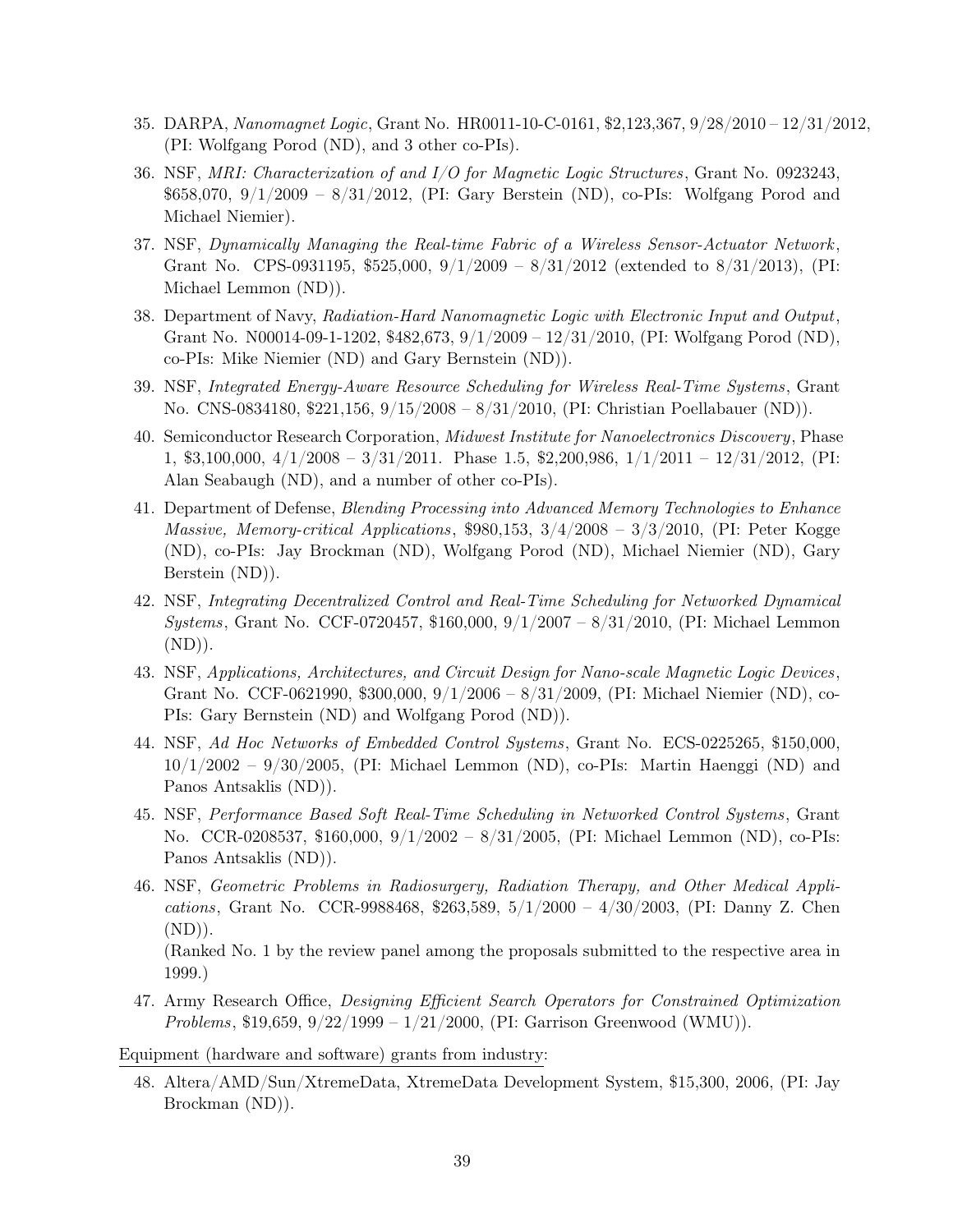- 49. Xilinx, ISE Foundation and Embedded Development Kit license and 1 Virtex II FPGA board, \$5,235, 2004.
- 50. Altera Corporation, 1 Stratix Pro board, \$3,000, 2003.
- 51. Altera Corporation, FFT MegaCore Function license and associated hardware/software upgrades, \$19,145, 2002.
- 52. Altera Corporation, 20 Quartus II software licensee and 1 Design Lab Package, \$65,545, 2001.
- 53. Altera Corporation, 8 Excalibur-NIOS Development kits, \$4,000, 2000.

## Patents

- 1. B. Sedighi<sup>\*</sup>, X. Hu, M. T. Niemier and J. J. Nahas, Systems and Methods for Filtering and Computation Using Tunneling Transistors, U.S. Patent No. 9,825,132. Date of Issue: November 21, 2017.
- 2. B. Sedigh<sup>\*</sup>, M. Niemier, X. Hu and I. Palit<sup>\*</sup>, Mixed Signal Processors, U.S. Patent No. 712,146. Date of Issue: July 18, 2017.
- 3. B. Sedighi<sup>\*</sup>, X. Hu, M. Niemier and J. J. Nahas, *Devices for Utilizing SymFETs for Low-Power* Information Processing, U.S. Patent No. 9,362,919. Date of Issue: June 7, 2016.
- 4. X. Hu, C.X. Yu, B. Zhou\*, D.Z. Chen and K. Whitton<sup>\*</sup>, Methods and Apparatus for Hardware Based Radiation Dose Calculation, U.S. Patent No. 8,494,115. Date of Issue: July 23, 2013. (Licensed by Prowess Inc., Chico, California, U.S.A. )
- 5. G. H. Bernstein, X. Hu, M. Niemier, W. Porod, M. T. Alam, and E. Varga, Non-Majority MQCA Magnetic Logic Gates and Arrays Based on Misaligned Magnetic Islands , U.S. Patent No. 8,058,906. Date of Issue: November 15, 2011.
- 6. D.Z Chen, X. Hu, S. Luan, C. Wang, X. Wu and C.X. Yu, *Error Control Algorithm for Step*and-Shoot Intensity Modulated Radiation Therapy, U.S. Patent No. 7,466,797. Date of Issue: December 16, 2008.
- 7. S. Luan, D.Z Chen, X. Hu, C. Wang, X. Wu and C.X. Yu, Segmentation Algorithmic Approach to Step-and-Shoot Intensity Modulated Radiation Therapy, U.S. Patent No. US 7,283,611 B1. Date of Issue: October 16, 2007.
- 8. X. Chen<sup>\*</sup>, D. Z. Chen and X. Hu, Methods of Operating a Graphics Processing Unit (GPU) to Train a Deep Neural Network Using a GPU Local Memory and Related Articles of Manufacture, U.S. Application No. 16/819,840, March 16, 2020.
- 9. X. Chen<sup>\*</sup>, D. Z. Chen and X. Hu, System and Method for Memory Management of Deep Neural Network Training, U.S. Provisional Application No. 62/819,924, March 18, 2019.
- 10. J. Fernandez-Berni, M. Niemier, X. Hu, R. Carmona-Galan and A. Rodriguez-Vazquez, Pixel cell having a reset device with asymmetric conduction, U.S. Patent Application Publication No. US20170048470A1, February 16, 2017.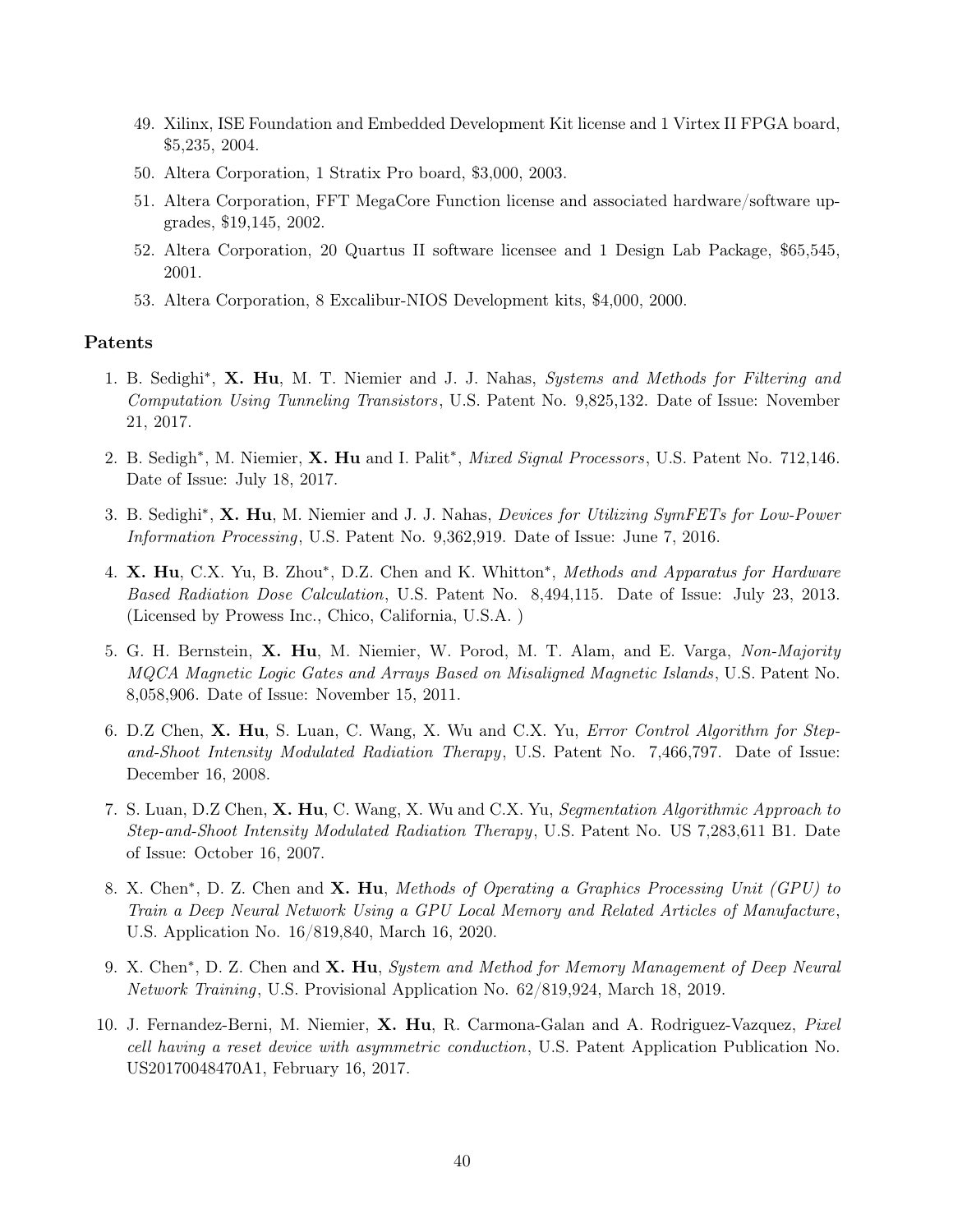## Student Supervision

### At University of Notre Dame:

Postdoctoral Fellows Supervised:

- 1. Ramin Rajaie, 2018-2021. Jariet Technologies.
- 2. Indranil Palit, 2017–2018. Valeo North America.
- 3. Xiaoming Chen, 2016–2017. Institute of Computing Technology, Chinese Academy of Sciences, China.
- 4. Chuancai Gu, 2016–2017. Northeastern University, China.
- 5. Maheshwar Sah, 2014–2015. Indiana University Purdue University, Fort Wayne, Indiana.
- 6. Behnam Sedighi, 2013–2014. Qualcomm.
- 7. Bo (Allen) Zhou, 2006–2008. Apple.

Ph.D. Theses Supervised or Co-Supervised (and Their First Full-Time Employer):

- 1. Dayane Reis, Ph.D., Circuits and Architectures for Data-Centric Computing, December 2021, Postdoc at Notre Dame.
- 2. Qiuwen Lou, Ph.D., Cross-Layer Energy Efficient Hardware Design and Benchmarking with CMOS and Emerging Technologies, May 2020, Amazon.
- 3. Xunzhao Yin, Ph.D., Cross-Layer Integrated Design for Energy Efficient Computing, August 2019, Assistant Professor, College of Information Science and Electronic Engineering, Zhejiang University, China.
- 4. Yue Ma, Ph.D., *Improving Reliability of Real-Time Embedded Systems*, December 2018. Apple.
- 5. Tianyu Zhang, Ph.D., supervised by Prof. Qingxu Deng at Northeastern University, China, Real-Time Scheduling Research for Cyber-Physical Systems , October 2018. Lecturer, Department of of Computer Science and Technology, Qingdao University, China.
- 6. Robert Perricone, Ph.D., co-supervised by Prof. Michael Niemier, Towards Computing in the Beyond-CMOS Era: A Study of Beyond-CMOS Circuits  $\mathscr B$  Architectures, May 2018. IBM.
- 7. Li Tang, Ph.D., Performance and Energy Aware Workload Partitioning on Heterogeneous Platforms, August 2017. Postdoctoral Fellow, Brookhaven National Laboratory. (Now full-time staff at Los Alamos National Laboratory.)
- 8. Indranil Palit, Ph.D., Design and Evaluation of Circuits and Architectures based on Beyond-CMOS Device Technologies, December 2016. Postdoctoral Fellow, University of Notre Dame.
- 9. Kai Xiao, Ph.D., GPU-based Acceleration Techniques:Algorithms, Implementations, and Applications, August 2015. Intel Labs.
- 10. Shengyan Hong, Ph.D., Real-Time Scheduling in Cyber-Physical Systems , January 2015. Cadence.
- 11. Shiliang (Shawn) Liu, Ph.D., Design and Modeling for Nanomagnet Logic Circuits and Architectures, August 2013. IBM.
- 12. Aaron Dingler, Ph.D., supervised by Prof. Michael Niemier, Nanomagnet Logic: From Devices to Architectures, May 2013. Tenure-track Assistant Professor, Department of Engineering and Computer Science, Seattle Pacific University. (Now Associate Professor of Computer Engineering; Chair of Computer Science at Seattle Pacific University.)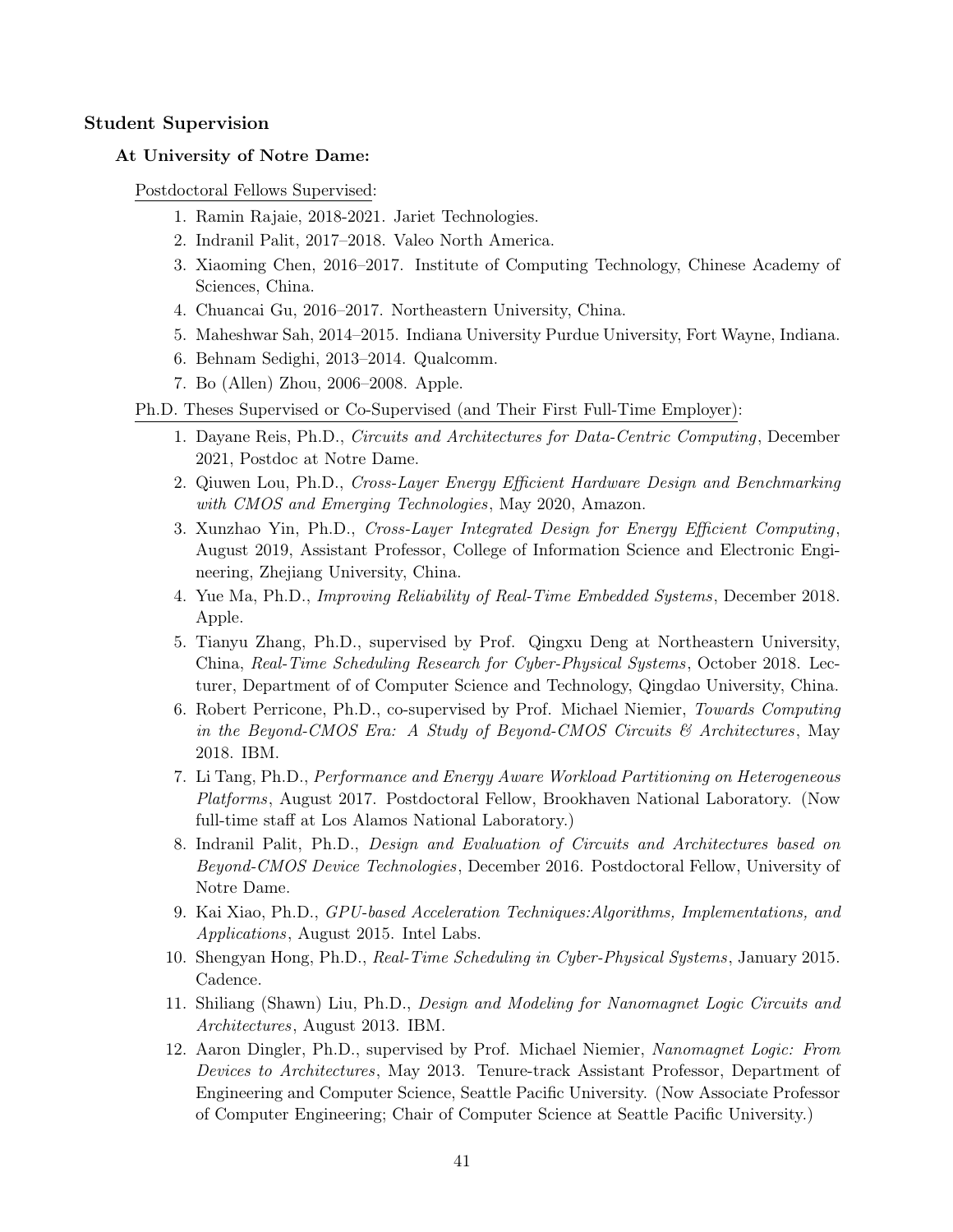- 13. Steve Kurtz, Ph.D., supervised by Prof. Michael Niemier, Nanomagnet Logic: Architectures, Design, and Benchmarking, May 2013. IBM.
- 14. Michael Crocker, Ph.D., Design, Fault Studies, and Performance Analysis for NML PLAs and Other NML Architectures, August 2011. Tenure-track Assistant Professor, Department of Computer Science and Computer Engineering, Pacific Lutheran University.
- 15. Thidapat Chantem, Ph.D., Real-time System Design Under Physical and Resource Constraints, May 2011. Tenure-track Assistant Professor, Department of Electrical and Computer Engineering Department, Utah State University. (Now Associate Professor at Virginia Tech.)
- 16. Zhong Wang, Ph.D., Software Partitioning and Scheduling for Improving Performance and Energy Consumption, May 2007. Synopsys.
- 17. Bren Mochocki, Ph.D., The Impact of Dynamic Voltage and Frequency Scaling on the Energy Consumption, Schedulability and Predictability of Real-Time Embedded Systems , December 2006. Epic Systems.
- 18. Yumin Zhang, Ph.D., Low Power Design Techniques, July 2002. Synopsys.
- 19. Gang Quan, Ph.D., System Level Design Techniques for Real-Time Embedded Systems , December 2001. Tenure-track Assistant Professor, Department of Computer Science and Engineering, University of South Carolina. Received the NSF CAREER Award in 2006. (Now Full Professor at Florida International University.)
- 20. Lie-quan Lee, Ph.D., supervised by Andrew Lumsdaine, Generic Programming for High-Performance Scientific Computing, December 2002. Senior Software Developer, Stanford Linear Accelerator Center.
- M.S. Theses Supervised:
	- 1. Yonghui Chen, M.S., Using FPGA to Accelerate Monte Carlo Superposition Based Radiation Dose Calculation, August 2009. Cadence.
	- 2. Jarett T. DeAngelis, M.S., Spin-Valve Interface for Magnetic Quantum-Dot Cellular Automata, May 2008. University of Notre Dame.
	- 3. Michael S. Crocker, M.S., Study of Spacing and Defects in Molecular QCA and Design of a QCA-Based Programmable Logic Array, May 2008. Continued with Ph.D. study at Notre Dame.
	- 4. Thidapat Chantem, M.S., *Generalized Elastic Scheduling for Real-Time Systems*, May 2008. Continued with Ph.D. study at Notre Dame.
	- 5. Kevin Whitton, M.S., Creation of Dedicated Radiation Dose Calculation Hardware, December 2005. Motorola.
	- 6. Donglin Liu, M.S., Firm Real-time System Scheduling Based on a Novel QoS Constraint, July 2004. Morning Stars.
	- 7. Bren Mochocki, M.S., Voltage Scheduling Techniques for Dynamic Voltage Scaling processors with Practical Limitations, December 2003. Continued with Ph.D. study at Notre Dame.
	- 8. Praveen Kalla, M.S., Power Analysis of Soft Cores, December 2002. Broadcom Co.
	- 9. Hongchao Liu, M.S., Utilization Bound Study for Fixed-Priority Preemptive Task Systems, December 2002. Studied Pharmacy at Univ. of New Mexico.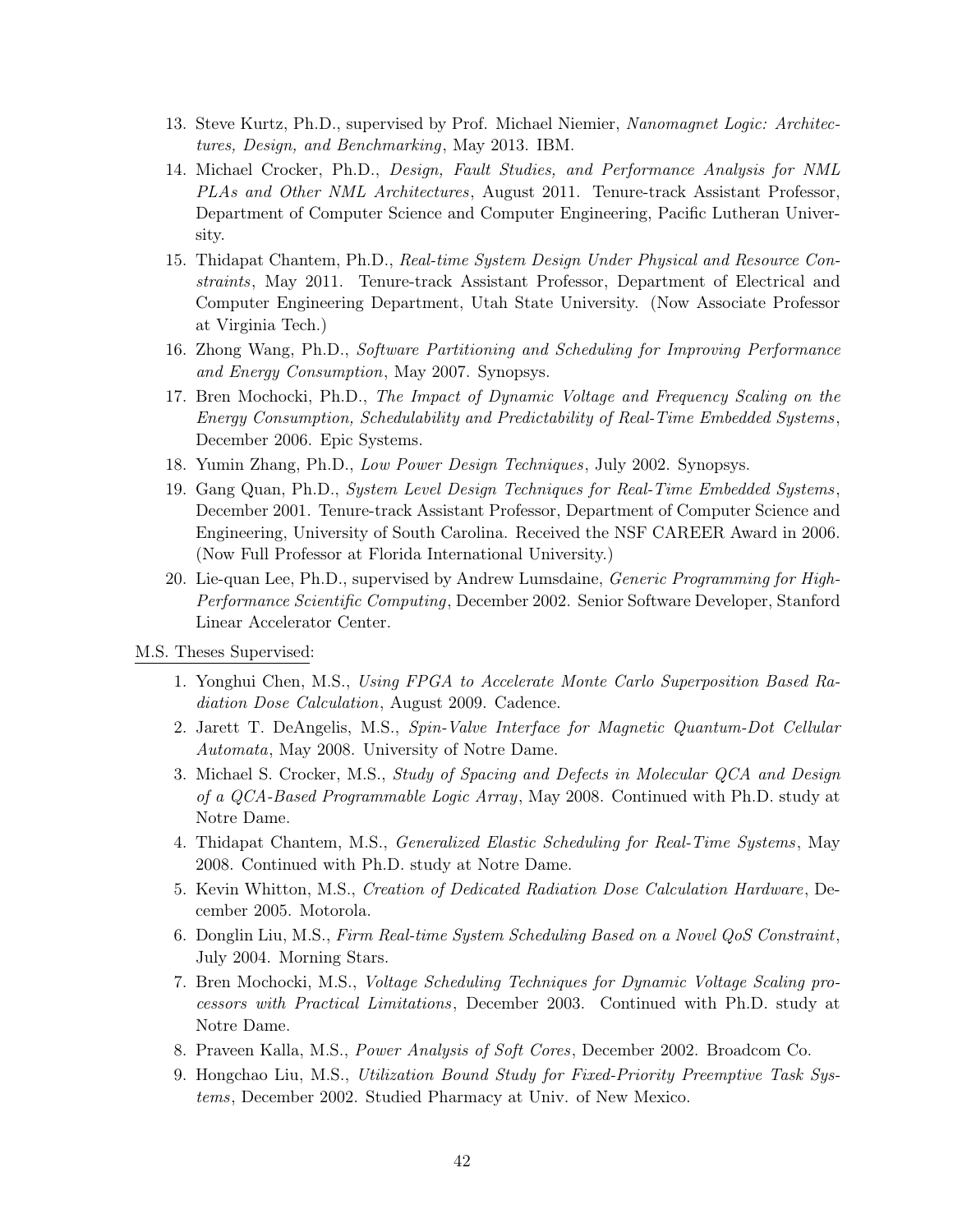- 10. Bedros Hanounik, M.S., Diagonal Registers: Novel Vector Register File Design for High Performance and Multimedia Computing, July 2000. Intel.
- 11. Tao Zhou, A Probabilistic Metric for Real-Time Embedded Systems , M.S., July 1999. Motorola.
- 12. Anthony Schorer, M.S., Buffer Management in Zero-Copy I/O Protocols, Co-Advisor, May 2006. Self employed.

#### Postdoctoral Fellows and Ph.D. Students Currently being Supervised:

- 1. Dayane Reis, postdoctoral fellow, 2022-present.
- 2. Guangyu Meng, Ph.D., in progress (started in May 2021).
- 3. Haoran Geng, Ph.D., in progress (started in January 2021).
- 4. Liu Liu, Ph.D., in progress (started in August 2020).
- 5. Mengyuan Li, Ph.D., in progress (started in August 2019).
- 6. Zheyu Yan, Ph.D., in progress (started in August 2019).
- 7. Mohamad Mehdi Sharifi, Ph.D., in progress (started in August 2018).
- 8. Ann Franchesca Laguna, Ph.D., in progress (started in August 2017).
- 9. Arman Kazemi, Ph.D., in progress (started in August 2017).
- 10. Suraj Mishra, Ph.D., in progress (started in August 2016).

Supervision of Selected Undergraduate Research Projects:

- 1. Janothan Abbott, "Accelerating deep reinforcement learning for embedded systems," 09/2021–present.
- 2. Zephan Enciso, "Machine learning methods for circuit fault detection," 05/2020–08/2020.
- 3. John Joyce, "Circuit design with controllable gate transistors," 01/2016–12/2017.
- 4. Katherine Sanders, "Stochastic computing and nanomagnet logic (NML)," 06/2014–  $8/2015.$
- 5. Arsal Habib, "Design and Evaluation of CNN-Based Circuits Using Beyond-CMOS Devices," summer 2014.
- 6. Bo Feng, "Exploiting the Power of GPU as Hardware Accelerators," summer 2014.
- 7. Yining Zhu, "Stochastic computing and nanomagnet logic (NML)," summer 2014.
- 8. Gina Andrews, "Exploring the Parameter Space of the Shape-Based MTJ Design for Mageneto-Electrical Interface," 2013-2014.
- 9. Libo Chen, "Design and Evaluation of CNN-Based Circuits Using Beyond-CMOS Devices," summer 2013.
- 10. Yangming Chong, "Exploiting the Power of GPU as Hardware Accelerators," summer 2013.
- 11. Yang Liu, "Stochastic Computing with Nanomagnet Logic (NML)," summer 2013.
- 12. Xinyu He, "Applying Wave-Based Computing to Implement a PDE Solver on FPGA," 2012.
- 13. Fiona Edwards-Murphy, "Study of Power/Performance Characteristics of Nanomagnet-Based Circuits," 2012.
- 14. Kobena Ampofo, "Performance and Energy Tradeoff in Nanomagnetic Wires," 2010-2012.
- 15. Yu Su, "Implementing an Online Transmission Rate Adjustment Policy for Reducing Energying in Wireless Networks," 2011.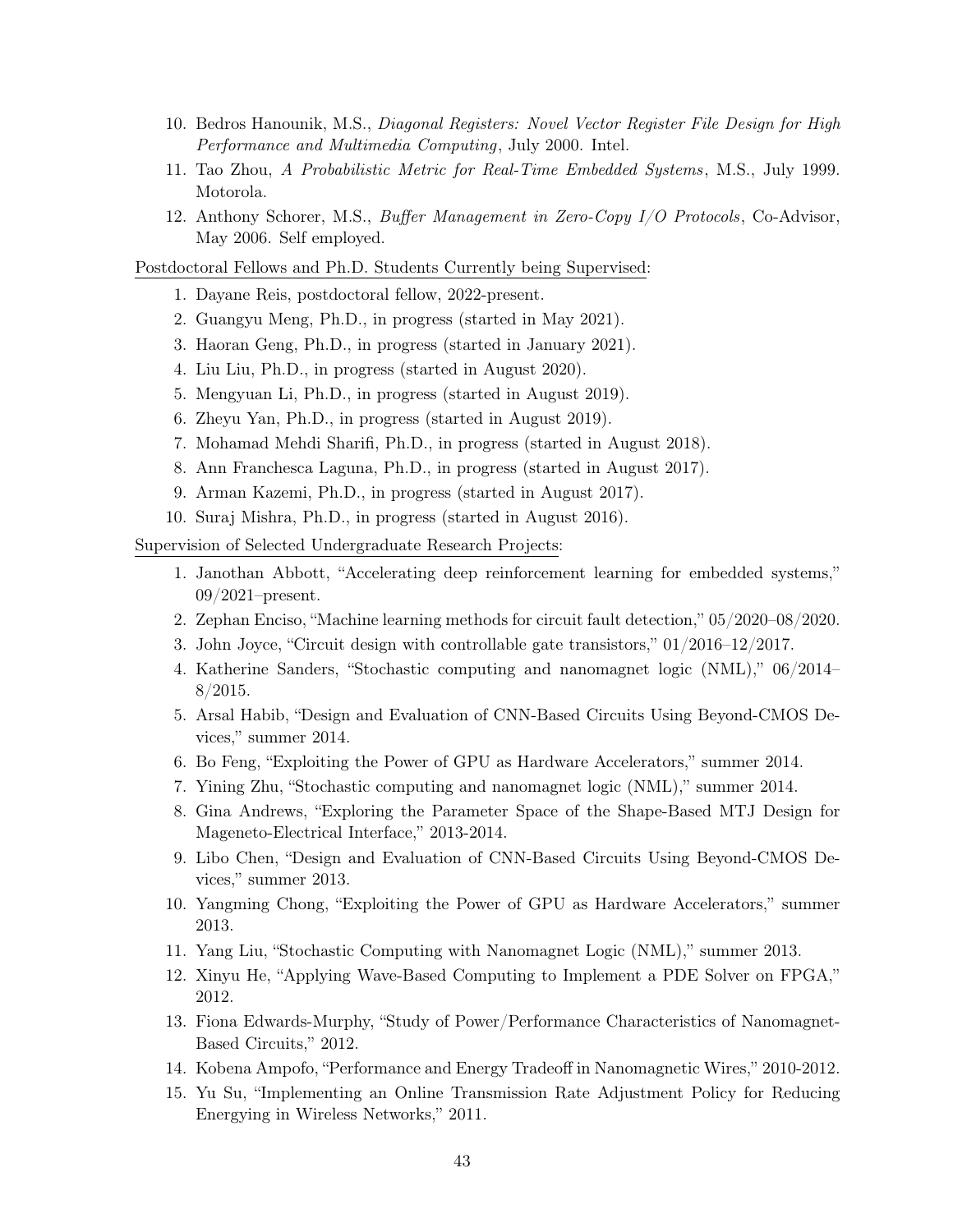- 16. Evan Lent, "Performance and Energy Tradeoff in Nanomagnetic Wires," 2009-2010.
- 17. Marcus-Tor Strickland (Senior at Morehouse College, Atlanta, GA), "Investigation of Design Parameters for Magnetic Electric Interface," 2009. (Partially supported by the Minority Engineering Program at Notre Dame.)
- 18. Michael Garrison, "Study of Biaxial Anisotrophy of Magnetic QCA Devices," 2008-2009.
- 19. Leonard Giannone, "Design of Signal Propagation Structures in Magnetic QCA Circuits," 2008-2009.
- 20. Jorge Andres Vendries Algarin, "Simulation of Magnetic QCA Circuit Constructs," 2008.
- 21. Brent Gills, "FPGA-Based Hardware Design for Medical Applications," 2008.
- 22. Jeffrey Simmer, "Energy-Aware Scheduling for IEEE 801.11e Based Networked Embedded Systems," 2007-2008.
- 23. Joseph Shaw (Junior at Tri-State University, Angola, IN), "FPGA-based Design of a Ray Tracing Engine," summer, 2007.
- 24. Peter Nistler, "Magnetic QCA Circuit Design," 2007-present.
- 25. Jared Bulosan, "Design and Simulation of Low-Power Networked Real-Time Systems," 2007.
- 26. Dylan Brandtner, "FPGA-based System Development for Radiation Dose Calculation," 2006-2007.
- 27. Kathleen Otten, "Energy-Aware DVS Scheduling," 2006-2007.
- 28. Bryn Mohan, "Development and Simulation of Molecular QCA Circuits," 2006-2007.
- 29. Daniel Dostal, "Clocking Circuitry for Molecular QCA," 2006.
- 30. John Korecki, "Implementing RT-Linux on Intel Xscale 80200evb Board," 2005-2006.
- 31. Mark Palladino, "Reducing Energy Consumption in Caches," 2005-2006. Recipient of the 2005-2006 College of Engineering Slatt Undergraduate Research Fellowship, University of Notre Dame.
- 32. Michael Crocker, "Evaluating the Benefits of BCache Design," 2003-2004.
- 33. Soo-Chang No, "Extending Intel Xscale 80200 Board with a DC/DC Converter," 2003- 2004.
- 34. Bernard Montufar, "Visual Representation of ExPERTS Scheduling and Simulation Software," 2002–2004.
- 35. Brianne McNicholas, "Porting eCOS to Intel Xscale 80200 Board," 2003-2004.
- 36. Matthew Ivers, "Java Programming for GUI to ExPERTS," 2004.
- 37. Brandon McGirr, "Porting eCOS to Intel Xscale 80200 Board," 2004.
- 38. Dominic Antonelli, "QCA Circuit Partitioning," 2003-2004.
- 39. David Saracino, "Voltage Scaling on the Intel Xscale 80200 for the ExPERTS Research Project,", 2002–2003.
- 40. Francis Santoso, "Implementing JPEG Algorithms on an Nios Processor Board,", 2001– 2002.
- 41. Ronald Setia, "Development of I/O Routines on an ARM Processor board,", 1999–2000.
- 42. Nathan Huston, "EvoC Graphical Interface Design with Tcl/Tk," 1999.
- 43. Raymond Ricordati, "EvoC Graphical Interface Design with Tcl/Tk," 1999.
- 44. Patrick Mitsch, "EvoC Graphical Interface Design," 1998.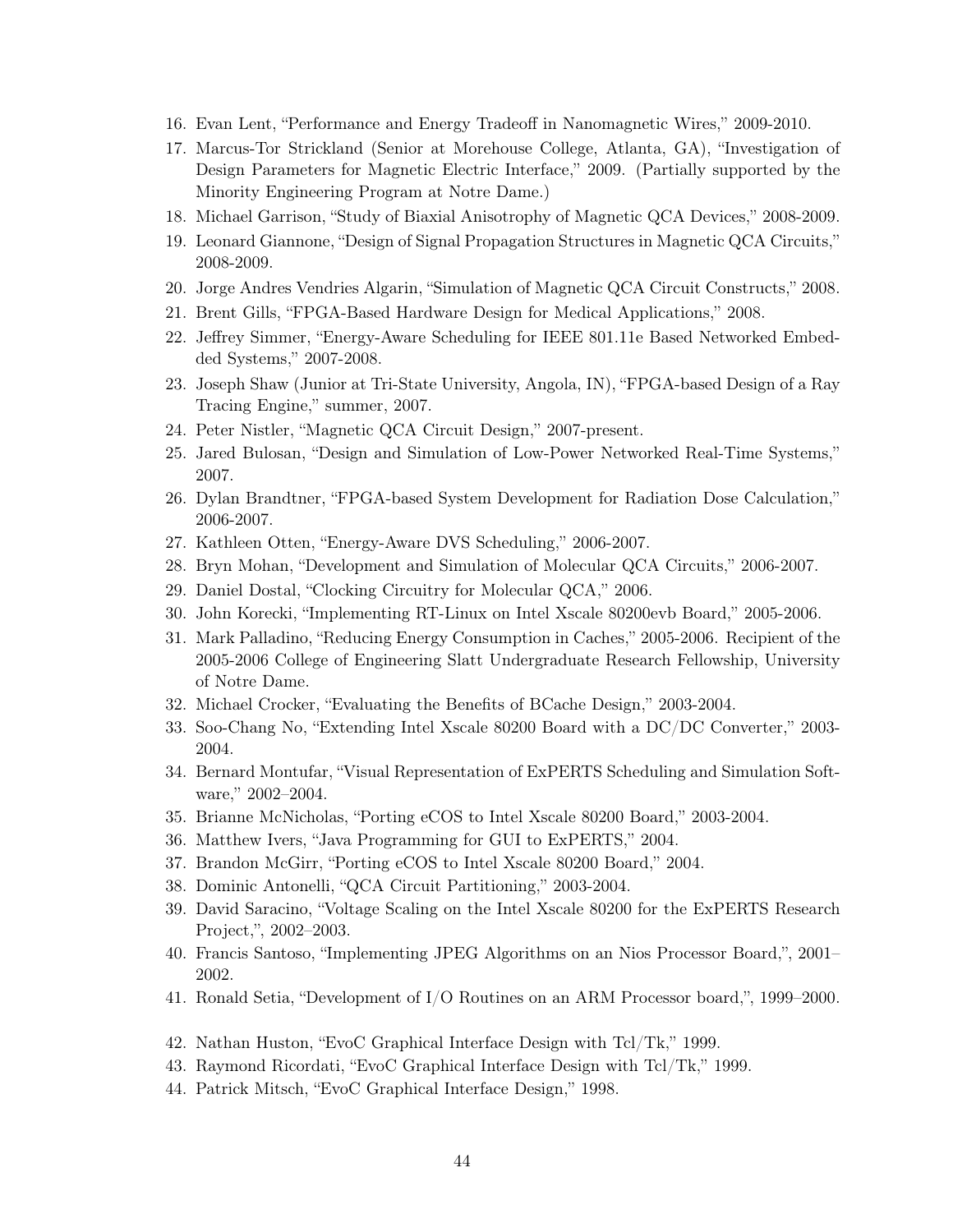# At Western Michigan University:

# M.S. Theses Supervised:

- 1. Lyle Benson, A Term-Rewriting System for CORDIC Processors, M.S., April 1995. Smith Industries.
- 2. Karthike Ethirajan, Evolutionary Co-Design, M.S., April 1997. Qualcomm.
- 3. Rajeshkumar Sambandam, Predicting Timing Behavior in Architectural Design Exploration of Real-Time Embedded Systems, M.S., April 1997. Intel.

# Professional Activities

# Journal Editorship:

- Editor in Chief, ACM Transactions on Design Automation of Electronic Systems (ACM) TODAES), 2020–present.
- Associate Editor, IEEE Transactions on Computer Aided Design (IEEE TCAD), 2020– present.
- Guest Editor, special issue on Architecture Advances Enabled by Emerging Technologies, IEEE Design & Test, 2017.
- Member of the Guest Editorial Board, special issue on Real-Time Aspects in Cyber-Physical Systems, ACM Transactions on Cyber-Physical Systems (ACM TCPS), 2017.
- Member of Editorial Board, IEEE Design & Test, 2016–2020.
- Associate Editor, ACM Transactions on Cyber-Physical Systems (ACM TCPS), 2016–2020.
- Associate Editor, IET Cyber-Physical Systems: Theory & Applications , 2016–2020.
- Member of the Guest Editorial Board, special issue on CAD for Cyberphysical Systems, IEEE Transactions on Computer Aided Design (IEEE TCAD), 2015.
- Associate Editor, ACM Transactions on Embedded Computing Systems (IEEE TECS), 2008- 2014.
- Member of the Guest Editorial Board, special issue on Power-Aware Design for Embedded Systems, IEEE Transactions on Industrial Informatics (IEEE TII) , 2011.
- Associate Editor, ACM Transactions on Design Automation of Electronic Systems (ACM TODAES), 2005–2010.
- Member of the Guest Editorial Board, special issue on Power-Aware Computing, IEEE Transactions on Industrial Informatics (IEEE TII), 2009.
- Associate Editor, IEEE Transactions on Very Large Scale Integration Systems (IEEE TVLSI), 2005–2007.
- Member of the Guest Editorial Board, special issue for selected papers from PARC'05, International Journal of Embedded Systems, 2006.
- Member of the Editorial Board, *International Journal of Embedded Systems*, 2004–2006.
- Guest Editor of a special issue on Hardware/Software Co-Design for DSP, IEEE Signal Processing Magazine, 2004.
- Guest Editor of a special issue on Hardware/Software Co-Design, IEEE Computer Magazine, 2003.

# Conference/Workshop Chair or Advising/Steering/Organizing Committee Member: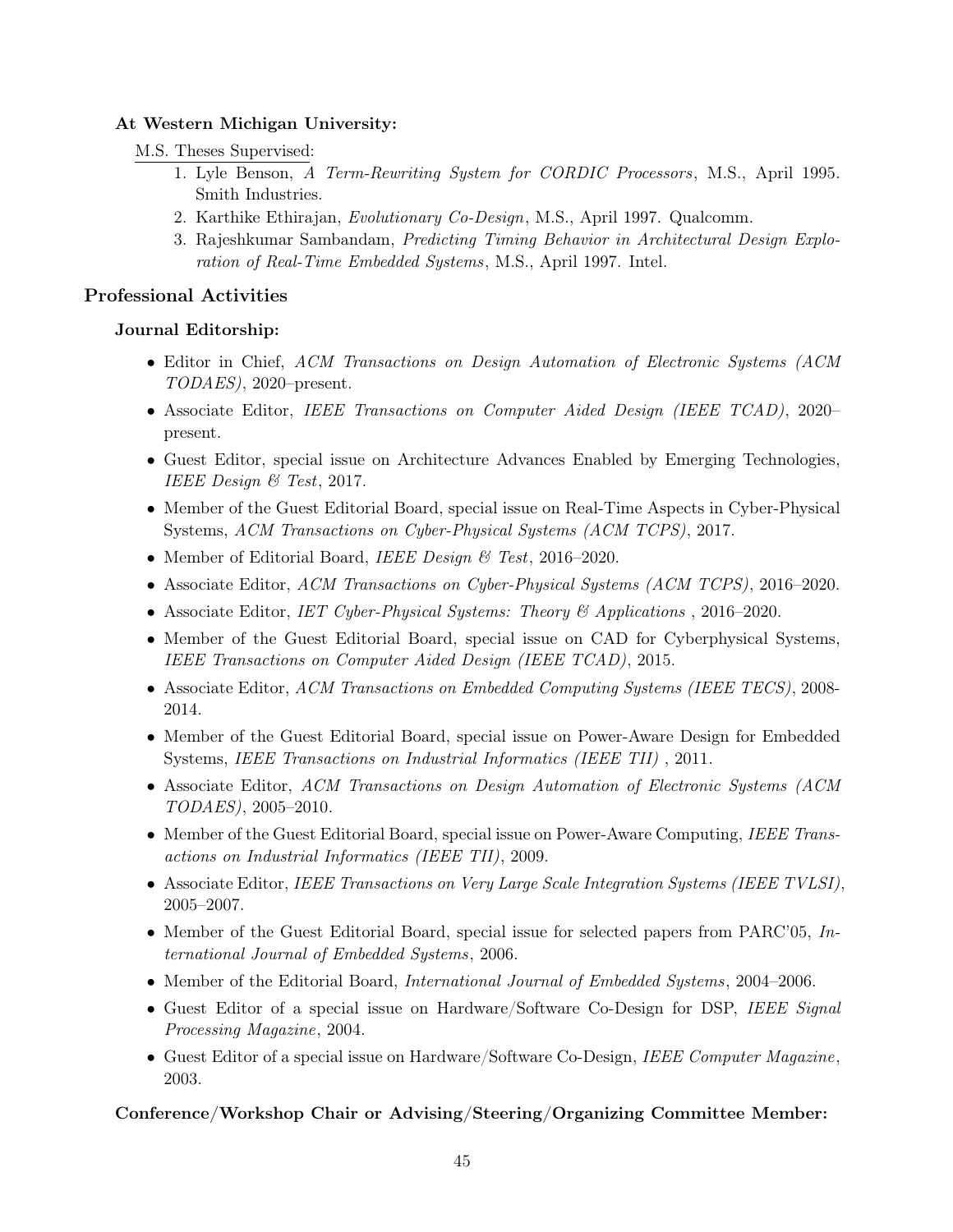- General Co-Chair, Embedded Systems Week (ESWEEK) (ACM/IEEE), 2022.
- Member of Advisory Committee IEEE International Conference on Intelligent Technology and Embedded Systems (ICITES), (IEEE), 2021, 2022.
- General Chair, IEEE Real-Time Systems Symposium (RTSS) (IEEE), 2020.
- Member of Organizing Committee, *Embedded Systems Week (ESWEEK)* (ACM/IEEE), 2019–present.
- Member of Executive Committee, *Design Automation Conference (DAC)* (ACM/IEEE), 2019–present.
- Technical Program Committee Chair, IEEE Real-Time Systems Symposium (RTSS) (IEEE), 2019.
- Program Co-Chair, Hardware Aware Learning for Medical Imaging and Computer Assisted Intervention (HAL-MICCAI), 2019.
- General Chair, Vice General Chair, Program Chair, Design Automation Conference (DAC) (ACM/IEEE), 2018, 2017, 2016.
- Co-Chair, *Workshop on Non-conventional Approaches to Hard Optimization (NAHO)*, sponsored by NSF, 2017.
- Panel Chair, *Embedded Systems Week (ESWEEK)* (ACM/IEEE), 2017.
- Member of Organizing Committee, Future Chips Forum, 2017, 2018, 2019.
- Co-Chair of the Technical Program Committee, Design Automation Conference (DAC) (ACM/IEEE), 2014, 2015.
- Tutorial Chair, Embedded Systems Week (ESWEEK) (ACM/IEEE), 2015, 2016.
- Publicity Chair (North America), Embedded Systems Week (ESWEEK) (ACM/IEEE), 2012, 2013.
- Member of the Steering Committee, *International Conference on Hardware-Software Code*sign and System Synthesis (CODES+ISSS) (ACM/IEEE), 2004–present.
- Chair of the Hardware/Software Co-Design Track, IEEE Real-Time and Embedded Technology and Applications Symposium (RTAS), 2011.
- Co-Chair of the Power-Aware Designs Track, ACM Symposium on Applied Computing (SAC), 2010, 2011.
- Member of the Advising Committee, IEEE International Workshop on Wireless Mesh and Ad Hoc Networks (WiMAN), 2007.
- Chair of Subcommittee on Power-Aware Computing, IFIP International Conference on Embedded and Ubiquitous Computing (EUC), 2007.
- Tutorial Chair and Vice Chair Subcommittee on Embedded and Real-Time Systems, Asia South Pacific Design Automation Conference (ASPDAC), 2005.
- Workshop Chair, International Conference on Hardware-Software Codesign and System Synthesis (CODES+ISSS) (ACM/IEEE), 2004.
- Technical Program Co-Chair, *International Conference on ASIC (ASICON)* (IEEE), 2003.
- General Co-Chair, *International Symposium on Hardware-Software Co-Design (CODES)* (ACM/IEEE), 2002.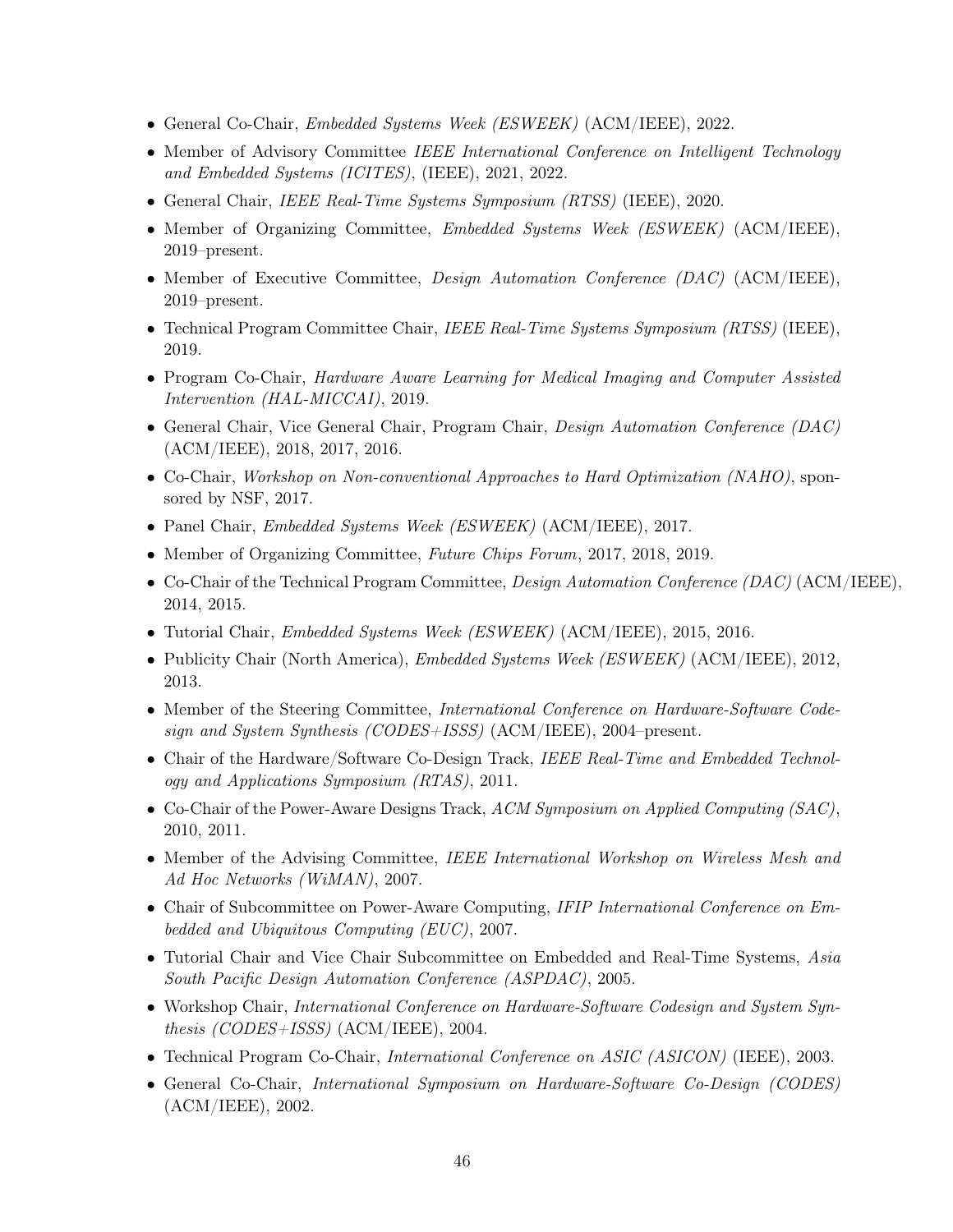- Tutorial Chair, International Conference on Compilers, Architecture and Synthesis for Embedded Systems (CASES) (ACM/IEEE), 2002.
- Technical Program Co-Chair, International Symposium on Hardware-Software Co-Design  $(CODES)$  (ACM/IEEE), 2001.

# Conference Technical Program Committee Member (selected):

- Design Automation and Test in Europe (DATE) (ACM/IEEE), 2021.
- IEEE Real-Time Systems Symposium (RTSS), 2008, 2011–2013.
- Design Automation Conference (DAC) (ACM/IEEE), 2002, 2010, 2011.
- International Conference on Hardware-Software Codesign and System Synthesis (CODES+ISSS) (ACM/IEEE), 2004–2011.
- IEEE Real-Time and Embedded Technology and Applications Symposium (RTAS), 2010– 2012.
- International Workshop on Cyber-Physical Networking Systems (CPNS), 2011, 2012.
- ACM/IEEE International Conference on Green Computing and Communications (Green- $Com$ , 2010.
- IEEE International Conference on Embedded and Real-Time Computing Systems and Applications (RTCSA), 2009, 2010, 2011.
- International Conference on Compilers, Architecture and Synthesis for Embedded Systems (CASES) (ACM/IEEE), 2004–2005, 2008, 2009.
- International Workshop on Cyber-Physical Systems (WCPS), 2008, 2009.
- Hardware/Software Codesign Track at IEEE Real-Time Systems Symposium (RTSS), 2004– 2007.
- ACM Conference on Languages, Compilers, and Tools for Embedded Systems (LCTES), 2005
- Design, Automation and Test in Europe Conference (DATE) (ACM/IEEE), 2004, 2003, 2001.
- Asia South Pacific Design Automation Conference (ASPDAC) (ACM/IEEE), 2004.
- International Conference on Hardware/Software Codesign (CODES) (ACM/IEEE/IFIP), 2000–2003. Session Chair in 2000.
- International Conference on Computer-Aided Design (ICCAD) (ACM/IEEE), 2000–2002. Session Moderator, 2001–2002.
- IEEE Asia Pacific Conference on Circuits and Systems (APCCAS), 2000.
- Member of the Best Paper Selection Committee for the Embedded Systems Track, *Design* Automation Conference (DAC) (ACM/IEEE), 2000.
- Great Lakes Symposium on VLSI (GLVLSI) (IEEE), 1997.
- International Conference on Computer Design (ICCD) (ACM/IEEE), 1995–1996.

## Professional Society Activities:

- Chair of the IEEE Fellow Selection Committee, *Council of Electronic Design Automation* (CEDA), IEEE, 2020, 2021.
- Member of the IEEE Fellow Selection Committee, *Council of Electronic Design Automation* (CEDA), IEEE, 2017, 2019.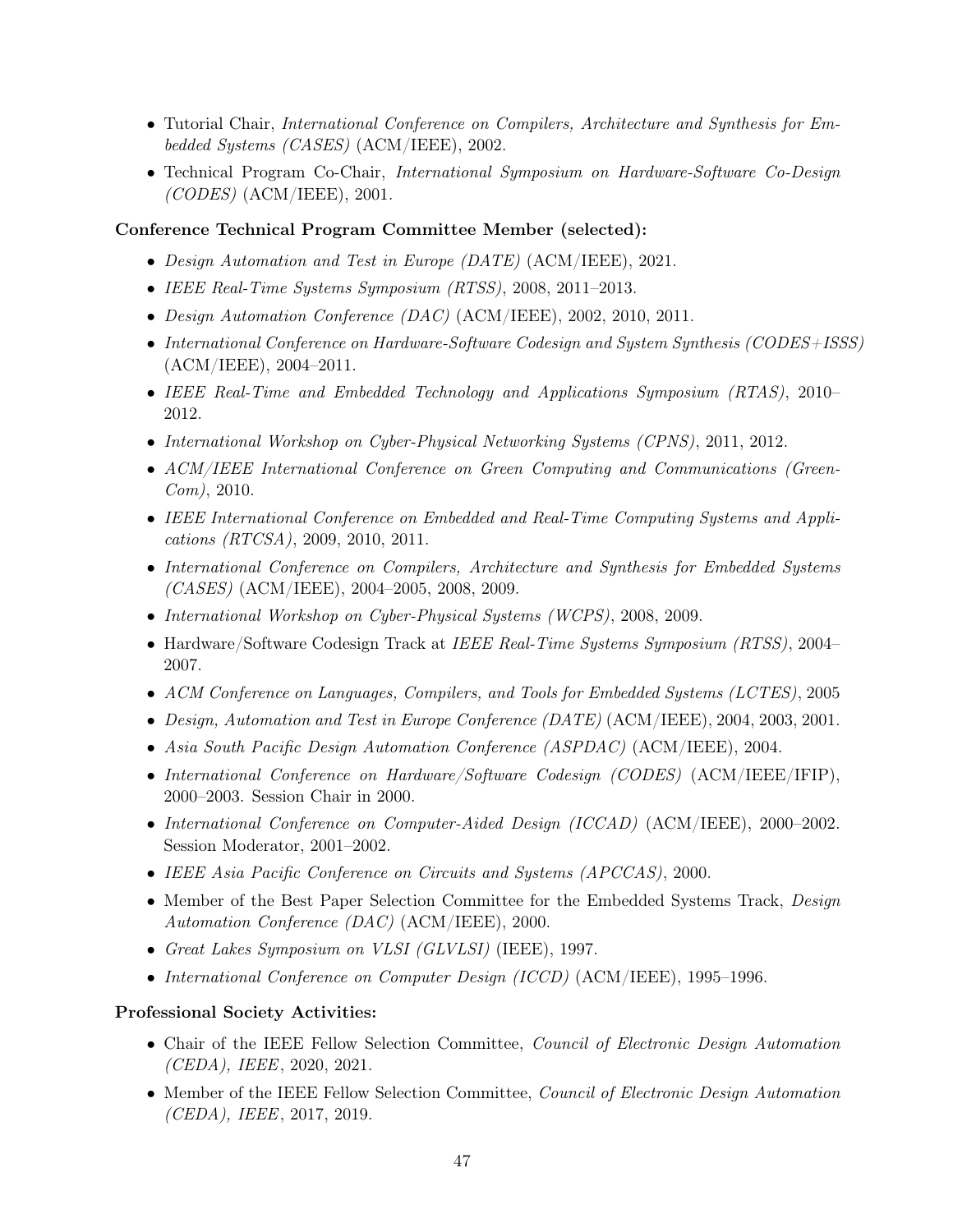- Chair, Executive Committee, ACM Special Interest Group on Design Automation (SIGDA), 2018–2021.
- Member of the Executive Committee, IEEE Technical Committee on Real-Time Systems (TCRTS), Diversity Subcommittee, 2018–2019.
- Member of IPSJ/IEEE Computer Society Young Computer Researcher Award Committee, 2018-2019. (IPSJ is the Information Processing Society of Japan).
- Member of the Executive Committee, IEEE Technical Committee on Cyber-Physical Systems (TC-CPS), Award Subcommittee, 2017-present.
- Vice Chair, Executive Committee, ACM Special Interest Group on Design Automation (SIGDA), 2015–2018.
- Member of the Executive Committee, IEEE Technical Committee on Real-Time Systems (TCRTS), Conference Subcommittee, 2013–2015.
- Secretary/Treasurer, Executive Committee, ACM Special Interest Group on Embedded Systems (SIGBED), 2011–2013.

# Service to Government

- Co-organizer, NSF Workshop on Processing-In-Memory Technology, 2021. This is an NSF sponsored workshop aiming to provide a forum for leading experts in the relevant research thrusts of Processing-In-Memory (PIM) technology to brainstorm the latest research progress and discuss their visions of the critical challenges that need to be addressed in the near future.
- Steering Committee Member, NSF Workshop on Micro/Nano Circuits and Systems design and Design Automation: Challenges and Opportunities, 2020. This workshop is co-organized by the Program Director of the NSF's Micro and Nano-electronic Systems and Architectures program. The goal of the workshop is to generate a report to the government from the research community recommending future research directions in micro and nano-electronic systems and architectures.
- Panelist: Panels for the Design Automation for Micro and Nano-systems Program, NSF, 2003, 2016, 2017, 2019.
- Member of the Search Committee for the director of NSF Division of Computing and Communication Foundations, 2017.
- Invited attendee of Workshop on System-on-a-Chip Design for HPC sponsored by DOE, DOD, NSF, and NASA, August 26-27, 2014. A total of 26 prominent researchers were invited. The goal of the workshop was to develop a strategy for an open fabric that is targeted at SoC designs for high end computing applications. A final report was produced based on the presentations and discussions at the workshop.
- Invited attendee of the NSF Workshop on Future Directions of Computer System Research, March 25-26, 2010. 30 prominent researchers from the field of computer system research were invited. The outcome of this workshop was a report that outlines new research directions in the general area of Computer Systems.
- Panelist: Panel for the Cyber-Physical System Program, NSF, 2009.
- Panelist: CAREER Award Panel, NSF, 2004, 2006, 2009, 2011.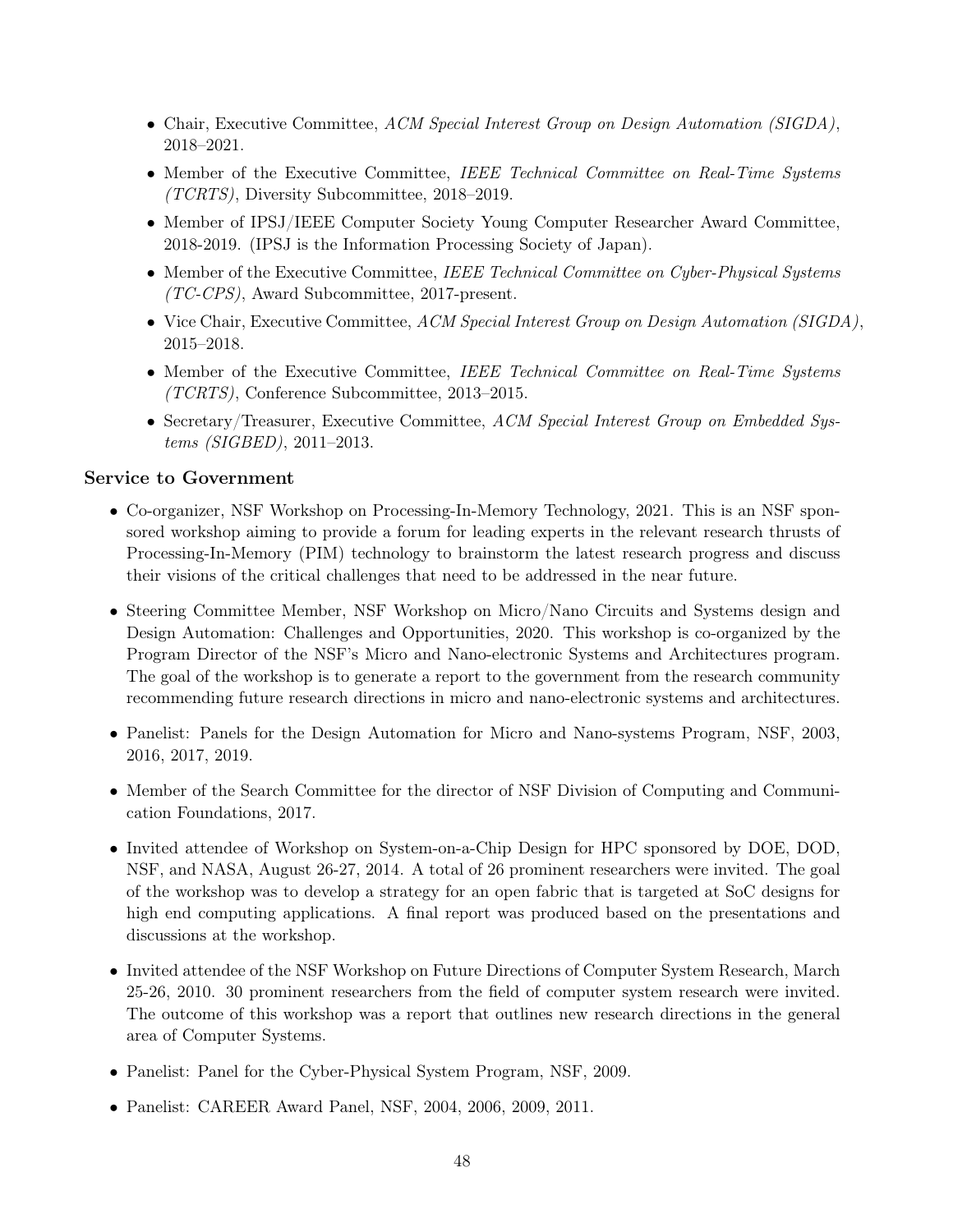- Reviewer of research proposals, NSF, 1996, 1997, 1998.
- Invited attendee of the NSF Workshop on Computer-Aided System Design, Boulder, Colorado, April 2-3, 1995. About 20 experts from U.S. in the CAD and system design areas were invited to this workshop, in which an NSF report was developed to define a strategic position for NSF in supporting new theory and technology for computer-aided system design.

# Other Notable Services

- Member of International Advisory Committee of Institute of Microelectronics, Peking University, March 2019–present.
- Overseas Expert, Chinese Academy of Sciences, Beijing, China, March 2015–present.
- Member of External Review Committee, Electrical and Computer Engineering Graduate Program, University of California, Riverside, California, December 2016.
- International affiliated member, European Network of Excellence on Embedded Systems Design, ARTIST2, September 2004–August 2008.
- Opponent on the Ph.D. thesis defense committee for Mr. Sorin Manolache, Department of Computer and Information Science, Linköping University, Sweden, December 2005.
- Reviewer of ARISTEIA II proposals for National University of Singapore, Singapore, 2003.
- Reviewer for European Design and Automation Association (EDAA) Outstanding Dissertation Award, 2003.
- Reviewer of a publication by NATO Advanced Study Institute on Hardware/Software Codesign, 1995.

# Conference Tutorials and Mini Courses

- International Conference on Computer-Aided Design (ICCAD) (ACM/IEEE), Ferroelectric FET Technology and Applications: From Devices to Systems - Cross-Layer Evaluation, November 2021.
- Asia and South Pacific Design Automation Conference (ASPDAC) (ACM/IEEE), A Journey from Devices to Systems with FeFETs and NCFETs, January 2020.
- Invited lecturer for the Dragon Star program (offering graduate courses in China by overseas professors), delivered a week-long course on Low-Power Computing, Institute of Computing Technology, Chinese Academy of Sciences, May 2012.
- IEEE Real-Time and Embedded Technology and Applications Symposium (RTAS), Using Sensitivity-Analysis and Dynamic Voltage Scaling for Power and Energy Management, April 2006.

## Selected Invited Presentations (since 2010)

- 1. Mondays in Memory (MiM): An In-Memory Computing Webinar Series, In-Memory Computing with Associative Memories – A Cross-Layer Perspective, February 2022.
- 2. IEEE International Electron Devices Meeting (IEDM), , In-Memory Computing with Associative Memories – A Cross-Layer Perspective, December 2021.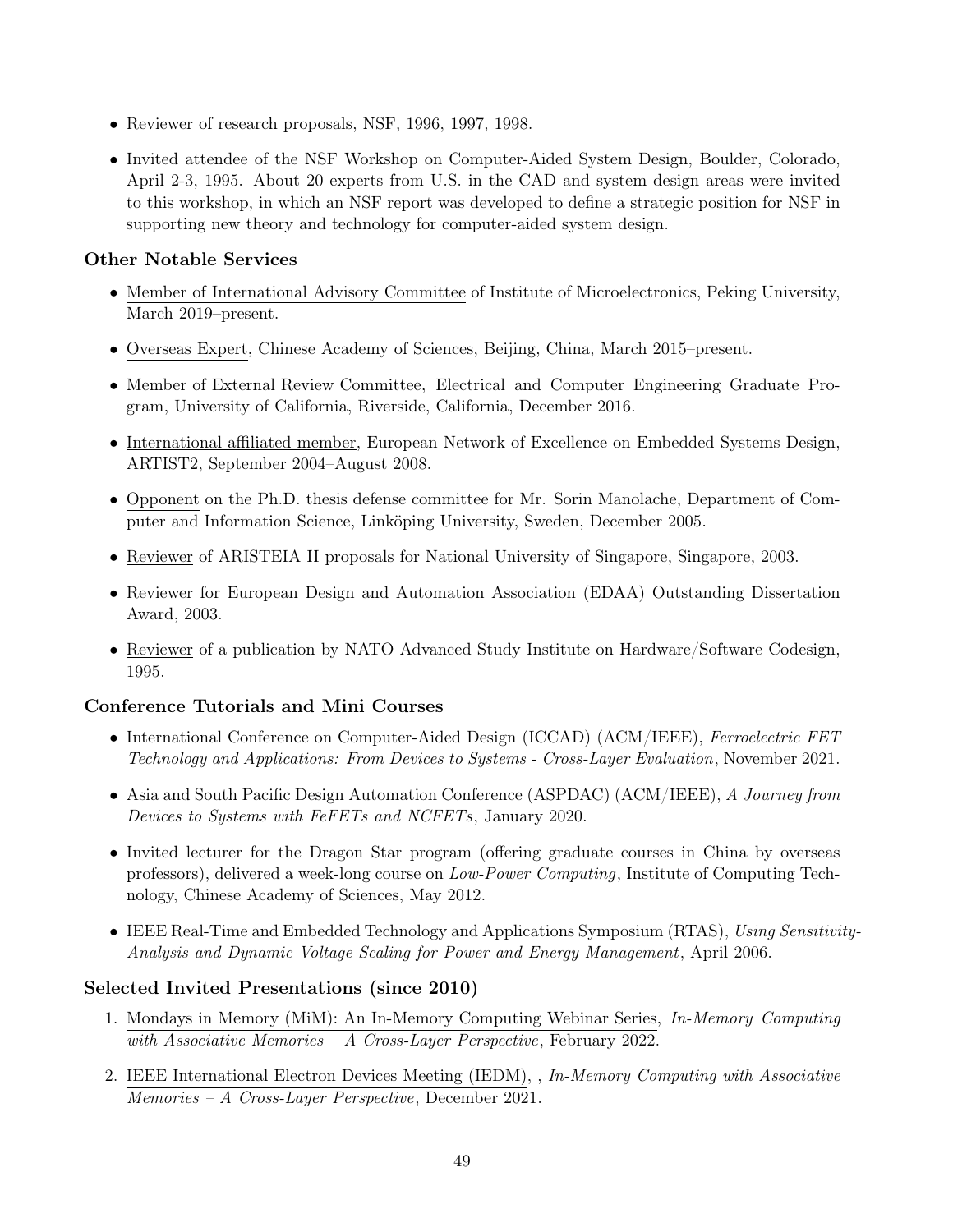- 3. High-Tech Women in Science and Technology, In-Memory Computing for Machine Learning and Security Applications, November 2021.
- 4. Workshop on Accelerator Computer Aided Design (ACCAD), Design Space Exploration for In-Memory Computing with Associative Memories, November 2021.
- 5. IEEE CEDA Distinguished Lecture, In-Memory Computing with Associative Memories a Cross-Layer perspective, August 2021.
- 6. Synopsys Academic Speaker series, Cross-Layer Design for In-Memory Computing From FeFET based circuits to Machine Learning and Beyond, January 2021.
- 7. Keynote Speech, CCF Design Automation Conference (CCF-DAC), In-Memory Computing based on FeFETs for Machine Learning and Beyond, August 2020.
- 8. Panelist, Panel on How to Juggle Different Tasks at Your (Academic) Job, ACM/IEEE Forum: Advancing Diversity in EDA, Dresden, Germany, March 2020. (Cancelled due to COVID-19.)
- 9. Keynote Speech, IEEE Non-Volatile Memory Systems and Applications Symposium (NVMA), In-Memory Computing for Machine Learning Applications and Beyond, August 2019.
- 10. Keynote Speech, IEEE/ACM International Symposium on Nanoscale Architectures (NanoArch), Exploiting Ferroelectric FETs: From In-Memory Computing to Machine Learning and Beyond , July 2019.
- 11. Moderator, Forum: Advancing Diversity in EDA, Panel on Negotiating: Practical Strategies for Women and URM in Tech, June 2019.
- 12. Keynote Speech, Xinhai International Forum, Dalian, China, A Cross-Layer Perspective for Energy Efficient Processing — From beyond-CMOS devices to deep learning , May 2019.
- 13. Keynote Speech, The 3rd ChinaDA Forum, Beijing, China, Cross-Layer Design for CMOS and Beyond, May 2019.
- 14. IEEE CEDA Distinguished Lecture, College of Microelectronics, Fudan University, Shanghai, China, Exploiting Ferroelectric FETs: From In-Memory Computing to Machine Learning and Beyond , March 2019.
- 15. Keynote Speech, Symposium IX: Design And Automation Of Circuits And Systems, China Semiconductor Technology International Conference (CSTIC), Edging Computing for Intelligent Healthcare, March 2019.
- 16. IEEE CEDA Distinguished Lecture, Institute of Microelectronics, Peking University, Beijing, China, Exploiting Ferroelectric FETs: From In-Memory Computing to Machine Learning and Beyond , March 2019.
- 17. School of Computer Science and Engineering, University of New South Wales, Sydney, Australia, Energy/Performance/Reliability-Driven Design and Resource Management, January 2019.
- 18. Huada Empyrean Software Co, Beijing, China, GPU for DNN Acceleration Dealing with Memory Challenges, December 2018.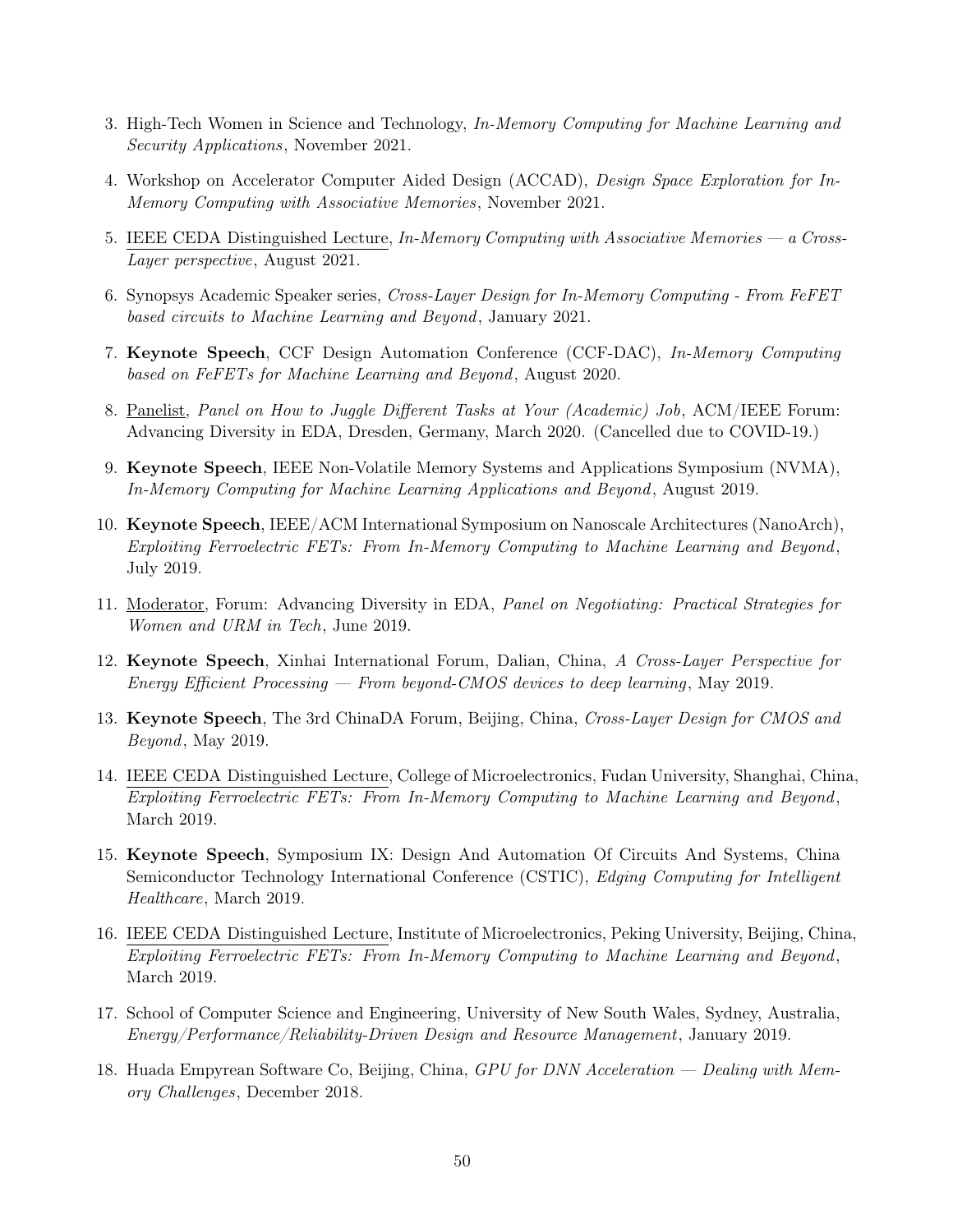- 19. IEEE CEDA Distinguished Lecture, Department of Electronic and Computer Engineering , Hong Kong University of Science and Technology, Hong Kong, China, A Cross-Layer Perspective for Energy Efficient Processing — From Beyond-CMOS Devices to Deep Learning , November 2018.
- 20. IEEE CEDA Distinguished Lecture, Department of Computer Science, Tsinghua University, Beijing, China, A Cross-Layer Perspective for Energy Efficient Processing — From Beyond-CMOS Devices to Deep Learning, November 2018.
- 21. Keynote Speech, China Test Conference (CTC), A Cross-Layer Perspective for Energy Efficient Processing — From beyond-CMOS devices to deep learning, August 2018.
- 22. Keynote Speech, Great Lakes Symposium on VLSI (GLSVLSI), A Cross-Layer Perspective for Energy Efficient Processing — From Beyond-CMOS Devices to Deep Learning , May 2018.
- 23. Department of Electrical and Computer Engineering, Stony Brook University, Stony Brook, New York, Resource Management for Wireless Networked Control Systems , April 2018.
- 24. Computing for National Security Department, Brookhaven National Laboratory, Upton, New York, A Cross-Layer Perspective for Energy Efficient Processing — From Beyond-CMOS Devices to Deep Learning, April 2018.
- 25. Design Automation and Test in Europe (DATE), Exploiting Ferroelectric FETs: From Logic-in-Memory to Neural Networks and Beyond, March 2018.
- 26. Panelist, Forum: Advancing Diversity in EDA, Panel on Negotiating: Practical Strategies for Women and URM in Tech, March 2018.
- 27. Keynote Speech, Symposium IX: Design And Automation Of Circuits And Systems, China Semiconductor Technology International Conference (CSTIC), Which Neural Networks are the "Best"? A Case Study of Architecture, Circuit and Technology Impact on the MNIST Dataset, March 2018.
- 28. Department of Electrical Engineering, National Taiwan University, Taipei, Taiwan, Exploiting Ferroelectric FETs: Faster and Cooler Non-Volatile Logic-In-Memory and Beyond, December 2017.
- 29. Center for Embedded Computer Systems (CECS) Colloquium, University of California, Irvine, California, Network Resource Management in Cyber-Physical Systems , Nov 2017.
- 30. Department of Electrical Engineering & Computer Science, Syracuse University, Syracuse, NY, Cellular Neural Network Friendly Convolutional Neural Networks (CNNs with CNNs!), June 2017.
- 31. Design Automation and Test in Europe (DATE), Advanced Spintronic Memory and Logic for Non-Volatile Processors, March 2017.
- 32. Keynote Speech, Symposium IX: Circuit Design, Systems and Applications, China Semiconductor Technology International Conference (CSTIC), *Exploiting Ferroelectric FETs: Faster and* Cooler Non-Volatile Logic-In-Memory and Beyond, March 2017.
- 33. Department of Electrical and Computer Engineering, Carnegie Mellon University, Pittsburgh, PA, Exploiting Beyond-CMOS Transistors for Spatial-Temporal Information Processing , March 2017.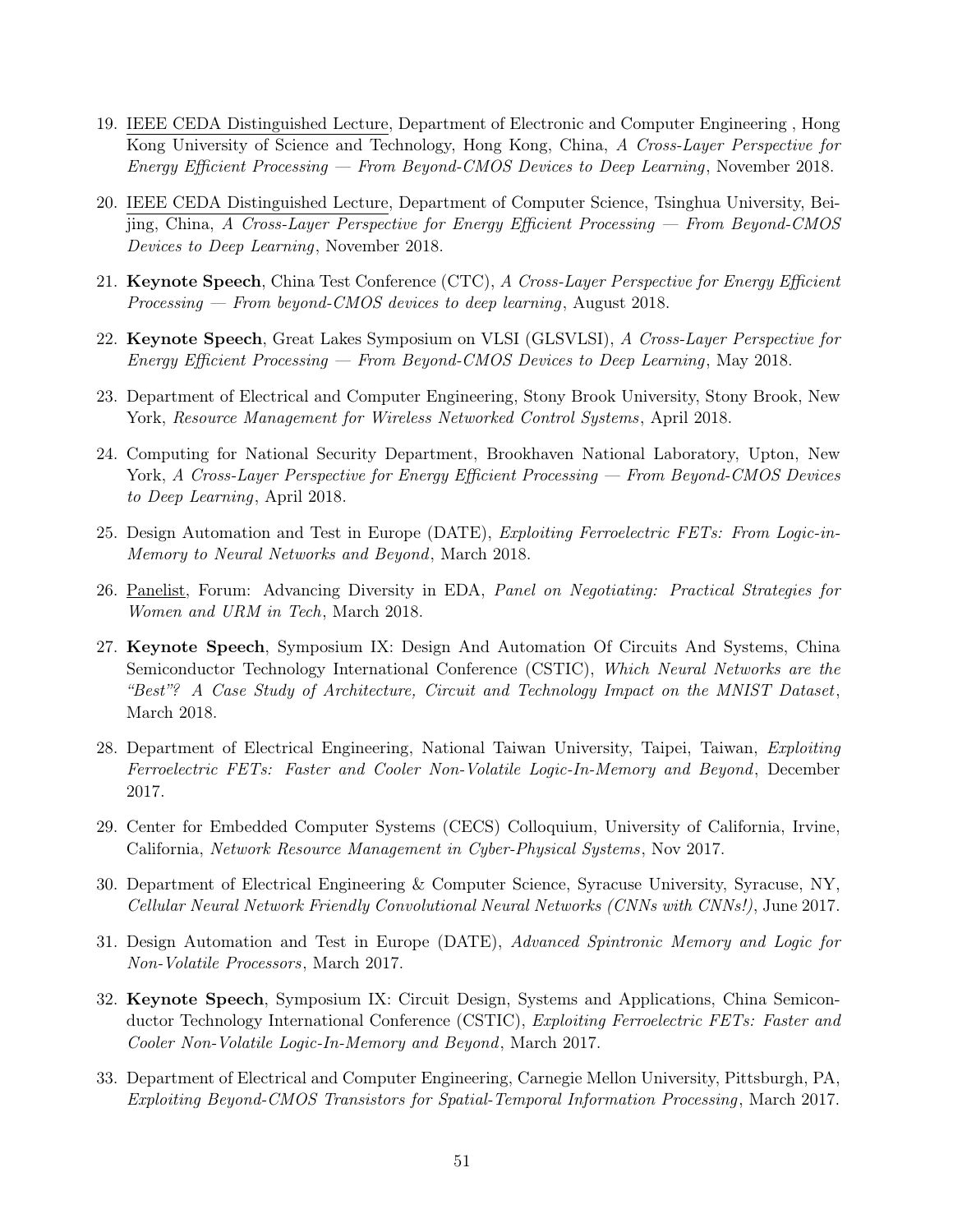- 34. Department of Computer Science, University of New Mexico, Albuquerque, New Mexico, PeaPaw: Performance and Energy Aware Workload Partitioning on Heterogeneous Platforms, September 2016.
- 35. University of Michigan-Shanghai Jiao Tong University Joint Institute, Shanghai, China, Exploiting Beyond-CMOS Transistors for Spatial-Temporal Information Processing , July 2016.
- 36. 30th Anniversary Colloquium Series, Department of Computer Science and Engineering, University of Connecticut, Storrs, Connecticut, *Increasing System Reliability Through Resource Man*agement, March 2016.
- 37. Panelist, Workshop on Resource Awareness and Application Auto-tuning in Adaptive and heterogeneous computing (RES4ANT), Dresden, Germany, *Panel on Moore's Law Is Still Alive! So* Why Resource Awareness? April 2016.
- 38. Design Automation and Test in Europe (DATE), Dresden, Germany, Using emerging technologies for hardware security beyond PUFs, March 2016.
- 39. Distinguished Colloquium Series, Department of Electrical and Computer Engineering, University of Maryland, College Park, Maryland, Resource Management in Cyber-Physical Systems, October 2015.
- 40. Department of Computer Science, Technical University of Dortmund, Germany, Resource Management in Cyber-Physical Systems, October 2015.
- 41. Institute of Electrical Engineering, École Polytechnique Fédérale de Lausanne, Lausanne, Switzerland, Exploiting Beyond-CMOS Transistors for Non von Neumann Architectures, March 2015.
- 42. Department of Electrical and Computer Engineering, Arizona State University, Tempe, Arizona, Exploiting Beyond-CMOS Transistors for Non von Neumann Architectures , February 2015.
- 43. International Conference on Computer-Aided Design (ICCAD), Cellular Neural Networks for Image Analysis Using Steep Slope Devices, November 2014.
- 44. Department of Electrical Engineering, Korea Advanced Institute of Science and Engineering (KAIST), Daejeon, Korea Exploiting Beyond-CMOS Transistors for Non von Neumann Architectures, October 2014.
- 45. Design Automation and Test in Europe (DATE), Dresden, Germany, Impact of Steep-Slope Transistors on Non-von Neumann Architectures: CNN Case Study, March 2014.
- 46. Exascale Grand Challenge (XGC) Meeting, Sandia National Laboratories, Albuquerque, New Mexico, Towards Energy Efficient Heterogeneous Computing via Co-Design, January 2014.
- 47. NVIDIA, Westford, MA, GPU as Accelerators: Performance and Energy Implications , October 2013.
- 48. Department of Electrical and Computer Engineering, Boston University, Boston, MA, Improving System Reliability Through Temperature-Aware Design, October 2013.
- 49. International Symposium on Low Power Electronics and Design (ISLPED), TFET-based Cellular Neural Network Architectures, September 2013.